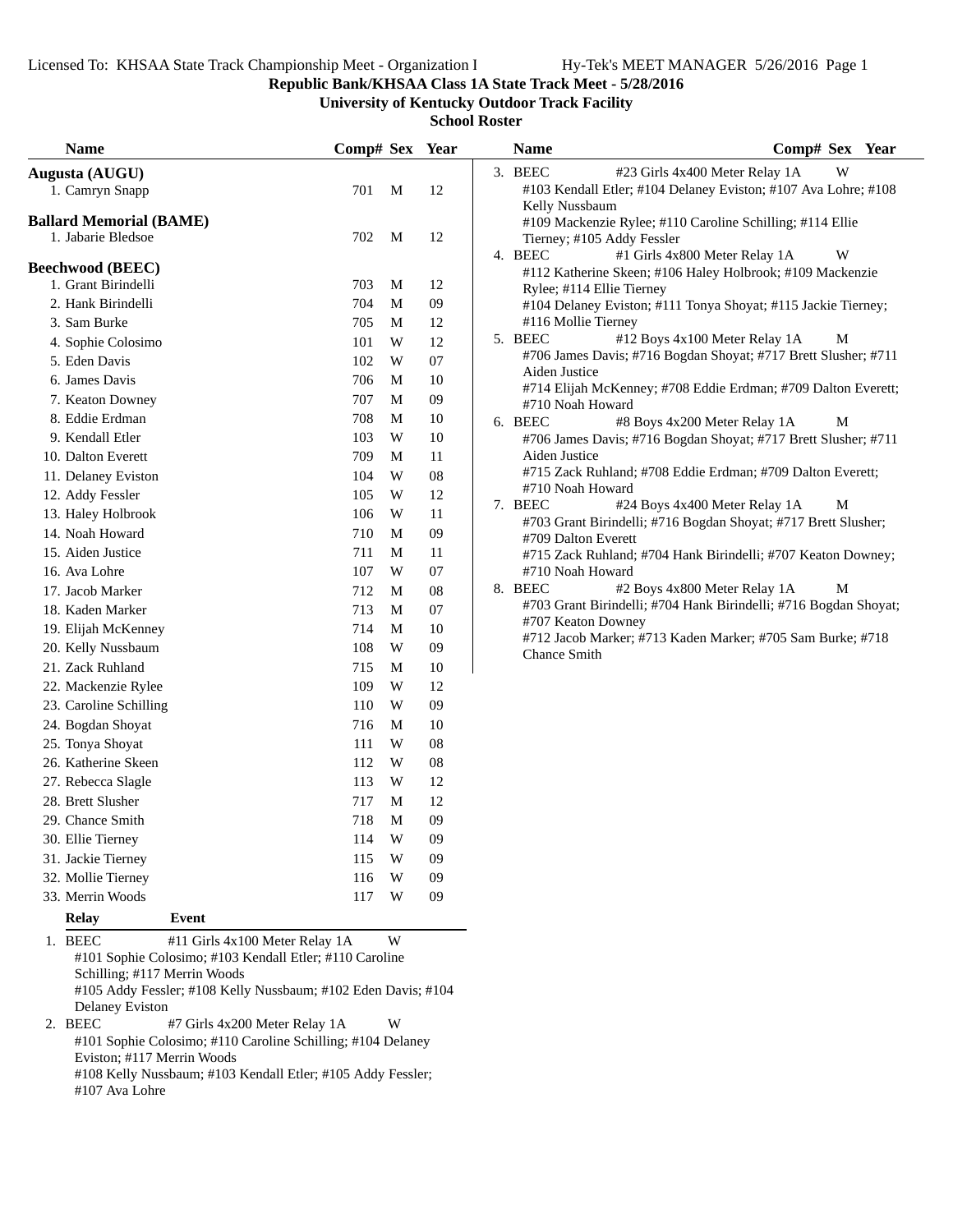## **Republic Bank/KHSAA Class 1A State Track Meet - 5/28/2016**

**University of Kentucky Outdoor Track Facility**

| <b>Name</b>               |                                                                                                                                                                   | Comp# Sex Year                                                                        |                          |                       |                                                                                         | <b>Name</b> | Comp# Sex Year |
|---------------------------|-------------------------------------------------------------------------------------------------------------------------------------------------------------------|---------------------------------------------------------------------------------------|--------------------------|-----------------------|-----------------------------------------------------------------------------------------|-------------|----------------|
| <b>Bellevue (BEVU)</b>    |                                                                                                                                                                   |                                                                                       |                          |                       |                                                                                         |             |                |
| 1. Nick Ackerson          |                                                                                                                                                                   | 719                                                                                   | M                        | 12                    |                                                                                         |             |                |
| 2. Malachi Ashcraft       |                                                                                                                                                                   | 720                                                                                   | M                        | 11                    |                                                                                         |             |                |
| 3. Reagan Atwood          |                                                                                                                                                                   | 118                                                                                   | W                        | 10                    |                                                                                         |             |                |
| 4. Austin Balch           |                                                                                                                                                                   | 721                                                                                   | M                        | 10                    |                                                                                         |             |                |
| 5. Dj Bricking            |                                                                                                                                                                   | 722                                                                                   | M                        | 11                    |                                                                                         |             |                |
| 6. Cameron Chase          |                                                                                                                                                                   | 723                                                                                   | M                        | 12                    |                                                                                         |             |                |
| 7. Bryson Combs           |                                                                                                                                                                   | 724                                                                                   | М                        | 12                    |                                                                                         |             |                |
| 8. Seth Evers             |                                                                                                                                                                   | 725                                                                                   | M                        | 10                    |                                                                                         |             |                |
| 9. Adam Hazeres           |                                                                                                                                                                   | 726                                                                                   | M                        | 11                    |                                                                                         |             |                |
| 10. Austin Hazeres        |                                                                                                                                                                   | 727                                                                                   | M                        | ${\bf 08}$            |                                                                                         |             |                |
| 11. Jasmine Huff          |                                                                                                                                                                   | 119                                                                                   | W                        | 11                    |                                                                                         |             |                |
| 12. Brett Maehren         |                                                                                                                                                                   | 728                                                                                   | M                        | 10                    |                                                                                         |             |                |
| 13. Brooke Maehren        |                                                                                                                                                                   | 120                                                                                   | W                        | 11                    |                                                                                         |             |                |
| 14. Tyler Noonchester     |                                                                                                                                                                   | 729                                                                                   | M                        | 12                    |                                                                                         |             |                |
| 15. Logan Quirk           |                                                                                                                                                                   | 730                                                                                   | M                        | 12                    |                                                                                         |             |                |
| 16. Kira Ross             |                                                                                                                                                                   | 121                                                                                   | W                        | 12                    |                                                                                         |             |                |
| 17. Will Ryan             |                                                                                                                                                                   | 731                                                                                   | М                        | 09                    |                                                                                         |             |                |
| 18. Courtney Schmits      |                                                                                                                                                                   | 122                                                                                   | W                        | 11                    |                                                                                         |             |                |
| 19. Courtney Smalling     |                                                                                                                                                                   | 123                                                                                   | W                        | ${\bf 08}$            |                                                                                         |             |                |
| 20. Hunter Swope          |                                                                                                                                                                   | 732                                                                                   | M                        | 12                    |                                                                                         |             |                |
| <b>Relay</b>              | Event                                                                                                                                                             |                                                                                       |                          |                       |                                                                                         |             |                |
|                           |                                                                                                                                                                   |                                                                                       |                          |                       |                                                                                         |             |                |
| 1. BEVU                   | #23 Girls 4x400 Meter Relay 1A<br>#122 Courtney Schmits; #119 Jasmine Huff; #120 Brooke<br>Maehren; #123 Courtney Smalling<br>#118 Reagan Atwood; #121 Kira Ross; |                                                                                       | W                        |                       |                                                                                         |             |                |
| 2. BEVU                   | #12 Boys 4x100 Meter Relay 1A                                                                                                                                     |                                                                                       | M                        |                       |                                                                                         |             |                |
|                           | #719 Nick Ackerson; #724 Bryson Combs; #720 Malachi Ashcraft;                                                                                                     |                                                                                       |                          |                       |                                                                                         |             |                |
| #725 Seth Evers           |                                                                                                                                                                   |                                                                                       |                          |                       |                                                                                         |             |                |
|                           | #722 Dj Bricking; #723 Cameron Chase; #727 Austin Hazeres;                                                                                                        |                                                                                       |                          |                       |                                                                                         |             |                |
| #731 Will Ryan<br>3. BEVU | #24 Boys 4x400 Meter Relay 1A                                                                                                                                     |                                                                                       | М                        |                       |                                                                                         |             |                |
|                           | #720 Malachi Ashcraft; #725 Seth Evers; #722 Dj Bricking; #724                                                                                                    |                                                                                       |                          |                       |                                                                                         |             |                |
| <b>Bryson Combs</b>       |                                                                                                                                                                   |                                                                                       |                          |                       |                                                                                         |             |                |
|                           | #723 Cameron Chase; #721 Austin Balch; #727 Austin Hazeres;                                                                                                       |                                                                                       |                          |                       |                                                                                         |             |                |
| #731 Will Ryan            |                                                                                                                                                                   |                                                                                       |                          |                       |                                                                                         |             |                |
| BEVU                      | #2 Boys 4x800 Meter Relay 1A                                                                                                                                      |                                                                                       | M                        |                       |                                                                                         |             |                |
|                           | #721 Austin Balch; #727 Austin Hazeres; #728 Brett Maehren;                                                                                                       |                                                                                       |                          |                       |                                                                                         |             |                |
|                           |                                                                                                                                                                   |                                                                                       |                          |                       |                                                                                         |             |                |
|                           |                                                                                                                                                                   |                                                                                       |                          |                       |                                                                                         |             |                |
|                           |                                                                                                                                                                   |                                                                                       |                          |                       |                                                                                         |             |                |
|                           |                                                                                                                                                                   |                                                                                       |                          |                       |                                                                                         |             |                |
|                           |                                                                                                                                                                   | 124                                                                                   |                          |                       |                                                                                         |             |                |
|                           |                                                                                                                                                                   | 733                                                                                   | M                        | 12                    |                                                                                         |             |                |
|                           |                                                                                                                                                                   |                                                                                       |                          |                       |                                                                                         |             |                |
|                           |                                                                                                                                                                   |                                                                                       |                          |                       |                                                                                         |             |                |
|                           |                                                                                                                                                                   |                                                                                       |                          |                       |                                                                                         |             |                |
|                           |                                                                                                                                                                   |                                                                                       |                          |                       |                                                                                         |             |                |
|                           |                                                                                                                                                                   |                                                                                       |                          |                       |                                                                                         |             |                |
|                           |                                                                                                                                                                   |                                                                                       |                          |                       |                                                                                         |             |                |
|                           | Hunter Swope<br><b>Berea</b> (BERE)<br><b>Bethlehem (BETH)</b><br>1. Maddie Boone<br>3. Katie Hopper<br>4. Nick Terrell                                           | #724 Bryson Combs<br>1. Taiza Alexander<br>2. William Galloway<br>2. Caroline Collins | 125<br>126<br>127<br>734 | W<br>W<br>W<br>W<br>M | #722 Dj Bricking; #725 Seth Evers; #730 Logan Quirk; #732<br>10<br>11<br>11<br>11<br>10 |             |                |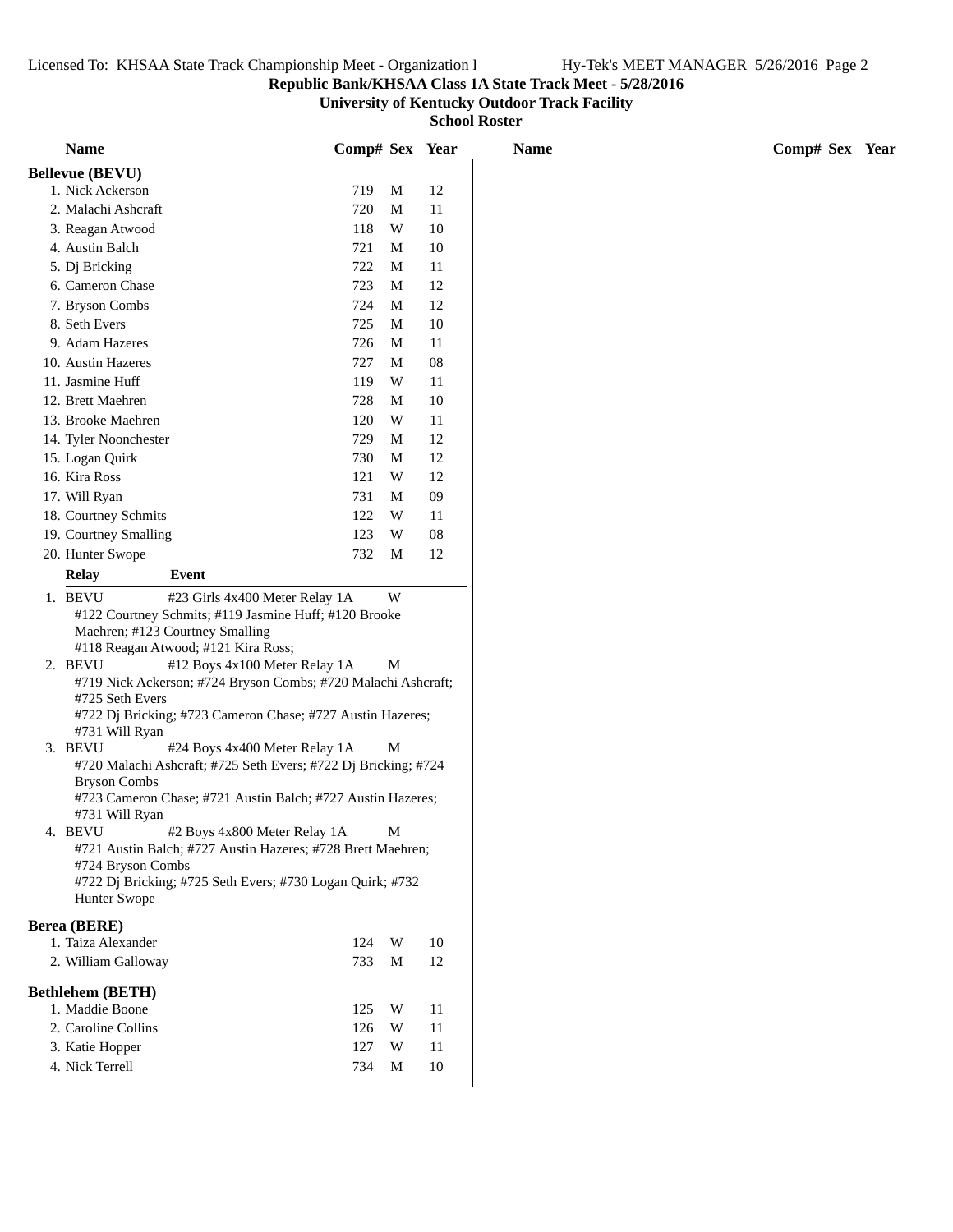**Republic Bank/KHSAA Class 1A State Track Meet - 5/28/2016**

**University of Kentucky Outdoor Track Facility**

| <b>Name</b>                                                                             | Comp# Sex Year     |        | <b>Name</b>                                                                                              | Comp# Sex Year |
|-----------------------------------------------------------------------------------------|--------------------|--------|----------------------------------------------------------------------------------------------------------|----------------|
| <b>Bishop Brossart (BISB)</b>                                                           |                    |        | 5. BISB<br>#12 Boys 4x100 Meter Relay 1A                                                                 | М              |
| 1. Ashley Beck                                                                          | W<br>128           | 09     | #735 Frank Cetrulo; #746 Tj Moore; #740 Jacob Frommeyer; #753                                            |                |
| 2. Frank Cetrulo                                                                        | 735<br>M           | 12     | Justin Schultz                                                                                           |                |
| 3. Cody Chism                                                                           | 736<br>M           | 11     | #739 Bryce Donnelly; #748 John Ridder; #749 Tanner Robinson;                                             |                |
| 4. Joel Clines                                                                          | 737<br>M           | $09\,$ | #742 Joey Hickman<br>#8 Boys 4x200 Meter Relay 1A<br>6. BISB                                             | M              |
| 5. Megan Cookendorfer                                                                   | 129<br>W           | 11     | #746 Tj Moore; #739 Bryce Donnelly; #749 Tanner Robinson;                                                |                |
| 6. Ashley Cooper                                                                        | 130<br>W           | 09     | #742 Joey Hickman                                                                                        |                |
| 7. Joe Curtsinger                                                                       | 738<br>M           | 09     | #735 Frank Cetrulo; #747 Mitchell Reis; #740 Jacob Frommeyer;                                            |                |
| 8. Bryce Donnelly                                                                       | 739<br>M           | 10     | #753 Justin Schultz                                                                                      |                |
| 9. Jacob Frommeyer                                                                      | 740<br>M           | 12     | 7. BISB<br>#24 Boys 4x400 Meter Relay 1A                                                                 | М              |
| 10. Adam Hartig                                                                         | $\mathbf M$<br>741 | 12     | #743 Trevor Kahmann; #749 Tanner Robinson; #739 Bryce                                                    |                |
| 11. Joey Hickman                                                                        | 742<br>M           | 12     | Donnelly; #742 Joey Hickman<br>#736 Cody Chism; #745 Nathan Miller; #737 Joel Clines; #750               |                |
| 12. Trevor Kahmann                                                                      | 743<br>M           | 11     | Justin Rolf                                                                                              |                |
| 13. David Kelley                                                                        | 744<br>M           | 12     | 8. BISB<br>#2 Boys 4x800 Meter Relay 1A                                                                  | M              |
| 14. Nathan Miller                                                                       | 745<br>M           | 12     | #736 Cody Chism; #737 Joel Clines; #743 Trevor Kahmann; #750                                             |                |
| 15. Tj Moore                                                                            | 746<br>M           | 12     | Justin Rolf                                                                                              |                |
| 16. Olivia Nienaber                                                                     | 131<br>W           | 12     | #742 Joey Hickman; #738 Joe Curtsinger; #741 Adam Hartig; #751                                           |                |
| 17. Mitchell Reis                                                                       | 747<br>M           | 12     | <b>Austin Schirmer</b>                                                                                   |                |
| 18. John Ridder                                                                         | 748<br>M           | 12     | <b>Bracken County (BRAC)</b>                                                                             |                |
| 19. Tanner Robinson                                                                     | 749<br>M           | 12     | 1. Cameron Botkin                                                                                        | 754<br>M<br>11 |
| 20. Justin Rolf                                                                         | $\mathbf M$<br>750 | 12     | 2. John Bravard                                                                                          | 12<br>755<br>M |
| 21. Austin Schirmer                                                                     | $\mathbf M$<br>751 | 10     | 3. Austin Clos                                                                                           | 756<br>10<br>M |
| 22. Brooke Schneider                                                                    | W<br>132           | 10     | 4. Brandon Cox                                                                                           | 757<br>09<br>M |
| 23. Logan Schoulties                                                                    | 752<br>M           | 12     | 5. Hannah Deaton                                                                                         | 140<br>W<br>12 |
| 24. Kara Schuler                                                                        | 133<br>W           | 11     | 6. Heather Ebert                                                                                         | W<br>09<br>141 |
| 25. Kendall Schuler                                                                     | 134<br>W           | 11     | 7. Will Evans                                                                                            | 758<br>10<br>M |
| 26. Allison Schultz                                                                     | 135<br>W           | $10\,$ | 8. Jacob Hamilton                                                                                        | 759<br>M<br>11 |
| 27. Justin Schultz                                                                      | 753<br>M           | 12     | 9. Dalton Highfield                                                                                      | 760<br>M<br>11 |
| 28. Cassidy Smith                                                                       | 136<br>W           | 10     | 10. Collin Jefferson                                                                                     | 761<br>M<br>09 |
| 29. Delaney Sparks                                                                      | 137<br>W           | $10\,$ | 11. Jared Jefferson                                                                                      | 762<br>M<br>09 |
| 30. Alex Walker                                                                         | W<br>138           | 11     | 12. Jacob Marsh                                                                                          | 763<br>M<br>12 |
| 31. Abby Walz                                                                           | W<br>139           | 11     | 13. Nick Parker                                                                                          | 764<br>M<br>11 |
| <b>Relay</b><br>Event                                                                   |                    |        | 14. Daniel Simons                                                                                        | 765<br>M<br>09 |
| 1. BISB<br>#11 Girls 4x100 Meter Relay 1A                                               | W                  |        | 15. Dakota Wachter                                                                                       | M<br>11<br>766 |
| #135 Allison Schultz; #130 Ashley Cooper; #133 Kara Schuler;                            |                    |        | Event<br>Relay                                                                                           |                |
| #139 Abby Walz                                                                          |                    |        | 1. BRAC<br>#24 Boys 4x400 Meter Relay 1A                                                                 | M              |
| #129 Megan Cookendorfer; #136 Cassidy Smith; #137 Delaney                               |                    |        | #759 Jacob Hamilton; #755 John Bravard; #756 Austin Clos; #764                                           |                |
| Sparks; #134 Kendall Schuler                                                            |                    |        | Nick Parker                                                                                              |                |
| 2. BISB<br>#7 Girls 4x200 Meter Relay 1A                                                | W                  |        | #754 Cameron Botkin; #760 Dalton Highfield; #758 Will Evans;                                             |                |
| #129 Megan Cookendorfer; #130 Ashley Cooper; #133 Kara<br>Schuler; #135 Allison Schultz |                    |        | #766 Dakota Wachter                                                                                      |                |
| #136 Cassidy Smith; #137 Delaney Sparks; #138 Alex Walker;                              |                    |        | 2. BRAC<br>#2 Boys 4x800 Meter Relay 1A<br>#754 Cameron Botkin; #755 John Bravard; #762 Jared Jefferson; | M              |
| #139 Abby Walz                                                                          |                    |        | #759 Jacob Hamilton                                                                                      |                |
| 3. BISB<br>#23 Girls 4x400 Meter Relay 1A                                               | W                  |        | #761 Collin Jefferson; #757 Brandon Cox; #763 Jacob Marsh; #765                                          |                |
| #129 Megan Cookendorfer; #130 Ashley Cooper; #133 Kara                                  |                    |        | Daniel Simons                                                                                            |                |
| Schuler; #135 Allison Schultz                                                           |                    |        |                                                                                                          |                |
| #131 Olivia Nienaber; #134 Kendall Schuler; #132 Brooke<br>Schneider; #138 Alex Walker  |                    |        | <b>Brown (BROW)</b><br>1. Hashim Abdur-Rahman                                                            | 767<br>M<br>11 |
| 4. BISB<br>#1 Girls 4x800 Meter Relay 1A                                                | W                  |        | 2. Sydney Houseal                                                                                        | 142<br>W<br>10 |
| #129 Megan Cookendorfer; #134 Kendall Schuler; #138 Alex                                |                    |        | 3. John Kolb                                                                                             | 768<br>M<br>12 |
| Walker; #131 Olivia Nienaber                                                            |                    |        |                                                                                                          |                |
| #132 Brooke Schneider; #133 Kara Schuler; #128 Ashley Beck;                             |                    |        |                                                                                                          |                |
| #130 Ashley Cooper                                                                      |                    |        |                                                                                                          |                |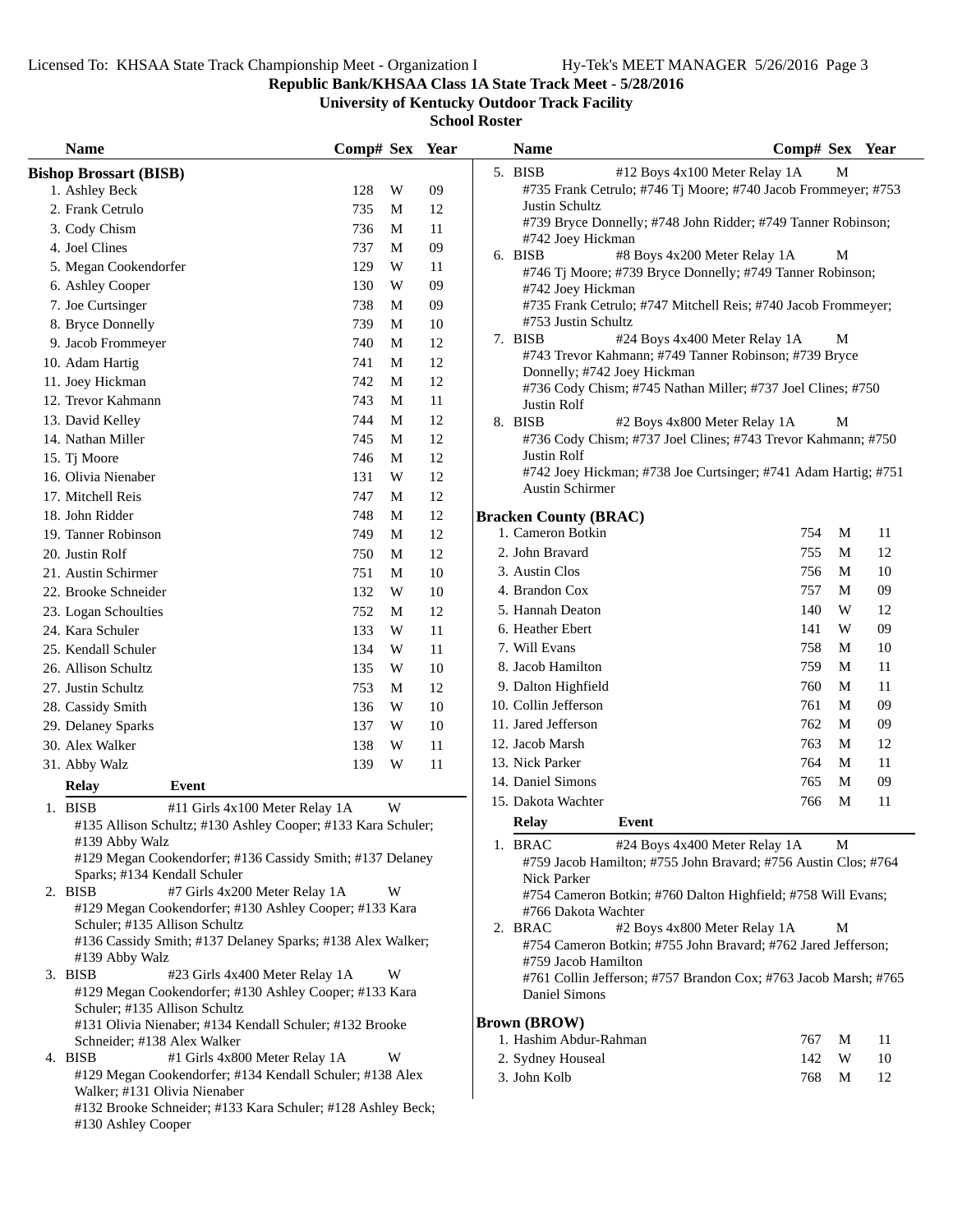#### **Republic Bank/KHSAA Class 1A State Track Meet - 5/28/2016**

**University of Kentucky Outdoor Track Facility**

**School Roster**

| <b>Name</b>                                                  | Comp# Sex Year |                         |    | <b>Name</b>                                                   | Comp# Sex |             | Year |
|--------------------------------------------------------------|----------------|-------------------------|----|---------------------------------------------------------------|-----------|-------------|------|
| <b>Burgin (BURG)</b>                                         |                |                         |    | 1. Malachi Corbin                                             | 786       | M           | 11   |
| 1. Sara Auvil                                                | 143            | W                       | 12 |                                                               |           |             |      |
| 2. Bekah Hagan                                               | 144            | W                       | 10 | Caverna (CAVE)<br>1. Devon Paul                               | 787       | M           | 11   |
| 3. Drew Hatfield                                             | 769            | M                       | 09 |                                                               | 788       | M           | 12   |
| 4. Ethan Kestler                                             | 770            | M                       | 09 | 2. Devon Perry                                                |           |             |      |
| 5. Trevor Lay                                                | 771            | M                       | 10 | <b>Crittenden County (CRIT)</b>                               |           |             |      |
| 6. Michael Mckenzie                                          | 772            | $\mathbf M$             | 11 | 1. Dylan Hicks                                                | 789       | M           | 12   |
| 7. Hunter Preston                                            | 773            | $\mathbf M$             | 10 | 2. Aaron Lucas                                                | 790       | M           | 10   |
| 8. Wesley Qualls                                             | 774            | $\mathbf M$             | 11 | 3. Gary Mcconnell                                             | 791       | M           | 12   |
| 9. Wesley Stewart                                            | 775            | M                       | 11 | 4. Devon Nesbitt                                              | 792       | M           | 09   |
| 10. Kayla Tyler                                              | 145            | $\ensuremath{\text{W}}$ | 12 | 5. Will Perkins                                               | 793       | M           | 11   |
| <b>Relay</b><br>Event                                        |                |                         |    | 6. Jacob Russelburg                                           | 794       | M           | 10   |
| 1. BURG<br>#2 Boys 4x800 Meter Relay 1A                      |                | M                       |    | 7. Will Tolley                                                | 795       | M           | 11   |
| #771 Trevor Lay; #772 Michael Mckenzie; #773 Hunter Preston; |                |                         |    | <b>Relay</b><br>Event                                         |           |             |      |
| #774 Wesley Qualls                                           |                |                         |    | 1. CRIT<br>#24 Boys 4x400 Meter Relay 1A                      |           | M           |      |
| #769 Drew Hatfield; #770 Ethan Kestler; #775 Wesley Stewart; |                |                         |    | #794 Jacob Russelburg; #789 Dylan Hicks; #792 Devon Nesbitt;  |           |             |      |
| <b>Butler County (BUCO)</b>                                  |                |                         |    | #795 Will Tolley                                              |           |             |      |
| 1. Patton Allen                                              | 776            | M                       | 10 | #790 Aaron Lucas; #793 Will Perkins; #791 Gary Mcconnell;     |           |             |      |
| 2. Erica Daugherty                                           | 146            | W                       | 12 | <b>Cumberland County (CUCO)</b>                               |           |             |      |
| 3. Ian Embry                                                 | 777            | M                       | 12 | 1. Micah Coverstone                                           | 796       | M           | 10   |
| 4. Houston Hampton                                           | 778            | M                       | 10 | 2. Isaiah Dyer                                                | 797       | M           | 09   |
| 5. Samantha Henderson                                        | 147            | W                       | 08 | 3. Nathan Dyer                                                | 798       | M           | 11   |
| 6. Jacob Hixenbaugh                                          | 779            | M                       | 12 | 4. Will Flowers                                               | 799       | M           | 12   |
| 7. Tavarus Holloway                                          | 780            | M                       | 09 | 5. Ethan Hagan                                                | 800       | M           | 12   |
| 8. Jacoty Hope                                               | 781            | M                       | 10 | 6. Kaylee Dee Long                                            | 155       | W           | 10   |
| 9. Autumn Jenkins                                            | 148            | W                       | 08 | 7. Levi Owens                                                 | 801       | M           | 11   |
| 10. Nolan Johnson                                            | 782            | M                       | 12 | 8. Rayshawn Scott                                             | 802       | M           | 10   |
| 11. Hannah Logan                                             | 149            | W                       | 10 | 9. Cambria Vincent                                            | 156       | W           | 09   |
| 12. Austin Nave                                              | 783            | M                       | 12 | 10. Gavin Vincent                                             | 803       | M           | 09   |
| 13. Kierra Neighbors                                         | 150            | W                       | 10 | 11. Noah Young                                                | 804       | M           | 12   |
| 14. Olivia Neighbors                                         | 151            | W                       | 12 | <b>Relay</b><br>Event                                         |           |             |      |
| 15. Hannah Perry                                             | 152            | W                       | 11 | #2 Boys 4x800 Meter Relay 1A<br>1. CUCO                       |           | $\mathbf M$ |      |
| 16. Maranda Pierson                                          | 153            | W                       | 12 | #799 Will Flowers; #803 Gavin Vincent; #796 Micah Coverstone; |           |             |      |
| 17. Tyler Smith                                              | 784            | $\mathbf M$             | 10 | #801 Levi Owens                                               |           |             |      |
| 18. Victoria Vitek                                           | 154            | W                       | 08 | #798 Nathan Dyer; #804 Noah Young; #797 Isaiah Dyer; #802     |           |             |      |
| <b>Relay</b><br>Event                                        |                |                         |    | Rayshawn Scott                                                |           |             |      |

1. BUCO #1 Girls 4x800 Meter Relay 1A W #151 Olivia Neighbors; #148 Autumn Jenkins; #149 Hannah Logan; #152 Hannah Perry #153 Maranda Pierson; #147 Samantha Henderson; #146 Erica Daugherty; #154 Victoria Vitek 2. BUCO #12 Boys 4x100 Meter Relay 1A M #777 Ian Embry; #778 Houston Hampton; #779 Jacob Hixenbaugh; #783 Austin Nave #784 Tyler Smith; #780 Tavarus Holloway; #776 Patton Allen; #782 Nolan Johnson

3. BUCO #24 Boys 4x400 Meter Relay 1A M #783 Austin Nave; #781 Jacoty Hope; #778 Houston Hampton; #779 Jacob Hixenbaugh

#784 Tyler Smith; #780 Tavarus Holloway; #776 Patton Allen;

#### **Campbellsville (CAMP)**

1. Austyn Thornton 785 M 11

| <b>Name</b>                     |       | Comp# Sex Year |   |    |  |
|---------------------------------|-------|----------------|---|----|--|
| 1. Malachi Corbin               |       | 786            | M | 11 |  |
| Caverna (CAVE)                  |       |                |   |    |  |
| 1. Devon Paul                   |       | 787            | M | 11 |  |
| 2. Devon Perry                  |       | 788            | M | 12 |  |
| <b>Crittenden County (CRIT)</b> |       |                |   |    |  |
| 1. Dylan Hicks                  |       | 789            | M | 12 |  |
| 2. Aaron Lucas                  |       | 790            | M | 10 |  |
| 3. Gary Mcconnell               |       | 791            | M | 12 |  |
| 4. Devon Nesbitt                |       | 792            | M | 09 |  |
| 5. Will Perkins                 |       | 793            | M | 11 |  |
| 6. Jacob Russelburg             |       | 794            | M | 10 |  |
| 7. Will Tolley                  |       | 795            | M | 11 |  |
| Relay                           | Event |                |   |    |  |

### **Cumberland County (CUCO)**

| $\mathbf{1}$ | C <sub>II</sub> C <sub>O</sub>    | $\text{42.5}$ Deve $\text{4} \times 0$ 00 Meter Delev 1.4 |     | <b>M</b> |    |
|--------------|-----------------------------------|-----------------------------------------------------------|-----|----------|----|
|              | <b>Relay</b>                      | Event                                                     |     |          |    |
|              | 11. Noah Young                    |                                                           | 804 | M        | 12 |
|              | 10. Gavin Vincent                 |                                                           | 803 | M        | 09 |
|              | 9. Cambria Vincent                |                                                           | 156 | W        | 09 |
|              | 8. Rayshawn Scott                 |                                                           | 802 | M        | 10 |
|              | 7. Levi Owens                     |                                                           | 801 | M        | 11 |
|              | 6. Kaylee Dee Long                |                                                           | 155 | W        | 10 |
|              | 5. Ethan Hagan                    |                                                           | 800 | М        | 12 |
|              | 4. Will Flowers                   |                                                           | 799 | M        | 12 |
|              | 3. Nathan Dyer                    |                                                           | 798 | M        | 11 |
|              | 2. Isaiah Dyer                    |                                                           | 797 | M        | 09 |
|              | 1. Micah Coverstone               |                                                           | 796 | М        | 10 |
|              | $_{\rm initial}$ county (ee eq. ) |                                                           |     |          |    |

**Carroll County (CARR)**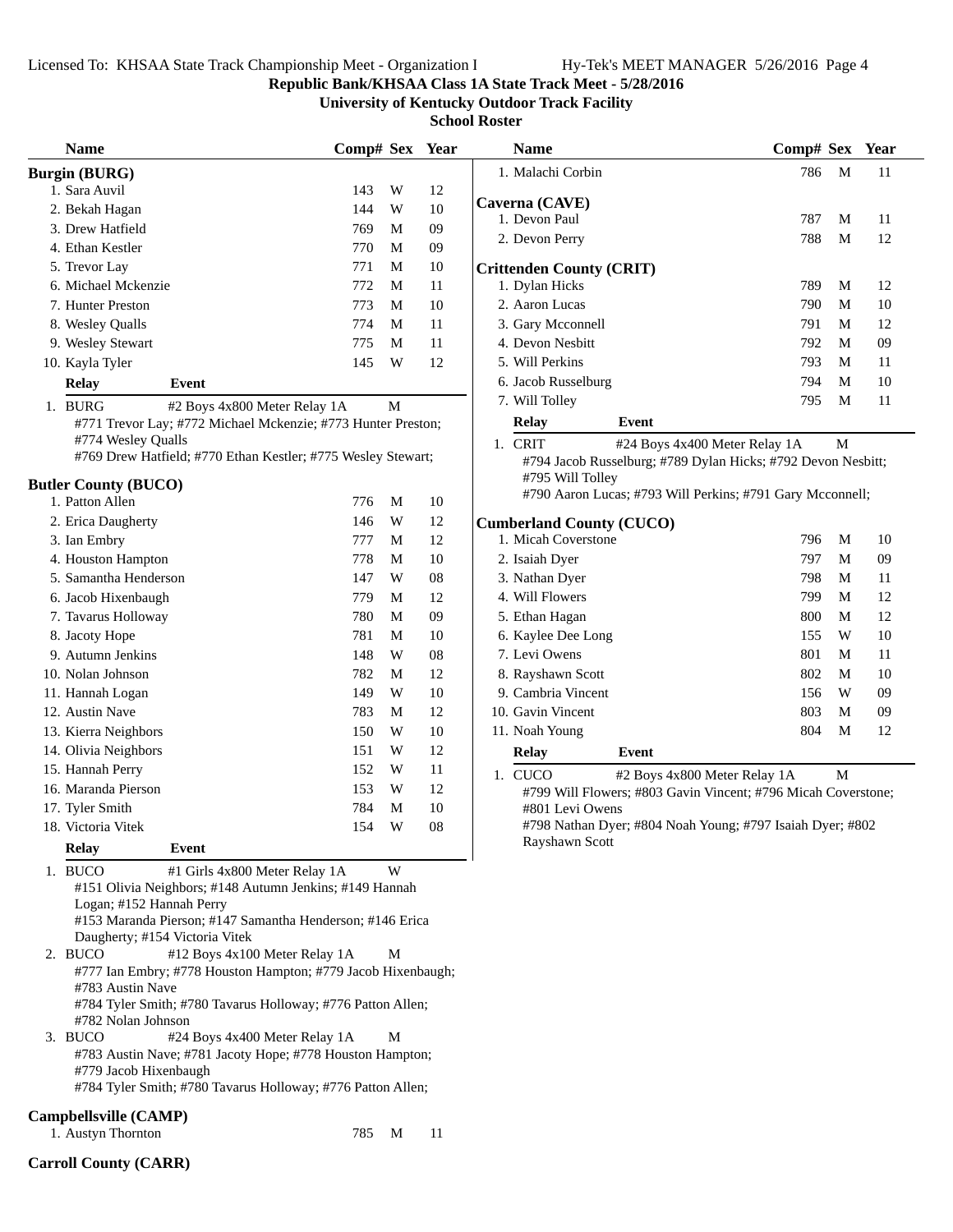## **Republic Bank/KHSAA Class 1A State Track Meet - 5/28/2016**

**University of Kentucky Outdoor Track Facility**

|    | <b>Name</b>                                                                        | Comp# Sex |   | Year |
|----|------------------------------------------------------------------------------------|-----------|---|------|
|    | Danville (DANV)                                                                    |           |   |      |
|    | 1. Tyreke Bradshaw                                                                 | 805       | М | 12   |
|    | 2. Tristan Coffey                                                                  | 806       | М | 12   |
|    | 3. Grace Crawford                                                                  | 157       | W | 09   |
|    | 4. Tanner Ford                                                                     | 807       | M | 10   |
|    | 5. Don Harris                                                                      | 808       | M | 10   |
|    | 6. Gabe McKnight                                                                   | 809       | M | 08   |
|    | 7. Emma Merryman                                                                   | 158       | W | 09   |
|    | 8. Isaiah Miller                                                                   | 810       | M | 09   |
|    | 9. Jaylin Nash                                                                     | 159       | W | 09   |
|    | 10. Taylor Rankin                                                                  | 160       | W | 10   |
|    | 11. Stephen Ray                                                                    | 811       | M | 12   |
|    | 12. Claire Strysick                                                                | 161       | W | 09   |
|    | 13. Ivy Turner                                                                     | 162       | W | 09   |
|    | 14. Jakobi Turner                                                                  | 812       | M | 12   |
|    | 15. Alyvia Walker                                                                  | 163       | W | 11   |
|    | 16. Kenedy Walker                                                                  | 164       | W | 11   |
|    | 17. Zenoviah Walker                                                                | 165       | W | 11   |
|    | 18. Kyron Warren                                                                   | 813       | M | 12   |
|    | 19. Jeremiah Wheat                                                                 | 814       | М | 11   |
|    | Event<br><b>Relay</b>                                                              |           |   |      |
|    | 1. DANV<br>#11 Girls 4x100 Meter Relay 1A                                          |           | W |      |
|    | #162 Ivy Turner; #165 Zenoviah Walker; #160 Taylor Rankin; #163                    |           |   |      |
|    | Alyvia Walker                                                                      |           |   |      |
|    | 2. DANV<br>#7 Girls 4x200 Meter Relay 1A                                           |           | W |      |
|    | #162 Ivy Turner; #165 Zenoviah Walker; #160 Taylor Rankin; #163                    |           |   |      |
|    | Alyvia Walker<br>3. DANV<br>#23 Girls 4x400 Meter Relay 1A                         |           | W |      |
|    | #157 Grace Crawford; #161 Claire Strysick; #163 Alyvia Walker;                     |           |   |      |
|    | #160 Taylor Rankin                                                                 |           |   |      |
|    | #158 Emma Merryman; #159 Jaylin Nash; #162 Ivy Turner; #164                        |           |   |      |
|    | Kenedy Walker                                                                      |           |   |      |
| 4. | <b>DANV</b><br>#12 Boys 4x100 Meter Relay 1A                                       |           | М |      |
|    | #814 Jeremiah Wheat; #806 Tristan Coffey; #811 Stephen Ray;<br>#812 Jakobi Turner  |           |   |      |
|    | #805 Tyreke Bradshaw; #807 Tanner Ford; #809 Gabe McKnight;                        |           |   |      |
|    | #810 Isaiah Miller                                                                 |           |   |      |
| 5. | <b>DANV</b><br>#8 Boys 4x200 Meter Relay 1A                                        |           | М |      |
|    | #814 Jeremiah Wheat; #811 Stephen Ray; #809 Gabe McKnight;                         |           |   |      |
|    | #812 Jakobi Turner                                                                 |           |   |      |
|    | #805 Tyreke Bradshaw; #806 Tristan Coffey; #807 Tanner Ford;<br>#810 Isaiah Miller |           |   |      |
|    |                                                                                    |           |   |      |
|    | <b>Dawson Springs (DAWS)</b>                                                       |           |   |      |
|    | 1. Tanner Adams                                                                    | 815       | М | 11   |
|    | 2. Abby Arthur                                                                     | 166       | W | 09   |
|    | 3. Devan Baker                                                                     | 816       | М | 10   |
|    | 4. Kevin Brooks                                                                    | 817       | М | 10   |
|    | 5. Keyli Burden                                                                    | 167       | W | 11   |
|    | 6. Josh Castle                                                                     | 818       | M | 12   |
|    | 7. Courtney Copeland                                                               | 168       | W | 11   |
|    | 8. Brooklyn Cotton                                                                 | 169       | W | 10   |
|    | 9. Kylie Daugherty                                                                 | 170       | W | 11   |
|    | 10. Dakota Ford<br>11. Kristian Ford                                               | 819       | M | 12   |
|    |                                                                                    | 171       | W | 11   |
|    |                                                                                    |           |   |      |

|    | <b>Name</b>                                                                                                                                                                           | Comp# Sex |   | Year |
|----|---------------------------------------------------------------------------------------------------------------------------------------------------------------------------------------|-----------|---|------|
|    | 12. Aubrie Gunn                                                                                                                                                                       | 172       | W | 08   |
|    | 13. Matthew Hoover                                                                                                                                                                    | 820       | М | 12   |
|    | 14. Michal Hoover                                                                                                                                                                     | 821       | М | 12   |
|    | 15. Kaitlyn Huddleston                                                                                                                                                                | 173       | W | 11   |
|    | 16. Jacob Messamore                                                                                                                                                                   | 822       | М | 12   |
|    | 17. Dylan Simpson                                                                                                                                                                     | 823       | М | 11   |
|    | 18. Kaylee Simpson                                                                                                                                                                    | 174       | W | 09   |
|    | 19. Tanner Weir                                                                                                                                                                       | 824       | М | 11   |
|    | 20. Jon Williams                                                                                                                                                                      | 825       | М | 12   |
|    | <b>Relay</b><br>Event                                                                                                                                                                 |           |   |      |
|    | 1. DAWS<br>#1 Girls 4x800 Meter Relay 1A                                                                                                                                              |           | W |      |
|    | #169 Brooklyn Cotton; #174 Kaylee Simpson; #168 Courtney<br>Copeland; #170 Kylie Daugherty<br>#166 Abby Arthur; #171 Kristian Ford; #172 Aubrie Gunn; #173<br>Kaitlyn Huddleston      |           |   |      |
|    | 2. DAWS<br>#2 Boys 4x800 Meter Relay 1A                                                                                                                                               |           | М |      |
|    | #821 Michal Hoover; #823 Dylan Simpson; #817 Kevin Brooks;<br>#820 Matthew Hoover<br>#818 Josh Castle; #819 Dakota Ford; #822 Jacob Messamore; #816<br>Devan Baker                    |           |   |      |
|    | Dayton (DAYT)                                                                                                                                                                         |           |   |      |
|    | 1. Johnessah Barbiea                                                                                                                                                                  | 175       | W | 08   |
|    | 2. Chalae Bell                                                                                                                                                                        | 176       | W | 07   |
|    | 3. Kelsey Buemi                                                                                                                                                                       | 177       | W | 10   |
|    | 4. Polly Carr                                                                                                                                                                         | 178       | W | 10   |
|    | 5. Sophia Halfhill                                                                                                                                                                    | 179       | W | 08   |
|    | 6. Mallory Kubala                                                                                                                                                                     | 180       | W | 11   |
|    | 7. Gary Lukens                                                                                                                                                                        | 826       | М | 11   |
|    | 8. Libby Lukens                                                                                                                                                                       | 181       | W | 09   |
|    | 9. Laela Matthewson                                                                                                                                                                   | 182       | W | 09   |
|    | 10. Priscilla Michaels                                                                                                                                                                | 183       | W | 11   |
|    | 11. Michaela Navarre                                                                                                                                                                  | 184       | W | 12   |
|    | 12. Marquelle Spencer                                                                                                                                                                 | 185       | W | 11   |
|    | 13. Andrew Stewart                                                                                                                                                                    | 827       | М | 12   |
|    | 14. Katie Tillman                                                                                                                                                                     | 186       | W | 12   |
|    | 15. Lydia Workman                                                                                                                                                                     | 187       | W | 08   |
|    | <b>Relay</b><br>Event                                                                                                                                                                 |           |   |      |
|    | 1. DAYT<br>#11 Girls 4x100 Meter Relay 1A                                                                                                                                             |           | W |      |
|    | #175 Johnessah Barbiea; #177 Kelsey Buemi; #187 Lydia<br>Workman; #179 Sophia Halfhill<br>#182 Laela Matthewson; #183 Priscilla Michaels; #185 Marquelle<br>Spencer; #176 Chalae Bell |           |   |      |
| 2. | <b>DAYT</b><br>#1 Girls 4x800 Meter Relay 1A                                                                                                                                          |           | W |      |
|    | #176 Chalae Bell; #183 Priscilla Michaels; #185 Marquelle<br>Spencer; #182 Laela Matthewson<br>#178 Polly Carr; #184 Michaela Navarre; #181 Libby Lukens;<br>#186 Katie Tillman       |           |   |      |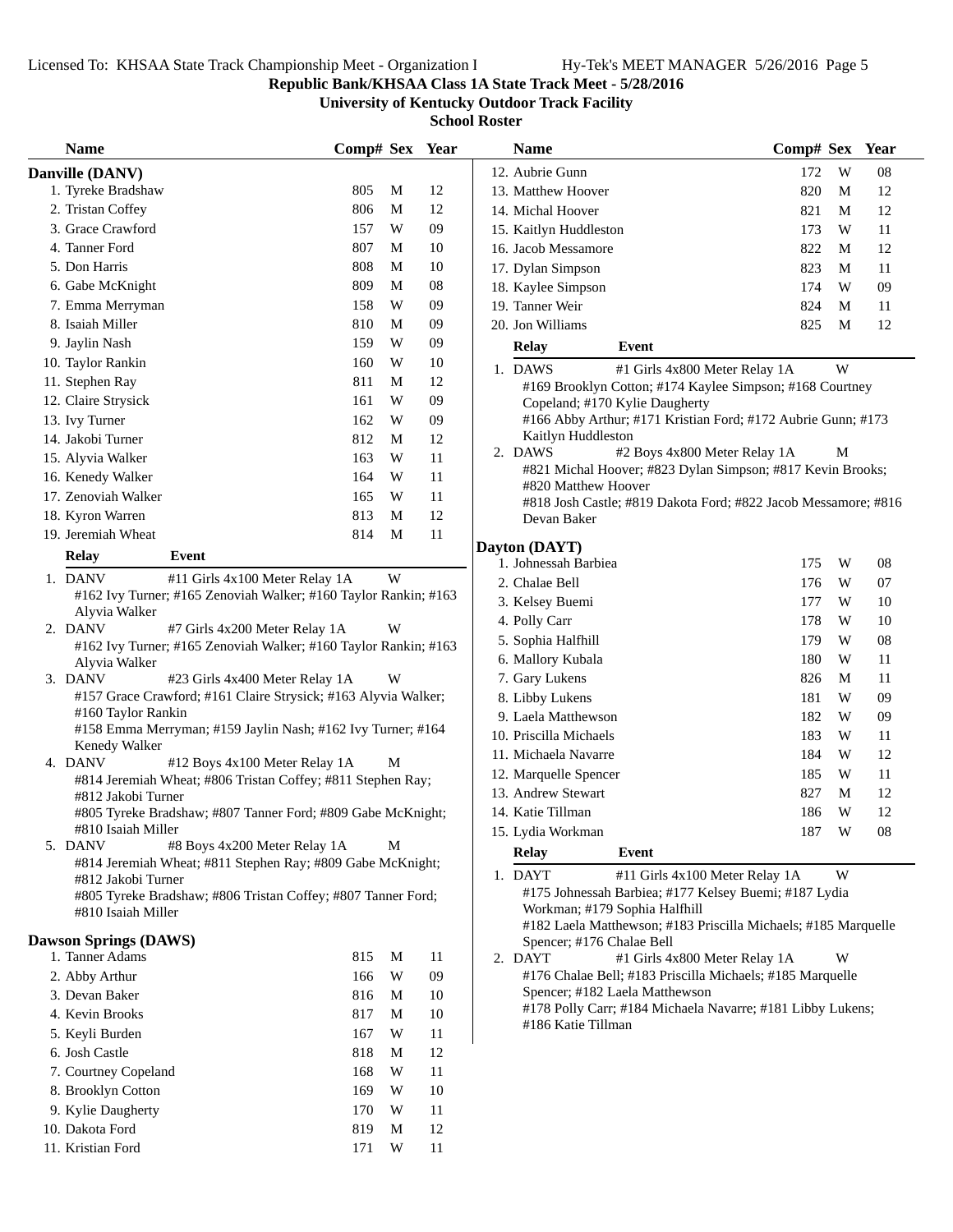**Republic Bank/KHSAA Class 1A State Track Meet - 5/28/2016**

**University of Kentucky Outdoor Track Facility**

**School Roster**

| <b>Name</b>                                                                          | Comp# Sex Year |   |        | <b>Name</b>               | Comp# Sex Year                                                                                 |   |    |
|--------------------------------------------------------------------------------------|----------------|---|--------|---------------------------|------------------------------------------------------------------------------------------------|---|----|
| <b>Elliott County (ELLI)</b>                                                         |                |   |        | 3. FTKN                   | #23 Girls 4x400 Meter Relay 1A                                                                 | W |    |
| 1. Kaden Buck                                                                        | 828            | M | 08     |                           | #188 Tatiana Bracero; #197 Joy Mckinley; #198 Taylor Nordman;                                  |   |    |
| 2. Gavin Fannin                                                                      | 829            | M | 10     | #191 Brinkley Garner      |                                                                                                |   |    |
| 3. Haden Harper                                                                      | 830            | M | 11     | Williams;                 | #189 Kasha Bryant; #190 Jenna Doehring; #201 Dominque                                          |   |    |
| 4. Lucas Ison                                                                        | 831            | M | 08     | 4. FTKN                   | #1 Girls 4x800 Meter Relay 1A                                                                  | W |    |
| 5. Alex Robinson                                                                     | 832            | M | 12     |                           | #188 Tatiana Bracero; #190 Jenna Doehring; #192 Karris Harmon;                                 |   |    |
| 6. Brandon White                                                                     | 833            | M | 11     | #199 Angelica Noyola      |                                                                                                |   |    |
| 7. Christian Whitt                                                                   | 834            | M | 10     |                           | #195 Kayliegh Koop; #200 Sophia Walsh;                                                         |   |    |
| 8. Gavin Whitt                                                                       | 835            | M | 07     | 5. FTKN                   | #12 Boys 4x100 Meter Relay 1A                                                                  | M |    |
| <b>Relay</b><br>Event                                                                |                |   |        |                           | #841 Craig Perches; #844 Ahlec Santiago; #845 Dallas                                           |   |    |
| 1. ELLI<br>#2 Boys 4x800 Meter Relay 1A                                              |                | M |        |                           | Wooldridge; #846 Andre Yarbrough<br>#838 Geoffrey Gradney; #840 Kaylon Luster; #836 Christian  |   |    |
| #829 Gavin Fannin; #830 Haden Harper; #831 Lucas Ison; #833                          |                |   |        |                           | Acevedo; #837 Curtis Cooks                                                                     |   |    |
| <b>Brandon White</b>                                                                 |                |   |        | 6. FTKN                   | #8 Boys 4x200 Meter Relay 1A                                                                   | М |    |
| #828 Kaden Buck; #835 Gavin Whitt; #834 Christian Whitt; #832                        |                |   |        |                           | #838 Geoffrey Gradney; #839 Kamoni Green; #841 Craig Perches;                                  |   |    |
| Alex Robinson                                                                        |                |   |        | #845 Dallas Wooldridge    |                                                                                                |   |    |
| Fort Knox (FTKN)                                                                     |                |   |        |                           | #842 Matthew Rivera; #844 Ahlec Santiago; #836 Christian                                       |   |    |
| 1. Christian Acevedo                                                                 | 836            | M | 11     |                           | Acevedo; #846 Andre Yarbrough                                                                  |   |    |
| 2. Tatiana Bracero                                                                   | 188            | W | 11     | <b>Frankfort (FRAN)</b>   |                                                                                                |   |    |
| 3. Kasha Bryant                                                                      | 189            | W | 10     | 1. A'Nandi Douglas        | 202                                                                                            | W | 10 |
| 4. Curtis Cooks                                                                      | 837            | M | 12     | 2. Emily Leamon           | 203                                                                                            | W | 11 |
| 5. Jenna Doehring                                                                    | 190            | W | 10     | 3. Emma Mason             | 204                                                                                            | W | 08 |
| 6. Brinkley Garner                                                                   | 191            | W | 11     | 4. Tianna Mitchell        | 205                                                                                            | W | 08 |
| 7. Geoffrey Gradney                                                                  | 838            | M | 10     | 5. Kiani Tatum            | 206                                                                                            | W | 08 |
| 8. Kamoni Green                                                                      | 839            | M | 11     | 6. Jasmine Turpin         | 207                                                                                            | W | 12 |
| 9. Karris Harmon                                                                     | 192            | W | 10     | <b>Relay</b>              | Event                                                                                          |   |    |
| 10. Jullianah Howes                                                                  | 193            | W | 09     |                           |                                                                                                | W |    |
| 11. Wisdom Justice                                                                   | 194            | W | 12     | 1. FRAN                   | #11 Girls 4x100 Meter Relay 1A<br>#202 A'Nandi Douglas; #204 Emma Mason; #205 Tianna Mitchell; |   |    |
| 12. Kayliegh Koop                                                                    | 195            | W | 08     | #206 Kiani Tatum          |                                                                                                |   |    |
| 13. Kaylon Luster                                                                    | 840            | M | 10     |                           | #203 Emily Leamon; #207 Jasmine Turpin;                                                        |   |    |
| 14. Grace McCray                                                                     | 196            | W | 10     | 2. FRAN                   | #7 Girls 4x200 Meter Relay 1A                                                                  | W |    |
| 15. Joy Mckinley                                                                     | 197            | W | 08     |                           | #202 A'Nandi Douglas; #204 Emma Mason; #205 Tianna Mitchell;                                   |   |    |
| 16. Taylor Nordman                                                                   | 198            | W | 09     | #206 Kiani Tatum          |                                                                                                |   |    |
| 17. Angelica Noyola                                                                  | 199            | W | 09     |                           | #203 Emily Leamon; #207 Jasmine Turpin;                                                        |   |    |
| 18. Craig Perches                                                                    | 841            | M | 11     | <b>Fulton City (FULT)</b> |                                                                                                |   |    |
| 19. Matthew Rivera                                                                   | 842            | M | 11     | 1. Shuntera Beard         | 208                                                                                            | W | 12 |
| 20. Orlando Rojas                                                                    | 843            | M | 09     | 2. Zakira Donald          | 209                                                                                            | W | 09 |
| 21. Ahlec Santiago                                                                   | 844            | M | 11     | 3. Kyisha Everett         | 210                                                                                            | W | 07 |
| 22. Sophia Walsh                                                                     | 200            | W | $10\,$ | 4. Aniya Jones            | 211                                                                                            | W | 10 |
| 23. Dominque Williams                                                                | 201            | W | 11     | 5. Shamarra Kinney        | 212                                                                                            | W | 07 |
| 24. Dallas Wooldridge                                                                | 845            | M | 12     | 6. Catya McManus          | 213                                                                                            | W | 07 |
| 25. Andre Yarbrough                                                                  | 846            | M | 12     | 7. Brittany Pirtle        | 214                                                                                            | W | 07 |
|                                                                                      |                |   |        | 8. Kereni Ware            | 215                                                                                            | W | 09 |
| <b>Relay</b><br>Event                                                                |                |   |        | 9. Karessha Westbrook     | 216                                                                                            | W | 12 |
| 1. FTKN<br>#11 Girls 4x100 Meter Relay 1A                                            |                | W |        | <b>Relay</b>              | Event                                                                                          |   |    |
| #189 Kasha Bryant; #193 Jullianah Howes; #196 Grace McCray;                          |                |   |        |                           |                                                                                                |   |    |
| #201 Dominque Williams                                                               |                |   |        | 1. FULT                   | #11 Girls 4x100 Meter Relay 1A                                                                 | W |    |
| #191 Brinkley Garner; #197 Joy Mckinley; #198 Taylor Nordman;<br>#194 Wisdom Justice |                |   |        | #215 Kereni Ware          | #208 Shuntera Beard; #209 Zakira Donald; #210 Kyisha Everett;                                  |   |    |
| 2. FTKN<br>#7 Girls 4x200 Meter Relay 1A                                             |                | W |        |                           | #214 Brittany Pirtle; #213 Catya McManus;                                                      |   |    |
| #189 Kasha Bryant; #191 Brinkley Garner; #193 Jullianah Howes;                       |                |   |        | 2. FULT                   | #7 Girls 4x200 Meter Relay 1A                                                                  | W |    |
| #201 Dominque Williams                                                               |                |   |        |                           | #208 Shuntera Beard; #209 Zakira Donald; #210 Kyisha Everett;                                  |   |    |
| #196 Grace McCray; #198 Taylor Nordman; #194 Wisdom Justice;                         |                |   |        | #215 Kereni Ware          |                                                                                                |   |    |
|                                                                                      |                |   |        |                           | #212 Shamarra Kinney; #211 Aniya Jones; #216 Karessha                                          |   |    |

Westbrook;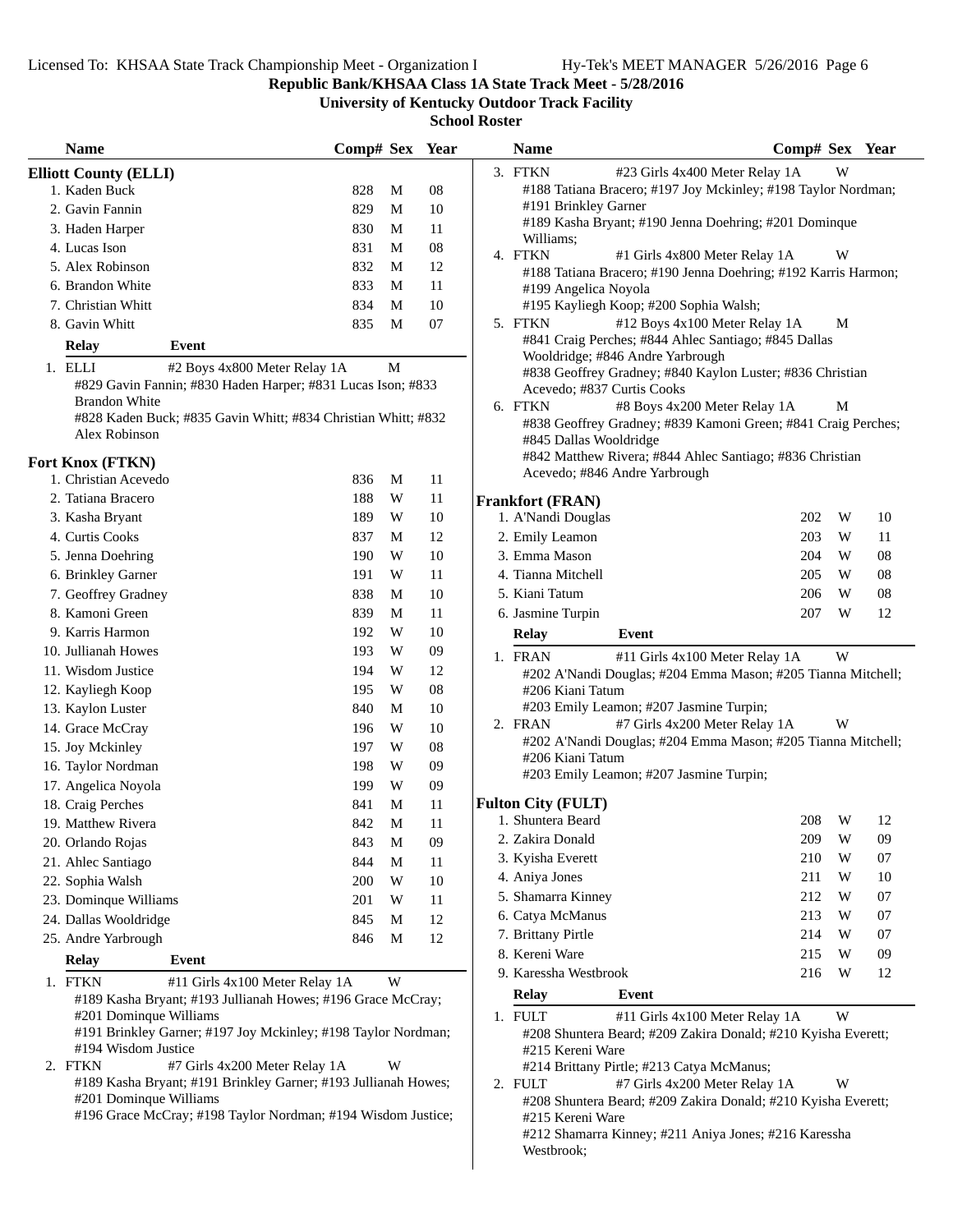## **Republic Bank/KHSAA Class 1A State Track Meet - 5/28/2016**

**University of Kentucky Outdoor Track Facility**

**School Roster**

|    | <b>Name</b>                                                                         | Comp# Sex Year                 |   |    | <b>Name</b>                                                                     | Comp# Sex Year |             |    |
|----|-------------------------------------------------------------------------------------|--------------------------------|---|----|---------------------------------------------------------------------------------|----------------|-------------|----|
|    | <b>Fulton County (FUCO)</b>                                                         |                                |   |    | 6. Zeth Houk                                                                    | 868            | M           | 12 |
|    | 1. Akilias Abbott                                                                   | 847                            | M | 12 | 7. Shelby Howell                                                                | 226            | W           | 10 |
|    | 2. Aaron Allen                                                                      | 848                            | M | 12 | 8. John Ingram                                                                  | 869            | M           | 12 |
|    | 3. Cameron Cole                                                                     | 849                            | M | 08 | 9. Eli Johnson                                                                  | 870            | M           | 10 |
|    | 4. Tanner Ford                                                                      | 850                            | М | 11 | 10. Lucus Judd                                                                  | 871            | M           | 12 |
|    | 5. Devonte Hampton                                                                  | 851                            | M | 12 | 11. William Keith                                                               | 872            | M           | 12 |
|    | 6. Joe Holman                                                                       | 852                            | M | 12 | 12. Cheyenne Price                                                              | 227            | W           | 10 |
|    | 7. Justin Jones                                                                     | 853                            | M | 12 | 13. Nathan Ray                                                                  | 873            | M           | 09 |
|    | 8. Lindy Sipes                                                                      | 217                            | W | 10 | 14. Tj Ribarich                                                                 | 874            | M           | 11 |
|    | 9. Marlena Sipes                                                                    | 218                            | W | 08 | 15. Chris Sallee                                                                | 875            | M           | 11 |
|    | 10. Cj Smith                                                                        | 854                            | M | 09 | 16. Jordan Springer                                                             | 876            | $\mathbf M$ | 12 |
|    | 11. Leah Weatherly                                                                  | 219                            | W | 11 | 17. Kate Squires                                                                | 228            | W           | 12 |
|    | 12. Kylira Williams                                                                 | 220                            | W | 11 | 18. Corbin Suratt                                                               | 877            | M           | 12 |
|    | <b>Relay</b><br>Event                                                               |                                |   |    | 19. Mikayla Talbott                                                             | 229            | W           | 12 |
|    | 1. FUCO                                                                             | #8 Boys 4x200 Meter Relay 1A   | M |    | 20. Brittany Taylor                                                             | 230            | W           | 12 |
|    | #847 Akilias Abbott; #848 Aaron Allen; #852 Joe Holman; #851                        |                                |   |    | 21. Dedrick Troxell                                                             | 878            | M           | 10 |
|    | Devonte Hampton                                                                     |                                |   |    | Relay<br>Event                                                                  |                |             |    |
|    | #850 Tanner Ford; #849 Cameron Cole; #853 Justin Jones; #854 Cj                     |                                |   |    | 1. GREE<br>#24 Boys 4x400 Meter Relay 1A                                        |                | $\mathbf M$ |    |
|    | Smith                                                                               |                                |   |    | #875 Chris Sallee; #877 Corbin Suratt; #874 Tj Ribarich; #878                   |                |             |    |
|    | <b>Glasgow</b> (GLAS)                                                               |                                |   |    | Dedrick Troxell                                                                 |                |             |    |
|    | 1. Skyler Byrd                                                                      | 221                            | W | 11 | #876 Jordan Springer; #865 Dominique Compton; #866 Mase                         |                |             |    |
|    | 2. Nelson Cole                                                                      | 855                            | M | 09 | Eastham; #871 Lucus Judd                                                        |                |             |    |
|    | 3. Dewayne Cook                                                                     | 856                            | М | 10 | 2. GREE<br>#2 Boys 4x800 Meter Relay 1A                                         |                | M           |    |
|    | 4. Breanna Glover                                                                   | 222                            | W | 12 | #871 Lucus Judd; #863 Bradley Abell; #875 Chris Sallee; #878<br>Dedrick Troxell |                |             |    |
|    | 5. Ali Grace Hampton                                                                | 223                            | W | 12 | #870 Eli Johnson; #869 John Ingram; #866 Mase Eastham; #864                     |                |             |    |
|    | 6. Carter Mckeever                                                                  | 857                            | M | 07 | Jay Bryant                                                                      |                |             |    |
|    | 7. Josiah Moore                                                                     | 858                            | M | 11 |                                                                                 |                |             |    |
|    | 8. Dontavius Oates                                                                  | 859                            | M | 10 |                                                                                 |                |             |    |
|    | 9. Chasity Roberts                                                                  | 224                            | W | 11 |                                                                                 |                |             |    |
|    | 10. Dalvin Smith                                                                    | 860                            | M | 10 |                                                                                 |                |             |    |
|    | 11. Taya Taminga                                                                    | 225                            | W | 12 |                                                                                 |                |             |    |
|    | 12. Joseph Trigg                                                                    | 861                            | M | 10 |                                                                                 |                |             |    |
|    | 13. Max Wilson                                                                      | 862                            | M | 07 |                                                                                 |                |             |    |
|    | <b>Relay</b><br><b>Event</b>                                                        |                                |   |    |                                                                                 |                |             |    |
| 1. | <b>GLAS</b>                                                                         | #11 Girls 4x100 Meter Relay 1A | W |    |                                                                                 |                |             |    |
|    | #221 Skyler Byrd; #222 Breanna Glover; #223 Ali Grace Hampton;                      |                                |   |    |                                                                                 |                |             |    |
|    | #225 Taya Taminga                                                                   |                                |   |    |                                                                                 |                |             |    |
|    | #224 Chasity Roberts;                                                               |                                |   |    |                                                                                 |                |             |    |
|    | 2. GLAS<br>#7 Girls 4x200 Meter Relay 1A                                            |                                | W |    |                                                                                 |                |             |    |
|    | #221 Skyler Byrd; #222 Breanna Glover; #223 Ali Grace Hampton;<br>#225 Taya Taminga |                                |   |    |                                                                                 |                |             |    |
|    | #224 Chasity Roberts;                                                               |                                |   |    |                                                                                 |                |             |    |
|    | 3. GLAS                                                                             | #8 Boys 4x200 Meter Relay 1A   | М |    |                                                                                 |                |             |    |
|    | #856 Dewayne Cook; #858 Josiah Moore; #859 Dontavius Oates;                         |                                |   |    |                                                                                 |                |             |    |
|    | #860 Dalvin Smith                                                                   |                                |   |    |                                                                                 |                |             |    |
|    | #855 Nelson Cole; #857 Carter Mckeever; #861 Joseph Trigg; #862<br>Max Wilson       |                                |   |    |                                                                                 |                |             |    |
|    | <b>Green County (GREE)</b>                                                          |                                |   |    |                                                                                 |                |             |    |
|    | 1. Bradley Abell                                                                    | 863                            | M | 09 |                                                                                 |                |             |    |
|    | 2. Jay Bryant                                                                       | 864                            | M | 11 |                                                                                 |                |             |    |
|    | 3. Dominique Compton                                                                | 865                            | M | 12 |                                                                                 |                |             |    |
|    | 4. Mase Eastham                                                                     | 866                            | M | 11 |                                                                                 |                |             |    |
|    | 5. Seth Houchens                                                                    | 867                            | M | 12 |                                                                                 |                |             |    |

| <b>Name</b>                                                      |       | Comp# Sex Year                                                                                                                                 |   |                 |
|------------------------------------------------------------------|-------|------------------------------------------------------------------------------------------------------------------------------------------------|---|-----------------|
| 6. Zeth Houk                                                     |       | 868                                                                                                                                            | М | 12              |
| 7. Shelby Howell                                                 |       | 226                                                                                                                                            | W | 10              |
| 8. John Ingram                                                   |       | 869                                                                                                                                            | M | 12              |
| 9. Eli Johnson                                                   |       | 870                                                                                                                                            | M | 10              |
| 10. Lucus Judd                                                   |       | 871                                                                                                                                            | М | 12              |
| 11. William Keith                                                |       | 872                                                                                                                                            | М | 12              |
| 12. Cheyenne Price                                               |       | 227                                                                                                                                            | W | 10              |
| 13. Nathan Ray                                                   |       | 873                                                                                                                                            | М | 09              |
| 14. Tj Ribarich                                                  |       | 874                                                                                                                                            | М | 11              |
| 15. Chris Sallee                                                 |       | 875                                                                                                                                            | M | 11              |
| 16. Jordan Springer                                              |       | 876                                                                                                                                            | М | 12              |
| 17. Kate Squires                                                 |       | 228                                                                                                                                            | W | 12              |
| 18. Corbin Suratt                                                |       | 877                                                                                                                                            | М | 12              |
| 19. Mikayla Talbott                                              |       | 229                                                                                                                                            | W | 12              |
| 20. Brittany Taylor                                              |       | 230                                                                                                                                            | W | 12              |
| 21. Dedrick Troxell                                              |       | 878                                                                                                                                            | М | 10              |
| Relay                                                            | Event |                                                                                                                                                |   |                 |
| <b>GREE</b><br>1.<br>$\mathbf{u} \cap \mathbf{v} \in \mathbf{v}$ |       | #24 Boys 4x400 Meter Relay 1A<br>$C(11)$ $\cdots$ $C(11)$ $\cdots$ $C(11)$ $\cdots$ $C(11)$ $\cdots$ $C(11)$ $\cdots$ $C(11)$ $\cdots$ $C(11)$ | М | $\overline{11}$ |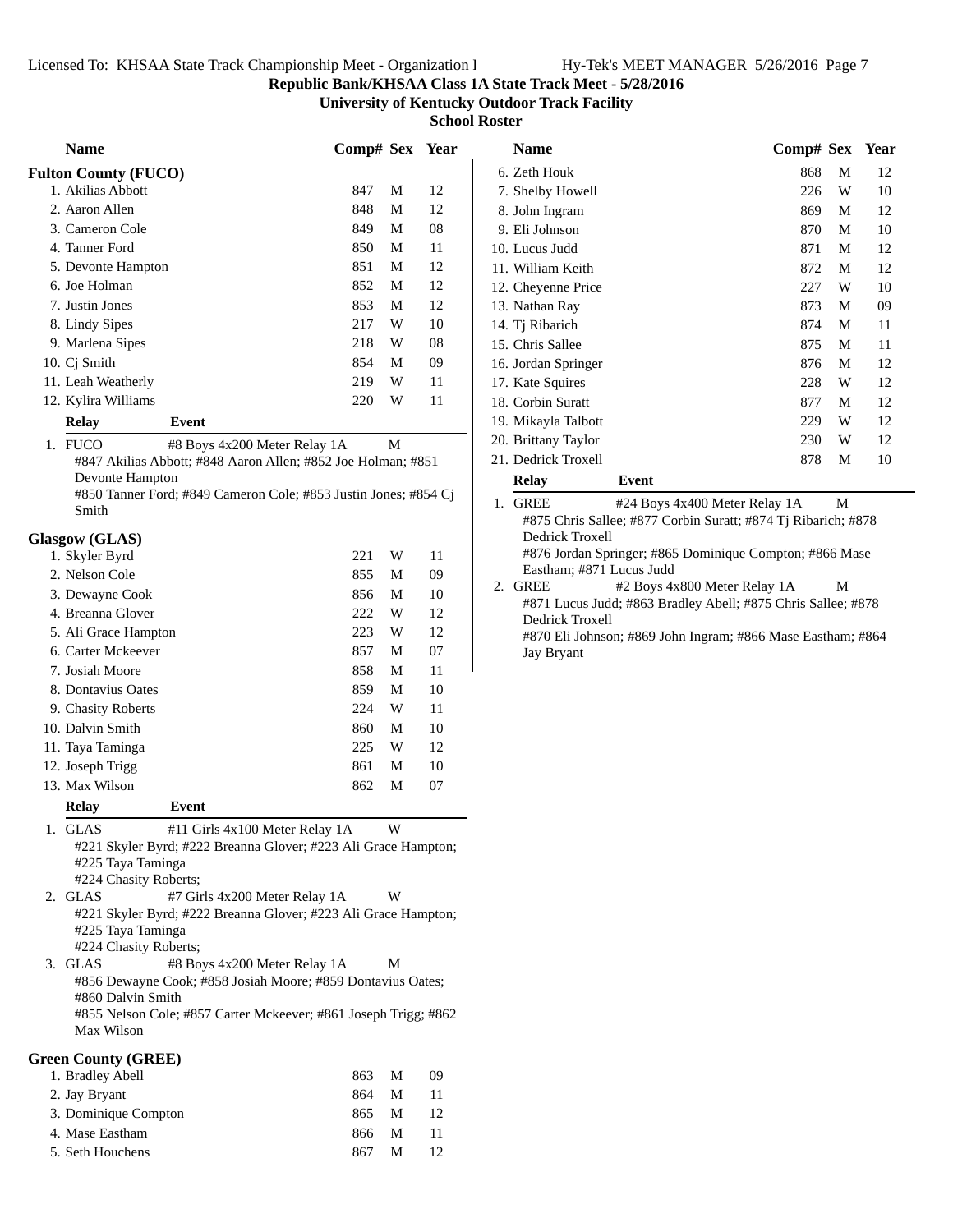## **Republic Bank/KHSAA Class 1A State Track Meet - 5/28/2016**

**University of Kentucky Outdoor Track Facility**

**School Roster**

| <b>Name</b>                                                                         | Comp# Sex Year |             |    | <b>Name</b>        |                                                                                                 | Comp# Sex Year |   |    |
|-------------------------------------------------------------------------------------|----------------|-------------|----|--------------------|-------------------------------------------------------------------------------------------------|----------------|---|----|
| <b>Hancock County (HANC)</b>                                                        |                |             |    | 3. Emma Bianchi    |                                                                                                 | 245            | W | 11 |
| 1. Andrew Anderson                                                                  | 879            | M           | 11 | 4. John Brock      |                                                                                                 | 896            | M | 09 |
| 2. Cory Beaver                                                                      | 880            | M           | 12 | 5. Noah Busroe     |                                                                                                 | 897            | M | 11 |
| 3. Danielle Bumm                                                                    | 231            | W           | 09 | 6. Peyton Dillman  |                                                                                                 | 898            | M | 11 |
| 4. Cameron Chappell                                                                 | 881            | M           | 12 | 7. Mackenzie King  |                                                                                                 | 246            | W | 10 |
| 5. Hailey Chappell                                                                  | 232            | W           | 09 | 8. Natalie King    |                                                                                                 | 247            | W | 08 |
| 6. Austin Dunn                                                                      | 882            | M           | 12 | 9. Killian Ledford |                                                                                                 | 899            | M | 09 |
| 7. Ally Elms                                                                        | 233            | W           | 11 | 10. Trent McKenzie |                                                                                                 | 900            | M | 11 |
| 8. Jessi Glover                                                                     | 234            | W           | 12 | 11. Mason Miller   |                                                                                                 | 901            | M | 11 |
| 9. Tyler Hays                                                                       | 883            | M           | 10 | 12. Thomas Morgan  |                                                                                                 | 902            | M | 11 |
| 10. Maddy Jackson                                                                   | 235            | W           | 12 | <b>Relay</b>       | Event                                                                                           |                |   |    |
| 11. Alex Kratzer                                                                    | 236            | W           | 07 |                    |                                                                                                 |                |   |    |
| 12. Hailie Lamar                                                                    | 237            | W           | 08 | 1. HARL            | #12 Boys 4x100 Meter Relay 1A<br>#894 Caleb Adkins; #899 Killian Ledford; #896 John Brock; #897 |                | M |    |
| 13. Kane Logsdon                                                                    | 884            | M           | 11 |                    | Noah Busroe                                                                                     |                |   |    |
| 14. Nolan Logsdon                                                                   | 885            | M           | 11 |                    | #895 Cade Barnes; #898 Peyton Dillman;                                                          |                |   |    |
| 15. Brandon Lucas                                                                   | 886            | $\mathbf M$ | 09 | 2. HARL            | #8 Boys 4x200 Meter Relay 1A                                                                    |                | М |    |
| 16. George Marsch                                                                   | 887            | $\mathbf M$ | 11 |                    | #894 Caleb Adkins; #899 Killian Ledford; #896 John Brock; #897                                  |                |   |    |
| 17. Tatum Mersch                                                                    | 238            | W           | 09 |                    | Noah Busroe                                                                                     |                |   |    |
| 18. AJ Newton                                                                       | 888            | M           | 09 |                    | #895 Cade Barnes; #898 Peyton Dillman;                                                          |                |   |    |
| 19. Lexi Nicholas                                                                   | 239            | W           | 10 |                    | <b>Holy Cross (Covington) (CHC)</b>                                                             |                |   |    |
| 20. Chynna Powers                                                                   | 240            | W           | 10 | 1. Austin Baker    |                                                                                                 | 903            | M | 10 |
| 21. Dominic Rates                                                                   | 889            | M           | 11 | 2. Derrick Barnes  |                                                                                                 | 904            | M | 10 |
| 22. Michael Rates                                                                   | 890            | M           | 11 | 3. Anna Bergman    |                                                                                                 | 248            | W | 10 |
| 23. Austin Schadler                                                                 | 891            | M           | 12 |                    | 4. Celeste Bergman                                                                              | 249            | W | 11 |
| 24. Corey Schroeder                                                                 | 892            | M           | 09 | 5. Michael Bramer  |                                                                                                 | 905            | M | 12 |
| 25. Kenzie Severs                                                                   | 241            | W           | 09 |                    | 6. Christian Current                                                                            | 906            | M | 10 |
| 26. Tyler Walz                                                                      | 893            | M           | 09 | 7. Kate Dreas      |                                                                                                 | 250            | W | 11 |
| 27. Carson Wheatley                                                                 | 242            | W           | 09 | 8. Noah Linstead   |                                                                                                 | 907            | M | 11 |
| 28. Emily Woodward                                                                  | 243            | W           | 10 | 9. Drew Mcintosh   |                                                                                                 | 908            | M | 10 |
| 29. Sydney Young                                                                    | 244            | W           | 12 |                    | 10. David Roberdeaux                                                                            | 909            | M | 09 |
| <b>Relay</b><br>Event                                                               |                |             |    | 11. Sydney Robke   |                                                                                                 | 251            | W | 11 |
| 1. HANC<br>#23 Girls 4x400 Meter Relay 1A                                           |                | W           |    | Relay              | Event                                                                                           |                |   |    |
| #239 Lexi Nicholas; #237 Hailie Lamar; #243 Emily Woodward;                         |                |             |    | 1. CHC             | #1 Girls 4x800 Meter Relay 1A                                                                   |                | W |    |
| #244 Sydney Young                                                                   |                |             |    |                    | #248 Anna Bergman; #249 Celeste Bergman; #250 Kate Dreas;                                       |                |   |    |
| #234 Jessi Glover; #241 Kenzie Severs; #238 Tatum Mersch; #236                      |                |             |    |                    | #251 Sydney Robke                                                                               |                |   |    |
| Alex Kratzer                                                                        |                |             |    | 2. CHC             | #24 Boys 4x400 Meter Relay 1A                                                                   |                | M |    |
| #1 Girls 4x800 Meter Relay 1A<br>2. HANC                                            |                | W           |    |                    | #906 Christian Current; #903 Austin Baker; #909 David                                           |                |   |    |
| #234 Jessi Glover; #235 Maddy Jackson; #244 Sydney Young;                           |                |             |    |                    | Roberdeaux; #907 Noah Linstead                                                                  |                |   |    |
| #243 Emily Woodward<br>#237 Hailie Lamar; #239 Lexi Nicholas; #242 Carson Wheatley; |                |             |    |                    | #905 Michael Bramer;                                                                            |                |   |    |
| #232 Hailey Chappell                                                                |                |             |    |                    |                                                                                                 |                |   |    |
| #24 Boys 4x400 Meter Relay 1A<br>3. HANC                                            |                | M           |    |                    |                                                                                                 |                |   |    |
| #888 AJ Newton; #886 Brandon Lucas; #887 George Marsch; #884                        |                |             |    |                    |                                                                                                 |                |   |    |
| Kane Logsdon                                                                        |                |             |    |                    |                                                                                                 |                |   |    |
| #879 Andrew Anderson; #883 Tyler Hays; #885 Nolan Logsdon;                          |                |             |    |                    |                                                                                                 |                |   |    |
| #880 Cory Beaver                                                                    |                |             |    |                    |                                                                                                 |                |   |    |
| 4. HANC<br>#2 Boys 4x800 Meter Relay 1A                                             |                | M           |    |                    |                                                                                                 |                |   |    |
| #880 Cory Beaver; #891 Austin Schadler; #893 Tyler Walz; #887<br>George Marsch      |                |             |    |                    |                                                                                                 |                |   |    |
| #892 Corey Schroeder; #882 Austin Dunn; #886 Brandon Lucas;                         |                |             |    |                    |                                                                                                 |                |   |    |
| #881 Cameron Chappell                                                               |                |             |    |                    |                                                                                                 |                |   |    |
| $(TT + T)$                                                                          |                |             |    |                    |                                                                                                 |                |   |    |

| Harlan (HARL)   |       |       |     |
|-----------------|-------|-------|-----|
| 1. Caleb Adkins | 894 M |       | -09 |
| 2. Cade Barnes  |       | 895 M | 09  |

| <b>Name</b>                         |                                                                                                 | Comp# Sex |   | Year |
|-------------------------------------|-------------------------------------------------------------------------------------------------|-----------|---|------|
| 3. Emma Bianchi                     |                                                                                                 | 245       | W | 11   |
| 4. John Brock                       |                                                                                                 | 896       | М | 09   |
| 5. Noah Busroe                      |                                                                                                 | 897       | M | 11   |
| 6. Peyton Dillman                   |                                                                                                 | 898       | М | 11   |
| 7. Mackenzie King                   |                                                                                                 | 246       | W | 10   |
| 8. Natalie King                     |                                                                                                 | 247       | W | 08   |
| 9. Killian Ledford                  |                                                                                                 | 899       | M | 09   |
| 10. Trent McKenzie                  |                                                                                                 | 900       | М | 11   |
| 11. Mason Miller                    |                                                                                                 | 901       | М | 11   |
| 12. Thomas Morgan                   |                                                                                                 | 902       | M | 11   |
| <b>Relay</b>                        | Event                                                                                           |           |   |      |
| 1. HARL                             | #12 Boys 4x100 Meter Relay 1A<br>#894 Caleb Adkins; #899 Killian Ledford; #896 John Brock; #897 |           | М |      |
| <b>Noah Busroe</b>                  | #895 Cade Barnes; #898 Peyton Dillman;                                                          |           |   |      |
| 2. HARL                             | #8 Boys 4x200 Meter Relay 1A                                                                    |           | М |      |
|                                     | #894 Caleb Adkins; #899 Killian Ledford; #896 John Brock; #897                                  |           |   |      |
| Noah Busroe                         |                                                                                                 |           |   |      |
|                                     | #895 Cade Barnes; #898 Peyton Dillman;                                                          |           |   |      |
| <b>Holy Cross (Covington) (CHC)</b> |                                                                                                 |           |   |      |
| 1. Austin Baker                     |                                                                                                 | 903       | М | 10   |
| 2. Derrick Barnes                   |                                                                                                 | 904       | М | 10   |
| 3. Anna Bergman                     |                                                                                                 | 248       | W | 10   |
| 4. Celeste Bergman                  |                                                                                                 | 249       | W | 11   |
| 5. Michael Bramer                   |                                                                                                 | 905       | М | 12   |
| 6. Christian Current                |                                                                                                 | 906       | М | 10   |
| 7. Kate Dreas                       |                                                                                                 | 250       | W | 11   |
| 8. Noah Linstead                    |                                                                                                 | 907       | M | 11   |
| 9. Drew Mcintosh                    |                                                                                                 | 908       | М | 10   |
| 10. David Roberdeaux                |                                                                                                 | 909       | M | 09   |
| 11. Sydney Robke                    |                                                                                                 | 251       | W | 11   |
| <b>Relay</b>                        | Event                                                                                           |           |   |      |
| 1. CHC                              | #1 Girls 4x800 Meter Relay 1A                                                                   |           | W |      |
| #251 Sydney Robke                   | #248 Anna Bergman; #249 Celeste Bergman; #250 Kate Dreas;                                       |           |   |      |
| 2. CHC                              | #24 Boys 4x400 Meter Relay 1A                                                                   |           | М |      |
|                                     | #906 Christian Current; #903 Austin Baker; #909 David                                           |           |   |      |
|                                     |                                                                                                 |           |   |      |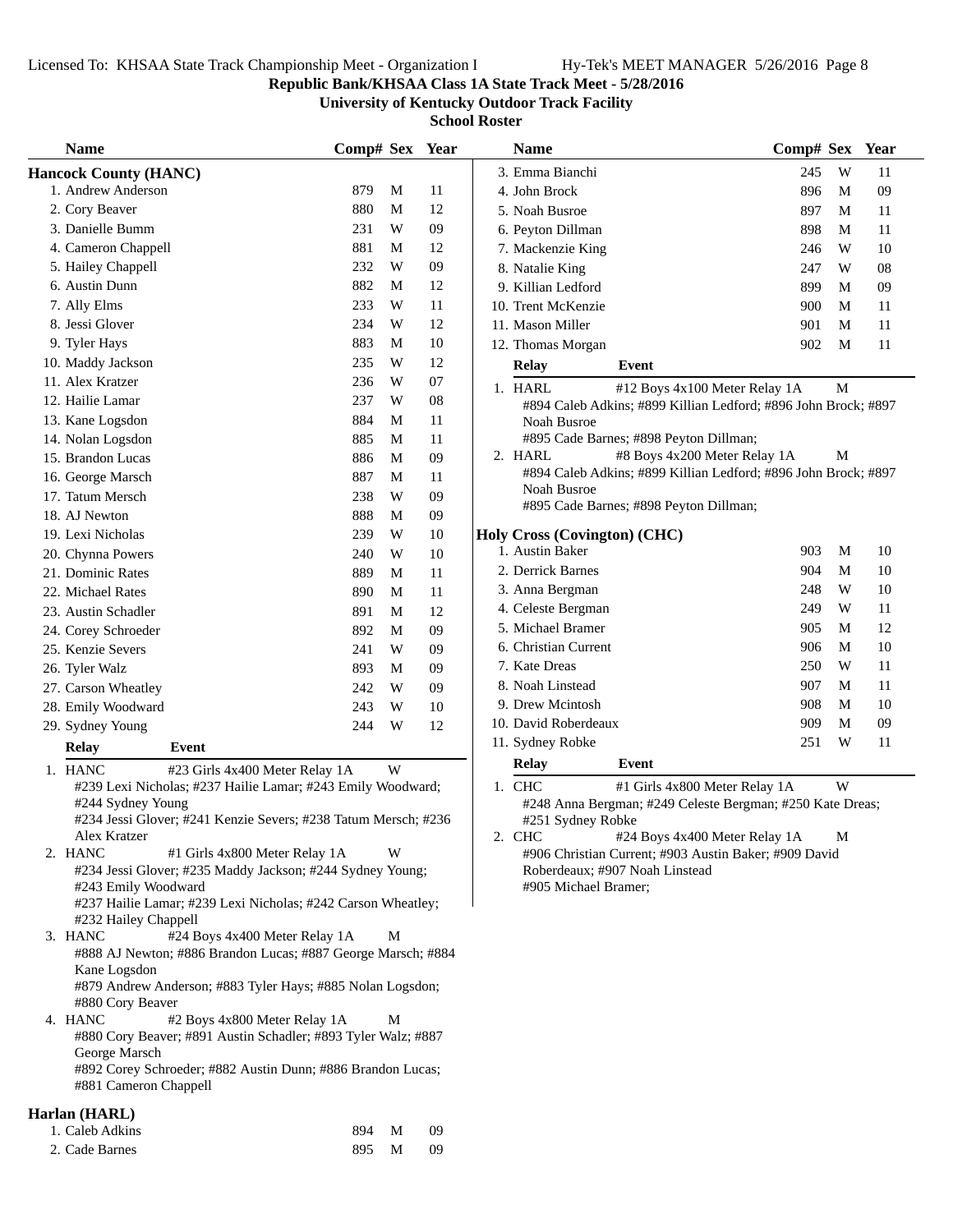## **Republic Bank/KHSAA Class 1A State Track Meet - 5/28/2016**

**University of Kentucky Outdoor Track Facility**

| <b>Name</b>                                                                       | Comp# Sex Year                                                                                                                                                                                                                                                                                                                                                                                                                                                                      |                                                                                                                                                                                                               |                                                                                                                                                                                                                                                                                                                                                                                                                                                                                   |
|-----------------------------------------------------------------------------------|-------------------------------------------------------------------------------------------------------------------------------------------------------------------------------------------------------------------------------------------------------------------------------------------------------------------------------------------------------------------------------------------------------------------------------------------------------------------------------------|---------------------------------------------------------------------------------------------------------------------------------------------------------------------------------------------------------------|-----------------------------------------------------------------------------------------------------------------------------------------------------------------------------------------------------------------------------------------------------------------------------------------------------------------------------------------------------------------------------------------------------------------------------------------------------------------------------------|
|                                                                                   |                                                                                                                                                                                                                                                                                                                                                                                                                                                                                     |                                                                                                                                                                                                               |                                                                                                                                                                                                                                                                                                                                                                                                                                                                                   |
| 1. Jacob Ables                                                                    | 910                                                                                                                                                                                                                                                                                                                                                                                                                                                                                 | M                                                                                                                                                                                                             | 12                                                                                                                                                                                                                                                                                                                                                                                                                                                                                |
| 2. Bricklen Avdevich                                                              | 911                                                                                                                                                                                                                                                                                                                                                                                                                                                                                 | M                                                                                                                                                                                                             | 09                                                                                                                                                                                                                                                                                                                                                                                                                                                                                |
| 3. Max Bearden                                                                    | 912                                                                                                                                                                                                                                                                                                                                                                                                                                                                                 | М                                                                                                                                                                                                             | 11                                                                                                                                                                                                                                                                                                                                                                                                                                                                                |
|                                                                                   |                                                                                                                                                                                                                                                                                                                                                                                                                                                                                     |                                                                                                                                                                                                               | 11                                                                                                                                                                                                                                                                                                                                                                                                                                                                                |
|                                                                                   |                                                                                                                                                                                                                                                                                                                                                                                                                                                                                     |                                                                                                                                                                                                               | 09                                                                                                                                                                                                                                                                                                                                                                                                                                                                                |
|                                                                                   |                                                                                                                                                                                                                                                                                                                                                                                                                                                                                     |                                                                                                                                                                                                               | 12                                                                                                                                                                                                                                                                                                                                                                                                                                                                                |
|                                                                                   |                                                                                                                                                                                                                                                                                                                                                                                                                                                                                     |                                                                                                                                                                                                               | 10                                                                                                                                                                                                                                                                                                                                                                                                                                                                                |
|                                                                                   |                                                                                                                                                                                                                                                                                                                                                                                                                                                                                     |                                                                                                                                                                                                               | $10\,$                                                                                                                                                                                                                                                                                                                                                                                                                                                                            |
|                                                                                   |                                                                                                                                                                                                                                                                                                                                                                                                                                                                                     |                                                                                                                                                                                                               | 10                                                                                                                                                                                                                                                                                                                                                                                                                                                                                |
|                                                                                   |                                                                                                                                                                                                                                                                                                                                                                                                                                                                                     |                                                                                                                                                                                                               | 12                                                                                                                                                                                                                                                                                                                                                                                                                                                                                |
|                                                                                   |                                                                                                                                                                                                                                                                                                                                                                                                                                                                                     |                                                                                                                                                                                                               |                                                                                                                                                                                                                                                                                                                                                                                                                                                                                   |
|                                                                                   |                                                                                                                                                                                                                                                                                                                                                                                                                                                                                     |                                                                                                                                                                                                               | $09\,$                                                                                                                                                                                                                                                                                                                                                                                                                                                                            |
|                                                                                   |                                                                                                                                                                                                                                                                                                                                                                                                                                                                                     |                                                                                                                                                                                                               | 12                                                                                                                                                                                                                                                                                                                                                                                                                                                                                |
|                                                                                   |                                                                                                                                                                                                                                                                                                                                                                                                                                                                                     |                                                                                                                                                                                                               | 12                                                                                                                                                                                                                                                                                                                                                                                                                                                                                |
|                                                                                   |                                                                                                                                                                                                                                                                                                                                                                                                                                                                                     |                                                                                                                                                                                                               | 11                                                                                                                                                                                                                                                                                                                                                                                                                                                                                |
|                                                                                   | 921                                                                                                                                                                                                                                                                                                                                                                                                                                                                                 | M                                                                                                                                                                                                             | 10                                                                                                                                                                                                                                                                                                                                                                                                                                                                                |
|                                                                                   | 255                                                                                                                                                                                                                                                                                                                                                                                                                                                                                 | W                                                                                                                                                                                                             | 10                                                                                                                                                                                                                                                                                                                                                                                                                                                                                |
| 17. Evan Perry                                                                    | 922                                                                                                                                                                                                                                                                                                                                                                                                                                                                                 | М                                                                                                                                                                                                             | 12                                                                                                                                                                                                                                                                                                                                                                                                                                                                                |
| 18. Jacob Pruitt                                                                  | 923                                                                                                                                                                                                                                                                                                                                                                                                                                                                                 | М                                                                                                                                                                                                             | 10                                                                                                                                                                                                                                                                                                                                                                                                                                                                                |
| 19. Jake Ryan                                                                     | 924                                                                                                                                                                                                                                                                                                                                                                                                                                                                                 | М                                                                                                                                                                                                             | 12                                                                                                                                                                                                                                                                                                                                                                                                                                                                                |
| 20. Josh Thomson                                                                  | 925                                                                                                                                                                                                                                                                                                                                                                                                                                                                                 | M                                                                                                                                                                                                             | 10                                                                                                                                                                                                                                                                                                                                                                                                                                                                                |
| 21. Kaylee Thornsberry                                                            | 256                                                                                                                                                                                                                                                                                                                                                                                                                                                                                 | W                                                                                                                                                                                                             | 11                                                                                                                                                                                                                                                                                                                                                                                                                                                                                |
| 22. Keeton Thornsberry                                                            | 926                                                                                                                                                                                                                                                                                                                                                                                                                                                                                 | M                                                                                                                                                                                                             | 09                                                                                                                                                                                                                                                                                                                                                                                                                                                                                |
|                                                                                   | 927                                                                                                                                                                                                                                                                                                                                                                                                                                                                                 | M                                                                                                                                                                                                             | 12                                                                                                                                                                                                                                                                                                                                                                                                                                                                                |
|                                                                                   |                                                                                                                                                                                                                                                                                                                                                                                                                                                                                     |                                                                                                                                                                                                               |                                                                                                                                                                                                                                                                                                                                                                                                                                                                                   |
|                                                                                   |                                                                                                                                                                                                                                                                                                                                                                                                                                                                                     |                                                                                                                                                                                                               |                                                                                                                                                                                                                                                                                                                                                                                                                                                                                   |
|                                                                                   |                                                                                                                                                                                                                                                                                                                                                                                                                                                                                     |                                                                                                                                                                                                               |                                                                                                                                                                                                                                                                                                                                                                                                                                                                                   |
|                                                                                   |                                                                                                                                                                                                                                                                                                                                                                                                                                                                                     |                                                                                                                                                                                                               |                                                                                                                                                                                                                                                                                                                                                                                                                                                                                   |
|                                                                                   |                                                                                                                                                                                                                                                                                                                                                                                                                                                                                     |                                                                                                                                                                                                               |                                                                                                                                                                                                                                                                                                                                                                                                                                                                                   |
| 2. LHC                                                                            |                                                                                                                                                                                                                                                                                                                                                                                                                                                                                     |                                                                                                                                                                                                               |                                                                                                                                                                                                                                                                                                                                                                                                                                                                                   |
|                                                                                   |                                                                                                                                                                                                                                                                                                                                                                                                                                                                                     |                                                                                                                                                                                                               |                                                                                                                                                                                                                                                                                                                                                                                                                                                                                   |
| Jake Ryan                                                                         |                                                                                                                                                                                                                                                                                                                                                                                                                                                                                     |                                                                                                                                                                                                               |                                                                                                                                                                                                                                                                                                                                                                                                                                                                                   |
|                                                                                   |                                                                                                                                                                                                                                                                                                                                                                                                                                                                                     |                                                                                                                                                                                                               |                                                                                                                                                                                                                                                                                                                                                                                                                                                                                   |
|                                                                                   |                                                                                                                                                                                                                                                                                                                                                                                                                                                                                     |                                                                                                                                                                                                               |                                                                                                                                                                                                                                                                                                                                                                                                                                                                                   |
|                                                                                   |                                                                                                                                                                                                                                                                                                                                                                                                                                                                                     |                                                                                                                                                                                                               |                                                                                                                                                                                                                                                                                                                                                                                                                                                                                   |
|                                                                                   |                                                                                                                                                                                                                                                                                                                                                                                                                                                                                     |                                                                                                                                                                                                               |                                                                                                                                                                                                                                                                                                                                                                                                                                                                                   |
|                                                                                   |                                                                                                                                                                                                                                                                                                                                                                                                                                                                                     |                                                                                                                                                                                                               |                                                                                                                                                                                                                                                                                                                                                                                                                                                                                   |
|                                                                                   |                                                                                                                                                                                                                                                                                                                                                                                                                                                                                     |                                                                                                                                                                                                               |                                                                                                                                                                                                                                                                                                                                                                                                                                                                                   |
|                                                                                   |                                                                                                                                                                                                                                                                                                                                                                                                                                                                                     |                                                                                                                                                                                                               |                                                                                                                                                                                                                                                                                                                                                                                                                                                                                   |
|                                                                                   |                                                                                                                                                                                                                                                                                                                                                                                                                                                                                     |                                                                                                                                                                                                               |                                                                                                                                                                                                                                                                                                                                                                                                                                                                                   |
| James Zoeller                                                                     |                                                                                                                                                                                                                                                                                                                                                                                                                                                                                     |                                                                                                                                                                                                               |                                                                                                                                                                                                                                                                                                                                                                                                                                                                                   |
| #910 Jacob Ables; #912 Max Bearden; #926 Keeton Thornsberry;                      |                                                                                                                                                                                                                                                                                                                                                                                                                                                                                     |                                                                                                                                                                                                               |                                                                                                                                                                                                                                                                                                                                                                                                                                                                                   |
| #917 Jake Gawarecki                                                               |                                                                                                                                                                                                                                                                                                                                                                                                                                                                                     |                                                                                                                                                                                                               |                                                                                                                                                                                                                                                                                                                                                                                                                                                                                   |
|                                                                                   |                                                                                                                                                                                                                                                                                                                                                                                                                                                                                     | M                                                                                                                                                                                                             |                                                                                                                                                                                                                                                                                                                                                                                                                                                                                   |
| 5. LHC<br>#2 Boys 4x800 Meter Relay 1A                                            |                                                                                                                                                                                                                                                                                                                                                                                                                                                                                     |                                                                                                                                                                                                               |                                                                                                                                                                                                                                                                                                                                                                                                                                                                                   |
| #919 Stevie Heckman; #920 Nick Hickey; #926 Keeton                                |                                                                                                                                                                                                                                                                                                                                                                                                                                                                                     |                                                                                                                                                                                                               |                                                                                                                                                                                                                                                                                                                                                                                                                                                                                   |
| Thornsberry; #927 James Zoeller                                                   |                                                                                                                                                                                                                                                                                                                                                                                                                                                                                     |                                                                                                                                                                                                               |                                                                                                                                                                                                                                                                                                                                                                                                                                                                                   |
| #921 Tanner Mccauley; #925 Josh Thomson; #913 Caleb Bolus;<br>#917 Jake Gawarecki |                                                                                                                                                                                                                                                                                                                                                                                                                                                                                     |                                                                                                                                                                                                               |                                                                                                                                                                                                                                                                                                                                                                                                                                                                                   |
|                                                                                   | Holy Cross (Louisville) (LHC)<br>4. Hannah Bickel<br>5. Caleb Bolus<br>6. Jase Brutscher<br>7. Mario Convenuto<br>8. Demetrius Dillard<br>9. Jake Gawarecki<br>10. Alec Greenwall<br>11. Stevie Heckman<br>12. Nick Hickey<br>13. Zoe Jessie<br>14. Abby Kruse<br>15. Tanner Mccauley<br>16. Ann Oakley<br>23. James Zoeller<br><b>Relay</b><br>Event<br>1. LHC<br>#252 Hannah Bickel<br>#254 Abby Kruse;<br>#914 Jase Brutscher<br>3. LHC<br>Jake Ryan<br>Jase Brutscher<br>4. LHC | 252<br>913<br>914<br>915<br>916<br>917<br>918<br>919<br>920<br>253<br>254<br>#23 Girls 4x400 Meter Relay 1A<br>#12 Boys 4x100 Meter Relay 1A<br>#8 Boys 4x200 Meter Relay 1A<br>#24 Boys 4x400 Meter Relay 1A | W<br>M<br>M<br>M<br>M<br>M<br>M<br>M<br>M<br>W<br>W<br>W<br>#253 Zoe Jessie; #255 Ann Oakley; #256 Kaylee Thornsberry;<br>M<br>#910 Jacob Ables; #912 Max Bearden; #918 Alec Greenwall; #924<br>#916 Demetrius Dillard; #911 Bricklen Avdevich; #922 Evan Perry;<br>M<br>#910 Jacob Ables; #912 Max Bearden; #918 Alec Greenwall; #924<br>#911 Bricklen Avdevich; #922 Evan Perry; #923 Jacob Pruitt; #914<br>М<br>#911 Bricklen Avdevich; #920 Nick Hickey; #924 Jake Ryan; #927 |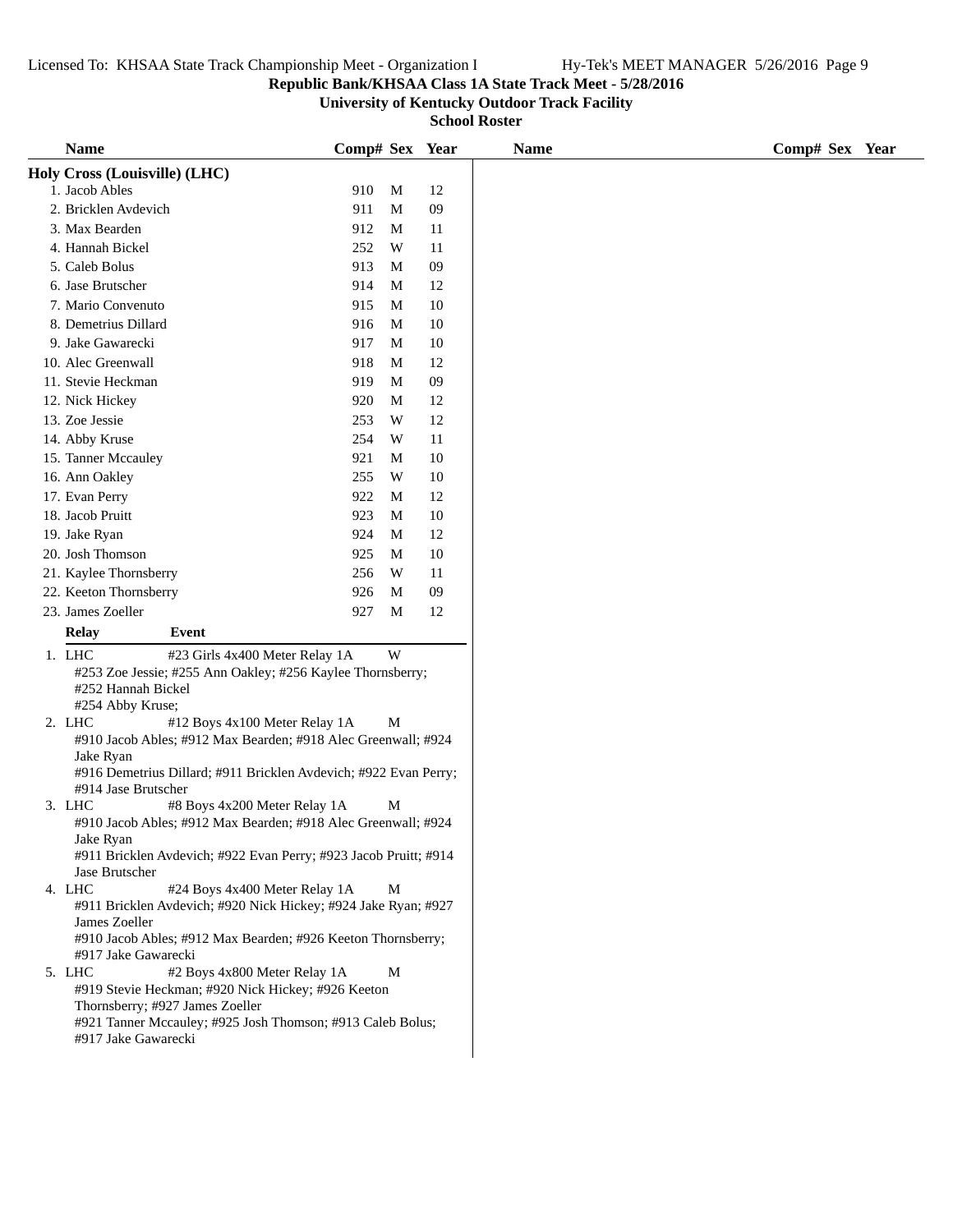**Republic Bank/KHSAA Class 1A State Track Meet - 5/28/2016**

**University of Kentucky Outdoor Track Facility**

|        | <b>Name</b>                       |                                                                 | Comp# Sex Year |   |    | <b>Name</b>       | Comp# Sex Year                                               |
|--------|-----------------------------------|-----------------------------------------------------------------|----------------|---|----|-------------------|--------------------------------------------------------------|
|        | <b>Kentucky Country Day (KCD)</b> |                                                                 |                |   |    | 5. KCD            | M<br>#12 Boys 4x100 Meter Relay 1A                           |
|        | 1. Anna Balbach                   |                                                                 | 257            | W | 10 |                   | #929 Donovan Carter; #930 Chase Cavanaugh; #932 Mitchell     |
|        | 2. Kendall Beache                 |                                                                 | 258            | W | 11 |                   | Collins; #943 Dexter Walters                                 |
|        | 3. Lilly Brice                    |                                                                 | 259            | W | 12 | Salik Chowhan     | #933 Jared Frank; #938 Gianni Minor; #941 Ken Thomas; #931   |
|        | 4. Wilder Brice                   |                                                                 | 928            | M | 10 | 6. KCD            | #8 Boys 4x200 Meter Relay 1A<br>M                            |
|        | 5. Donovan Carter                 |                                                                 | 929            | M | 12 |                   | #929 Donovan Carter; #930 Chase Cavanaugh; #933 Jared Frank; |
|        | 6. Chase Cavanaugh                |                                                                 | 930            | M | 12 | #938 Gianni Minor |                                                              |
|        | 7. Salik Chowhan                  |                                                                 | 931            | M | 10 |                   | #932 Mitchell Collins; #943 Dexter Walters; #941 Ken Thomas; |
|        | 8. Mitchell Collins               |                                                                 | 932            | M | 12 | #935 Tejas Khadey |                                                              |
|        | 9. Ellie Cummings                 |                                                                 | 260            | W | 07 | 7. KCD            | #2 Boys 4x800 Meter Relay 1A<br>M                            |
|        | 10. Iyla Draw                     |                                                                 | 261            | W | 09 |                   | #928 Wilder Brice; #934 Noah Gillis; #935 Tejas Khadey; #936 |
|        | 11. Jared Frank                   |                                                                 | 933            | M | 11 | Ryan Lentini      |                                                              |
|        | 12. Sonia Gadre                   |                                                                 | 262            | W | 12 | #942 Will Tway    | #937 Adam Melhuish; #939 Heath Scharf; #940 Henry Starks;    |
|        | 13. Noah Gillis                   |                                                                 | 934            | M | 10 |                   |                                                              |
|        | 14. Annie Harrison                |                                                                 | 263            | W | 12 |                   |                                                              |
|        | 15. Rachel Jennings               |                                                                 | 264            | W | 11 |                   |                                                              |
|        | 16. Holly Johnson                 |                                                                 | 265            | W | 10 |                   |                                                              |
|        | 17. Sarah Jouja                   |                                                                 | 266            | W | 07 |                   |                                                              |
|        | 18. Tejas Khadey                  |                                                                 | 935            | M | 11 |                   |                                                              |
|        | 19. Eleanor Lavin                 |                                                                 | 267            | W | 12 |                   |                                                              |
|        | 20. Ryan Lentini                  |                                                                 | 936            | M | 10 |                   |                                                              |
|        | 21. London Mathis                 |                                                                 | 268            | W | 10 |                   |                                                              |
|        |                                   |                                                                 | 269            | W | 09 |                   |                                                              |
|        | 22. Eloise McCarthy               |                                                                 |                |   |    |                   |                                                              |
|        | 23. Adam Melhuish                 |                                                                 | 937            | M | 09 |                   |                                                              |
|        | 24. Gianni Minor                  |                                                                 | 938            | M | 10 |                   |                                                              |
|        | 25. Heath Scharf                  |                                                                 | 939            | M | 09 |                   |                                                              |
|        | 26. Kierra Scott                  |                                                                 | 270            | W | 11 |                   |                                                              |
|        | 27. Harper Smith                  |                                                                 | 271            | W | 10 |                   |                                                              |
|        | 28. Henry Starks                  |                                                                 | 940            | M | 08 |                   |                                                              |
|        | 29. Ken Thomas                    |                                                                 | 941            | M | 09 |                   |                                                              |
|        | 30. Will Tway                     |                                                                 | 942            | M | 09 |                   |                                                              |
|        | 31. Dexter Walters                |                                                                 | 943            | M | 12 |                   |                                                              |
|        | 32. Ashley White                  |                                                                 | 272            | W | 09 |                   |                                                              |
|        | <b>Relay</b>                      | Event                                                           |                |   |    |                   |                                                              |
| 1. KCD |                                   | #11 Girls 4x100 Meter Relay 1A                                  |                | W |    |                   |                                                              |
|        |                                   | #265 Holly Johnson; #268 London Mathis; #270 Kierra Scott; #271 |                |   |    |                   |                                                              |
|        | Harper Smith                      | #261 Iyla Draw; #263 Annie Harrison; #272 Ashley White;         |                |   |    |                   |                                                              |
| 2. KCD |                                   | #7 Girls 4x200 Meter Relay 1A                                   |                | W |    |                   |                                                              |
|        |                                   | #263 Annie Harrison; #268 London Mathis; #270 Kierra Scott;     |                |   |    |                   |                                                              |
|        | #271 Harper Smith                 |                                                                 |                |   |    |                   |                                                              |
|        |                                   | #261 Iyla Draw; #258 Kendall Beache; #265 Holly Johnson; #272   |                |   |    |                   |                                                              |
| 3. KCD | Ashley White                      | #23 Girls 4x400 Meter Relay 1A                                  |                | W |    |                   |                                                              |
|        |                                   | #258 Kendall Beache; #264 Rachel Jennings; #271 Harper Smith;   |                |   |    |                   |                                                              |
|        | #272 Ashley White                 | #269 Eloise McCarthy; #259 Lilly Brice; #260 Ellie Cummings;    |                |   |    |                   |                                                              |
|        | #266 Sarah Jouja                  |                                                                 |                |   |    |                   |                                                              |
| 4. KCD |                                   | #1 Girls 4x800 Meter Relay 1A                                   |                | W |    |                   |                                                              |
|        |                                   | #257 Anna Balbach; #269 Eloise McCarthy; #262 Sonia Gadre;      |                |   |    |                   |                                                              |
|        | #271 Harper Smith                 |                                                                 |                |   |    |                   |                                                              |
|        |                                   | #264 Rachel Jennings; #266 Sarah Jouja; #259 Lilly Brice; #260  |                |   |    |                   |                                                              |
|        | Ellie Cummings                    |                                                                 |                |   |    |                   |                                                              |
|        |                                   |                                                                 |                |   |    |                   |                                                              |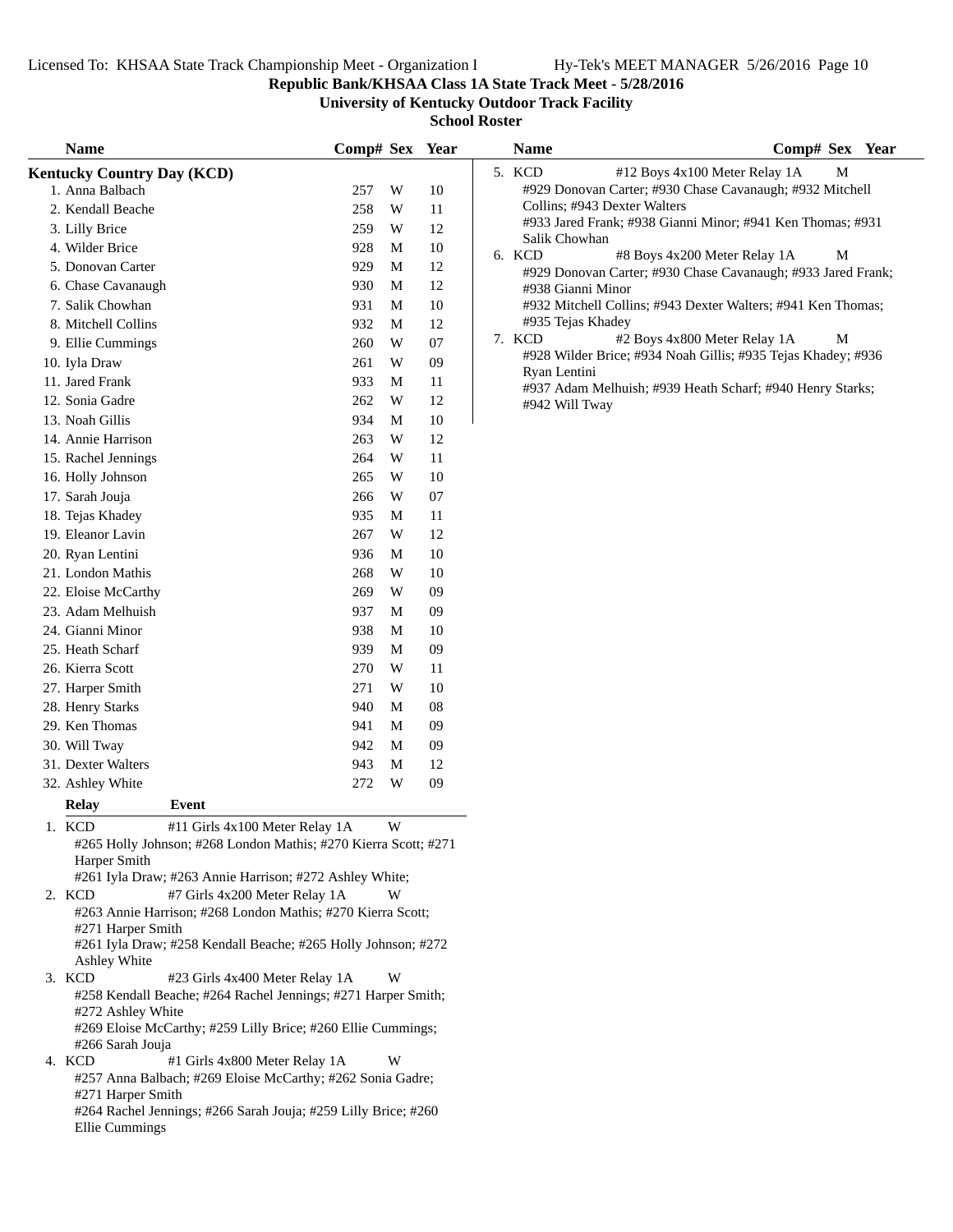**Republic Bank/KHSAA Class 1A State Track Meet - 5/28/2016**

**University of Kentucky Outdoor Track Facility**

| <b>Name</b>                                                                          | Comp# Sex Year |   |    | <b>Name</b>                                                                           | Comp# Sex Year |   |        |
|--------------------------------------------------------------------------------------|----------------|---|----|---------------------------------------------------------------------------------------|----------------|---|--------|
| <b>Lexington Christian (LCHR)</b>                                                    |                |   |    | 5. LCHR<br>#2 Boys 4x800 Meter Relay 1A                                               |                | M |        |
| 1. Clay Allison                                                                      | 944            | M | 07 | #950 Adam Huff; #962 Aaron Wier; #963 Adam Wier; #945 Will                            |                |   |        |
| 2. Kaylee Alsip                                                                      | 273            | W | 09 | <b>Brittain</b>                                                                       |                |   |        |
| 3. Will Brittain                                                                     | 945            | M | 11 | #959 Logan Potter; #949 Connor Hayes; #948 Caleb Harper; #953<br><b>Andrew Madden</b> |                |   |        |
| 4. Drayden Burton                                                                    | 946            | M | 10 |                                                                                       |                |   |        |
| 5. Will Clark                                                                        | 947            | M | 10 | <b>Livingston Central (LIV)</b>                                                       |                |   |        |
| 6. Rachel Cooke                                                                      | 274            | W | 09 | 1. Chaney Adams                                                                       | 282            | W | 11     |
| 7. Caleb Harper                                                                      | 948            | M | 09 | 2. Chase Cooper                                                                       | 964            | M | $10\,$ |
| 8. Connor Hayes                                                                      | 949            | M | 07 | 3. Maciej Sloma                                                                       | 965            | M | 12     |
| 9. Kendall Hayes                                                                     | 275            | W | 09 | <b>Lloyd Memorial (LLOY)</b>                                                          |                |   |        |
| 10. Adam Huff                                                                        | 950            | M | 11 | 1. Taj Carter                                                                         | 966            | M | 11     |
| 11. Luke Johnson                                                                     | 951            | M | 12 | 2. Aaron Cox                                                                          | 967            | M | 09     |
| 12. Julia Lawson                                                                     | 276            | W | 09 | 3. Jamorrow Dawson                                                                    | 968            | M | 10     |
| 13. Caelan Lebryk                                                                    | 952            | M | 10 | 4. Anthony Deras                                                                      | 969            | M | 10     |
| 14. Emma Lelbach                                                                     | 277            | W | 10 | 5. Kevin Deras                                                                        | 970            | M | 10     |
| 15. Andrew Madden                                                                    | 953            | M | 09 | 6. Jordan Johnson                                                                     | 971            | M | 12     |
| 16. Michael Mckinney                                                                 | 954            | M | 09 | 7. Austin Robbins                                                                     | 972            | M | 11     |
| 17. Logan Nieves                                                                     | 955            | M | 10 | 8. Dianna Ross                                                                        | 283            | W | 10     |
| 18. Malcolm Palmer                                                                   | 956            | M | 09 | 9. Isaiah Voet                                                                        | 973            | M | 10     |
| 19. Graham Parks                                                                     | 957            | M | 10 | 10. Omar Yero                                                                         | 974            | M | 10     |
| 20. Kyle Paske                                                                       | 958            | M | 12 | 11. Keiandrae Young                                                                   | 975            | M | 09     |
| 21. Logan Potter                                                                     | 959            | M | 11 | <b>Relay</b><br>Event                                                                 |                |   |        |
| 22. Madeline Pulliam                                                                 | 278            | W | 09 |                                                                                       |                |   |        |
| 23. Corbin Salyers                                                                   | 960            | M | 10 | 1. LLOY<br>#8 Boys 4x200 Meter Relay 1A                                               |                | M |        |
| 24. Alex Smith                                                                       | 279            | W | 09 | #966 Taj Carter; #968 Jamorrow Dawson; #971 Jordan Johnson;<br>#973 Isaiah Voet       |                |   |        |
| 25. Lauren Suiter                                                                    | 280            | W | 08 | #969 Anthony Deras; #970 Kevin Deras; #974 Omar Yero; #975                            |                |   |        |
| 26. Abby Wallen                                                                      | 281            | W | 09 | Keiandrae Young                                                                       |                |   |        |
| 27. Dillon Wheatley                                                                  | 961            | M | 10 | 2. LLOY<br>#24 Boys 4x400 Meter Relay 1A                                              |                | M |        |
| 28. Aaron Wier                                                                       | 962            | M | 12 | #974 Omar Yero; #973 Isaiah Voet; #968 Jamorrow Dawson; #971                          |                |   |        |
| 29. Adam Wier                                                                        | 963            | M | 10 | Jordan Johnson                                                                        |                |   |        |
| <b>Relay</b><br>Event                                                                |                |   |    | #972 Austin Robbins; #967 Aaron Cox; #966 Taj Carter; #975<br>Keiandrae Young         |                |   |        |
| 1. LCHR<br>#1 Girls 4x800 Meter Relay 1A                                             |                | W |    | #2 Boys 4x800 Meter Relay 1A<br>3. LLOY                                               |                | М |        |
| #274 Rachel Cooke; #278 Madeline Pulliam; #280 Lauren Suiter;                        |                |   |    | #972 Austin Robbins; #973 Isaiah Voet; #974 Omar Yero; #971                           |                |   |        |
| #276 Julia Lawson                                                                    |                |   |    | Jordan Johnson                                                                        |                |   |        |
| #275 Kendall Hayes; #277 Emma Lelbach; #279 Alex Smith; #281                         |                |   |    | #967 Aaron Cox; #968 Jamorrow Dawson; #970 Kevin Deras; #97                           |                |   |        |
| Abby Wallen                                                                          |                |   |    | Keiandrae Young                                                                       |                |   |        |
| 2. LCHR<br>#12 Boys 4x100 Meter Relay 1A                                             |                | M |    |                                                                                       |                |   |        |
| #946 Drayden Burton; #961 Dillon Wheatley; #952 Caelan Lebryk;<br>#955 Logan Nieves  |                |   |    |                                                                                       |                |   |        |
| #957 Graham Parks; #947 Will Clark; #951 Luke Johnson; #958                          |                |   |    |                                                                                       |                |   |        |
| Kyle Paske                                                                           |                |   |    |                                                                                       |                |   |        |
| 3. LCHR<br>#8 Boys 4x200 Meter Relay 1A                                              |                | M |    |                                                                                       |                |   |        |
| #946 Drayden Burton; #959 Logan Potter; #961 Dillon Wheatley;                        |                |   |    |                                                                                       |                |   |        |
| #955 Logan Nieves                                                                    |                |   |    |                                                                                       |                |   |        |
| #952 Caelan Lebryk; #957 Graham Parks; #954 Michael<br>Mckinney; #956 Malcolm Palmer |                |   |    |                                                                                       |                |   |        |
| 4. LCHR<br>#24 Boys 4x400 Meter Relay 1A                                             |                | M |    |                                                                                       |                |   |        |
| #950 Adam Huff; #962 Aaron Wier; #953 Andrew Madden; #959                            |                |   |    |                                                                                       |                |   |        |
| Logan Potter                                                                         |                |   |    |                                                                                       |                |   |        |
| #955 Logan Nieves; #963 Adam Wier; #960 Corbin Salyers; #944                         |                |   |    |                                                                                       |                |   |        |
| Clay Allison                                                                         |                |   |    |                                                                                       |                |   |        |
|                                                                                      |                |   |    |                                                                                       |                |   |        |

| <b>Name</b>                                                                                                                                    |                                                                                                                                                                                                                                                                                                                                                                                                                                                                                         | Comp# Sex Year |             |    |
|------------------------------------------------------------------------------------------------------------------------------------------------|-----------------------------------------------------------------------------------------------------------------------------------------------------------------------------------------------------------------------------------------------------------------------------------------------------------------------------------------------------------------------------------------------------------------------------------------------------------------------------------------|----------------|-------------|----|
| 5. LCHR<br><b>Brittain</b><br>Andrew Madden                                                                                                    | #2 Boys 4x800 Meter Relay 1A<br>#950 Adam Huff; #962 Aaron Wier; #963 Adam Wier; #945 Will<br>#959 Logan Potter; #949 Connor Hayes; #948 Caleb Harper; #953                                                                                                                                                                                                                                                                                                                             |                | М           |    |
| <b>Livingston Central (LIV)</b>                                                                                                                |                                                                                                                                                                                                                                                                                                                                                                                                                                                                                         |                |             |    |
| 1. Chaney Adams                                                                                                                                |                                                                                                                                                                                                                                                                                                                                                                                                                                                                                         | 282            | W           | 11 |
| 2. Chase Cooper                                                                                                                                |                                                                                                                                                                                                                                                                                                                                                                                                                                                                                         | 964            | M           | 10 |
| 3. Maciej Sloma                                                                                                                                |                                                                                                                                                                                                                                                                                                                                                                                                                                                                                         | 965            | М           | 12 |
| <b>Lloyd Memorial (LLOY)</b>                                                                                                                   |                                                                                                                                                                                                                                                                                                                                                                                                                                                                                         |                |             |    |
| 1. Taj Carter                                                                                                                                  |                                                                                                                                                                                                                                                                                                                                                                                                                                                                                         | 966            | М           | 11 |
| 2. Aaron Cox                                                                                                                                   |                                                                                                                                                                                                                                                                                                                                                                                                                                                                                         | 967            | M           | 09 |
| 3. Jamorrow Dawson                                                                                                                             |                                                                                                                                                                                                                                                                                                                                                                                                                                                                                         | 968            | M           | 10 |
| 4. Anthony Deras                                                                                                                               |                                                                                                                                                                                                                                                                                                                                                                                                                                                                                         | 969            | M           | 10 |
| 5. Kevin Deras                                                                                                                                 |                                                                                                                                                                                                                                                                                                                                                                                                                                                                                         | 970            | M           | 10 |
| 6. Jordan Johnson                                                                                                                              |                                                                                                                                                                                                                                                                                                                                                                                                                                                                                         | 971            | M           | 12 |
| 7. Austin Robbins                                                                                                                              |                                                                                                                                                                                                                                                                                                                                                                                                                                                                                         | 972            | M           | 11 |
| 8. Dianna Ross                                                                                                                                 |                                                                                                                                                                                                                                                                                                                                                                                                                                                                                         | 283            | W           | 10 |
| 9. Isaiah Voet                                                                                                                                 |                                                                                                                                                                                                                                                                                                                                                                                                                                                                                         | 973            | M           | 10 |
| 10. Omar Yero                                                                                                                                  |                                                                                                                                                                                                                                                                                                                                                                                                                                                                                         | 974            | M           | 10 |
| 11. Keiandrae Young                                                                                                                            |                                                                                                                                                                                                                                                                                                                                                                                                                                                                                         | 975            | M           | 09 |
| <b>Relay</b>                                                                                                                                   | Event                                                                                                                                                                                                                                                                                                                                                                                                                                                                                   |                |             |    |
| 1. LLOY<br>#973 Isaiah Voet<br>Keiandrae Young<br>2. LLOY<br>Jordan Johnson<br>Keiandrae Young<br>3. LLOY<br>Jordan Johnson<br>Keiandrae Young | #8 Boys 4x200 Meter Relay 1A<br>#966 Taj Carter; #968 Jamorrow Dawson; #971 Jordan Johnson;<br>#969 Anthony Deras; #970 Kevin Deras; #974 Omar Yero; #975<br>#24 Boys 4x400 Meter Relay 1A<br>#974 Omar Yero; #973 Isaiah Voet; #968 Jamorrow Dawson; #971<br>#972 Austin Robbins; #967 Aaron Cox; #966 Taj Carter; #975<br>#2 Boys 4x800 Meter Relay 1A<br>#972 Austin Robbins; #973 Isaiah Voet; #974 Omar Yero; #971<br>#967 Aaron Cox; #968 Jamorrow Dawson; #970 Kevin Deras; #975 |                | М<br>М<br>М |    |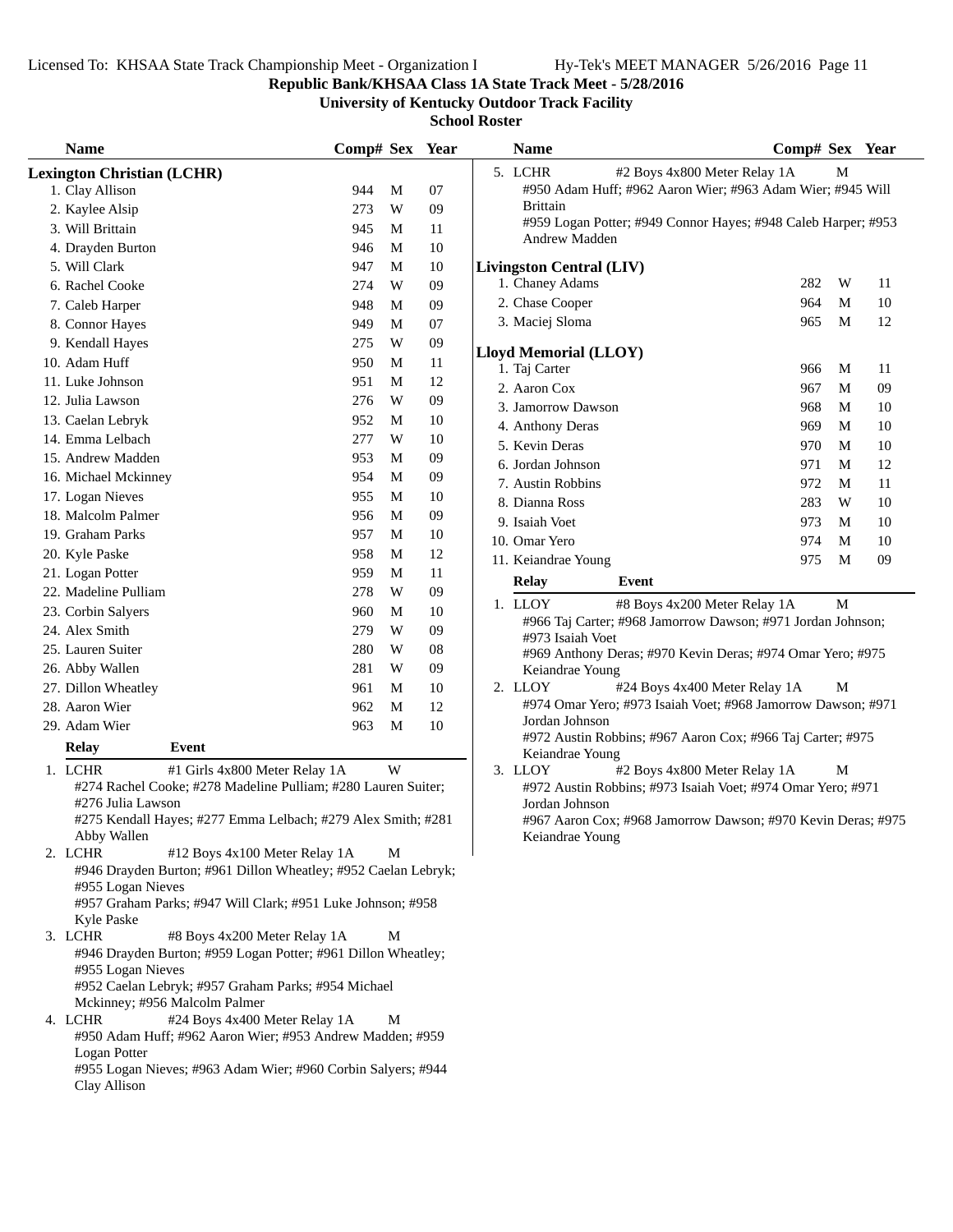## **Republic Bank/KHSAA Class 1A State Track Meet - 5/28/2016**

**University of Kentucky Outdoor Track Facility**

| <b>Name</b>                                                                                               | Comp# Sex Year |   |    | <b>Name</b>                                                                        | Comp# Sex Year |   |    |
|-----------------------------------------------------------------------------------------------------------|----------------|---|----|------------------------------------------------------------------------------------|----------------|---|----|
| Louisville Collegiate (LCOL)                                                                              |                |   |    | 4. Darrell Corn                                                                    | 987            | M | 11 |
| 1. Abshir Abdi                                                                                            | 976            | M | 10 | 5. Kaitlynd Dauwe                                                                  | 296            | W | 10 |
| 2. Sydney Adkisson                                                                                        | 284            | W | 12 | 6. Byni Dugan                                                                      | 297            | W | 12 |
| 3. Julia Bessen                                                                                           | 285            | W | 10 | 7. Chesi Dugan                                                                     | 298            | W | 12 |
| 4. Jake Blieden                                                                                           | 977            | M | 12 | 8. Jamin Garrett                                                                   | 988            | M | 12 |
| 5. Hallie Burke                                                                                           | 286            | W | 10 | 9. Billy Goodpaster                                                                | 989            | M | 09 |
| 6. Claire Foley                                                                                           | 287            | W | 10 | 10. Jacob Haggard                                                                  | 990            | M | 10 |
| 7. Alisha Gordon                                                                                          | 288            | W | 12 | 11. Hannah Hutton                                                                  | 299            | W | 08 |
| 8. Hank Hendrix                                                                                           | 978            | M | 12 | 12. Aidan Lewis                                                                    | 991            | M | 10 |
| 9. Ethan Henes                                                                                            | 979            | M | 10 | 13. Madison Roy                                                                    | 300            | W | 10 |
| 10. Emma Hill                                                                                             | 289            | W | 12 | 14. Lexi Steinmetz                                                                 | 301            | W | 07 |
| 11. Will Hunter                                                                                           | 980            | M | 11 | 15. Matthew Taylor                                                                 | 992            | M | 12 |
| 12. Anna Hurst                                                                                            | 290            | W | 10 | 16. Kyle Trimpe                                                                    | 993            | M | 11 |
| 13. Ethan Kincaid                                                                                         | 981            | M | 10 | 17. Cameron Van Huss                                                               | 994            | M | 12 |
| 14. Regan Kommor                                                                                          | 291            | W | 11 | 18. Amber Victor                                                                   | 302            | W | 12 |
| 15. Umar Nasim                                                                                            | 982            | M | 10 | 19. Tiffany Victor                                                                 | 303            | W | 11 |
| 16. Gilly O'Leary                                                                                         | 292            | W | 12 | 20. Haley Warndorf                                                                 | 304            | W | 11 |
| 17. Elizabeth Orr                                                                                         | 293            | W | 12 | 21. Jayden Washington                                                              | 305            | W | 12 |
| 18. Molly Speth                                                                                           | 294            | W | 11 | 22. Chris Welbers                                                                  | 995            | M | 11 |
| 19. Will Stern                                                                                            | 983            | M | 11 | <b>Relay</b><br>Event                                                              |                |   |    |
| 20. Levi Wolff                                                                                            | 984            | M | 10 | 1. LUDL<br>#23 Girls 4x400 Meter Relay 1A                                          |                | W |    |
| <b>Event</b><br><b>Relay</b>                                                                              |                |   |    | #295 Rebecca Bailey; #296 Kaitlynd Dauwe; #301 Lexi Steinmetz;                     |                |   |    |
| 1. LCOL<br>#11 Girls 4x100 Meter Relay 1A                                                                 |                | W |    | #302 Amber Victor                                                                  |                |   |    |
| #293 Elizabeth Orr; #292 Gilly O'Leary; #290 Anna Hurst; #291                                             |                |   |    | #300 Madison Roy; #297 Byni Dugan; #298 Chesi Dugan; #303                          |                |   |    |
| Regan Kommor                                                                                              |                |   |    | <b>Tiffany Victor</b>                                                              |                |   |    |
| #285 Julia Bessen; #286 Hallie Burke; #287 Claire Foley; #284                                             |                |   |    | 2. LUDL<br>#1 Girls 4x800 Meter Relay 1A                                           |                | W |    |
| Sydney Adkisson                                                                                           |                |   |    | #295 Rebecca Bailey; #296 Kaitlynd Dauwe; #301 Lexi Steinmetz;<br>#298 Chesi Dugan |                |   |    |
| 2. LCOL<br>#7 Girls 4x200 Meter Relay 1A                                                                  |                | W |    | #299 Hannah Hutton; #297 Byni Dugan; #302 Amber Victor; #303                       |                |   |    |
| #293 Elizabeth Orr; #290 Anna Hurst; #292 Gilly O'Leary; #291<br>Regan Kommor                             |                |   |    | <b>Tiffany Victor</b>                                                              |                |   |    |
| #285 Julia Bessen; #286 Hallie Burke; #284 Sydney Adkisson;                                               |                |   |    | 3. LUDL<br>#2 Boys 4x800 Meter Relay 1A                                            |                | М |    |
| #287 Claire Foley                                                                                         |                |   |    | #986 Nate Butcher; #987 Darrell Corn; #994 Cameron Van Huss;                       |                |   |    |
| 3. LCOL<br>#23 Girls 4x400 Meter Relay 1A                                                                 |                | W |    | #995 Chris Welbers                                                                 |                |   |    |
| #293 Elizabeth Orr; #286 Hallie Burke; #292 Gilly O'Leary; #291                                           |                |   |    | #992 Matthew Taylor; #993 Kyle Trimpe; #990 Jacob Haggard;                         |                |   |    |
| Regan Kommor                                                                                              |                |   |    | #991 Aidan Lewis                                                                   |                |   |    |
| #290 Anna Hurst; #288 Alisha Gordon; #287 Claire Foley; #294                                              |                |   |    |                                                                                    |                |   |    |
| Molly Speth                                                                                               |                |   |    |                                                                                    |                |   |    |
| 4. LCOL<br>#1 Girls 4x800 Meter Relay 1A<br>#294 Molly Speth; #286 Hallie Burke; #288 Alisha Gordon; #289 |                | W |    |                                                                                    |                |   |    |
| Emma Hill                                                                                                 |                |   |    |                                                                                    |                |   |    |
| #287 Claire Foley; #293 Elizabeth Orr; #285 Julia Bessen; #284                                            |                |   |    |                                                                                    |                |   |    |
| Sydney Adkisson                                                                                           |                |   |    |                                                                                    |                |   |    |
| 5. LCOL<br>#24 Boys 4x400 Meter Relay 1A                                                                  |                | М |    |                                                                                    |                |   |    |
| #982 Umar Nasim; #978 Hank Hendrix; #981 Ethan Kincaid; #983                                              |                |   |    |                                                                                    |                |   |    |
| Will Stern                                                                                                |                |   |    |                                                                                    |                |   |    |
| #980 Will Hunter; #979 Ethan Henes; #976 Abshir Abdi; #984 Levi                                           |                |   |    |                                                                                    |                |   |    |
| Wolff<br>6. LCOL<br>#2 Boys 4x800 Meter Relay 1A                                                          |                | М |    |                                                                                    |                |   |    |
| #976 Abshir Abdi; #982 Umar Nasim; #980 Will Hunter; #978                                                 |                |   |    |                                                                                    |                |   |    |
| Hank Hendrix                                                                                              |                |   |    |                                                                                    |                |   |    |
| #979 Ethan Henes; #983 Will Stern; #984 Levi Wolff; #981 Ethan                                            |                |   |    |                                                                                    |                |   |    |
| Kincaid                                                                                                   |                |   |    |                                                                                    |                |   |    |
| Ludlow (LUDL)                                                                                             |                |   |    |                                                                                    |                |   |    |
| 1. Rebecca Bailey                                                                                         | 295            | W | 11 |                                                                                    |                |   |    |
| 2. Chandler Booker                                                                                        | 985            | M | 11 |                                                                                    |                |   |    |
| 3. Nate Butcher                                                                                           | 986            | M | 11 |                                                                                    |                |   |    |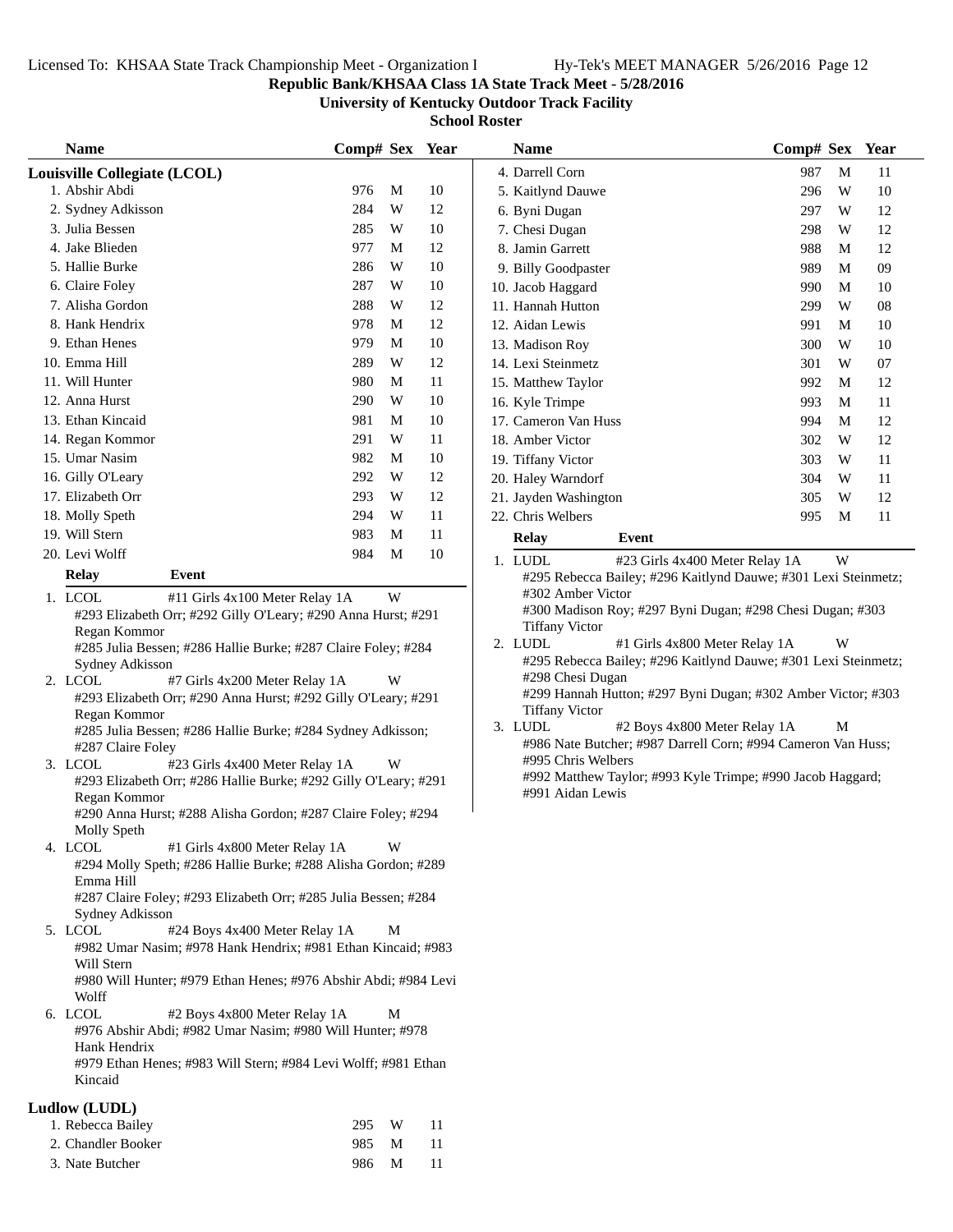### **Republic Bank/KHSAA Class 1A State Track Meet - 5/28/2016**

**University of Kentucky Outdoor Track Facility**

| <b>Name</b>                 |                                                              | Comp# Sex Year |            | <b>Name</b>                                                                              | Comp# Sex Year                 |   |    |
|-----------------------------|--------------------------------------------------------------|----------------|------------|------------------------------------------------------------------------------------------|--------------------------------|---|----|
| <b>Mayfield (MAYF)</b>      |                                                              |                |            | 13. Jacob Rickard                                                                        | 1016                           | M | 12 |
| 1. Trajon Bright            |                                                              | M<br>996       | 11         | 14. Haley Sams                                                                           | 317                            | W | 12 |
| 2. Quorterrius Cherry       |                                                              | 997<br>M       | 09         | 15. Hannah Smith                                                                         | 318                            | W | 12 |
| 3. Aniya Fox                |                                                              | 306<br>W       | 09         | 16. Hayden Smith                                                                         | 1017                           | M | 12 |
| 4. Derion Grey              |                                                              | 998<br>M       | 12         | 17. Aaron Trogden                                                                        | 1018                           | M | 12 |
| 5. Mariah Hurd              |                                                              | 307<br>W       | 12         | 18. Madison Wilson                                                                       | 319                            | W | 07 |
| 6. Sam Kemp                 |                                                              | 999<br>M       | 09         | 19. Phillip Wilson                                                                       | 1019                           | M | 12 |
| 7. Amari Kendrick           |                                                              | 308<br>W       | 09         | <b>Relay</b><br>Event                                                                    |                                |   |    |
| 8. Artey Kirby              |                                                              | 1000<br>M      | 12         | 1. MCLE                                                                                  | #23 Girls 4x400 Meter Relay 1A | W |    |
| 9. Trey Matthews            |                                                              | 1001<br>M      | 09         | #319 Madison Wilson; #314 Cori Floyd; #315 Lauren Hudson;                                |                                |   |    |
| 10. Meagan McClure          |                                                              | 309<br>W       | 12         | #317 Haley Sams                                                                          |                                |   |    |
| 11. Victor Morales          |                                                              | 1002<br>M      | 11         | #313 Eden Cook; #316 Heather Nichols; #318 Hannah Smith; #312                            |                                |   |    |
| 12. Keelan Murphy           |                                                              | 1003<br>M      | 12         | Ellie Alexander                                                                          |                                |   |    |
| 13. Noel Roman              |                                                              | 1004<br>M      | 12         | 2. MCLE                                                                                  | #12 Boys 4x100 Meter Relay 1A  | M |    |
| 14. Ivan Sanchez            |                                                              | 1005<br>M      | 12         | #1019 Phillip Wilson; #1015 Corby Moore; #1011 DaRon 'deron'                             |                                |   |    |
| 15. Trevor Terrell          |                                                              | 1006<br>M      | $10\,$     | Burroughs; #1017 Hayden Smith                                                            |                                |   |    |
| 16. Michael Walker          |                                                              | 1007<br>M      | 12         | #1012 Trevor Cheatham; #1009 Brayden Bishop; #1016 Jacob<br>Rickard; #1010 Cooper Bishop |                                |   |    |
| 17. Jaden Whitehead         |                                                              | W<br>310       | 09         | 3. MCLE                                                                                  | #8 Boys 4x200 Meter Relay 1A   | М |    |
| 18. J'Il Wimbley            |                                                              | 1008<br>M      | 12         | #1012 Trevor Cheatham; #1019 Phillip Wilson; #1017 Hayden                                |                                |   |    |
| 19. Katlyn Wimbley          |                                                              | 311<br>W       | 10         | Smith; #1011 DaRon 'deron' Burroughs                                                     |                                |   |    |
| <b>Relay</b>                | Event                                                        |                |            | #1015 Corby Moore; #1009 Brayden Bishop; #1016 Jacob Rickard;                            |                                |   |    |
|                             |                                                              |                |            | #1014 Nathan Hopper                                                                      |                                |   |    |
| 1. MAYF                     | #11 Girls 4x100 Meter Relay 1A                               | W              |            | 4. MCLE                                                                                  | #24 Boys 4x400 Meter Relay 1A  | M |    |
|                             | #307 Mariah Hurd; #311 Katlyn Wimbley; #309 Meagan McClure;  |                |            | #1009 Brayden Bishop; #1015 Corby Moore; #1011 DaRon 'deron'                             |                                |   |    |
|                             | #310 Jaden Whitehead<br>#308 Amari Kendrick;                 |                |            | Burroughs; #1017 Hayden Smith                                                            |                                |   |    |
| 2. MAYF                     | #12 Boys 4x100 Meter Relay 1A                                | M              |            | #1018 Aaron Trogden; #1019 Phillip Wilson; #1013 Benjamin<br>Dunn; #1016 Jacob Rickard   |                                |   |    |
|                             | #996 Trajon Bright; #997 Quorterrius Cherry; #1001 Trey      |                |            |                                                                                          |                                |   |    |
|                             | Matthews; #1007 Michael Walker                               |                |            | <b>Menifee County (MENI)</b>                                                             |                                |   |    |
|                             | #1003 Keelan Murphy;                                         |                |            | 1. Isabella Bean                                                                         | 320                            | W | 11 |
| 3. MAYF                     | #8 Boys 4x200 Meter Relay 1A                                 | M              |            | 2. Emma Hacker                                                                           | 321                            | W | 09 |
|                             | #996 Trajon Bright; #997 Quorterrius Cherry; #1001 Trey      |                |            | 3. Eric Mettey                                                                           | 1020                           | M | 10 |
|                             | Matthews; #1007 Michael Walker                               |                |            | 4. Mara Walker                                                                           | 322                            | W | 10 |
|                             | #1003 Keelan Murphy;                                         |                |            | 5. Ashton Woodard                                                                        | 323                            | W | 12 |
| 4. MAYF                     | #24 Boys 4x400 Meter Relay 1A                                | M              |            |                                                                                          |                                |   |    |
|                             | #998 Derion Grey; #1000 Artey Kirby; #1004 Noel Roman; #1003 |                |            | <b>Middlesboro (MIDD)</b>                                                                |                                |   |    |
| Keelan Murphy               |                                                              |                |            | 1. Hannah Bohne                                                                          | 324                            | W | 09 |
| 5. MAYF                     | #1001 Trey Matthews;<br>#2 Boys 4x800 Meter Relay 1A         | M              |            | 2. Evan Brock                                                                            | 1021 M                         |   | 11 |
|                             | #999 Sam Kemp; #1000 Artey Kirby; #1008 J'Il Wimbley; #1004  |                |            | 3. Noah Brown                                                                            | 1022                           | M | 12 |
| Noel Roman                  |                                                              |                |            | 4. Hope Eversole                                                                         | 325                            | W | 07 |
|                             | #1005 Ivan Sanchez; #1002 Victor Morales;                    |                |            | 5. Brooklyn Grigsby                                                                      | 326                            | W | 09 |
|                             |                                                              |                |            | 6. Taylor Houston                                                                        | 327                            | W | 07 |
| <b>McLean County (MCLE)</b> |                                                              |                |            | 7. Grace Rose                                                                            | 328                            | W | 07 |
| 1. Ellie Alexander          |                                                              | W<br>312       | 07         | 8. Meradith Rutherford                                                                   | 329                            | W | 12 |
| 2. Brayden Bishop           |                                                              | 1009<br>M      | ${\bf 08}$ | 9. Jocelyn Wright                                                                        | 330                            | W | 07 |
| 3. Cooper Bishop            |                                                              | M<br>1010      | 11         | Event<br><b>Relay</b>                                                                    |                                |   |    |
| 4. DaRon 'deron' Burroughs  |                                                              | 1011<br>M      | 12         | 1. MIDD                                                                                  | #1 Girls 4x800 Meter Relay 1A  | W |    |
| 5. Trevor Cheatham          |                                                              | 1012<br>M      | 12         | #326 Brooklyn Grigsby; #329 Meradith Rutherford; #330 Jocelyn                            |                                |   |    |
| 6. Eden Cook                |                                                              | 313<br>W       | 10         | Wright; #328 Grace Rose                                                                  |                                |   |    |
| 7. Benjamin Dunn            |                                                              | 1013<br>M      | $09\,$     | #324 Hannah Bohne; #327 Taylor Houston; #325 Hope Eversole;                              |                                |   |    |
| 8. Cori Floyd               |                                                              | 314<br>W       | 11         |                                                                                          |                                |   |    |
| 9. Nathan Hopper            |                                                              | 1014<br>M      | 09         |                                                                                          |                                |   |    |
| 10. Lauren Hudson           |                                                              | 315<br>W       | 10         |                                                                                          |                                |   |    |
| 11. Corby Moore             |                                                              | 1015<br>M      | 09         |                                                                                          |                                |   |    |
| 12. Heather Nichols         |                                                              | 316<br>W       | 09         |                                                                                          |                                |   |    |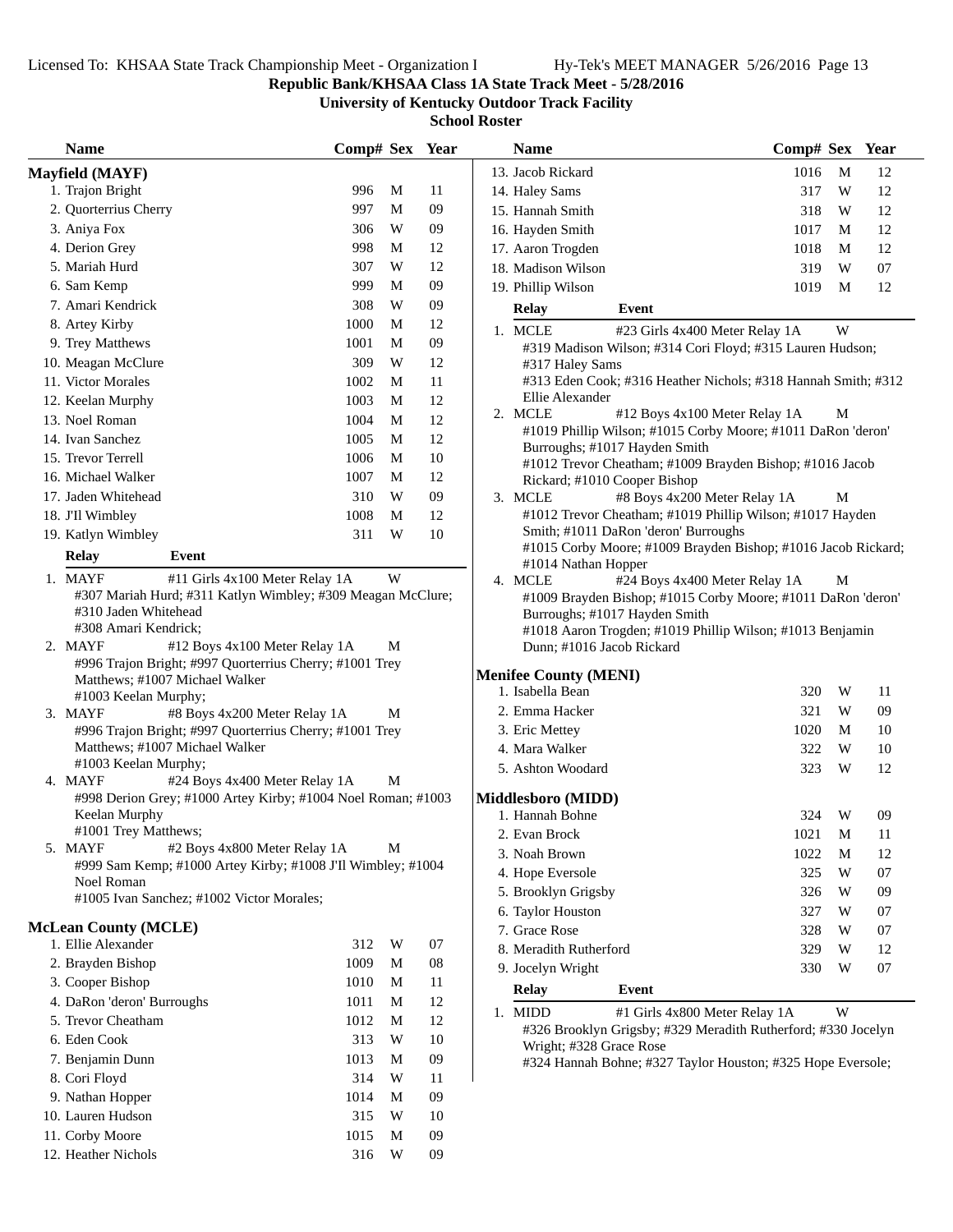**Republic Bank/KHSAA Class 1A State Track Meet - 5/28/2016**

**University of Kentucky Outdoor Track Facility**

| <b>Name</b>                                                                                                                                                                                                                                                                             | Comp# Sex |   | Year |   |
|-----------------------------------------------------------------------------------------------------------------------------------------------------------------------------------------------------------------------------------------------------------------------------------------|-----------|---|------|---|
| <b>Model (MODE)</b>                                                                                                                                                                                                                                                                     |           |   |      |   |
| 1. Ansuya Aikat                                                                                                                                                                                                                                                                         | 331       | W | 08   |   |
| 2. Rishav Aikat                                                                                                                                                                                                                                                                         | 1023      | М | 12   |   |
| 3. Uma Aikat                                                                                                                                                                                                                                                                            | 332       | W | 10   |   |
| 4. Erin Bradburn                                                                                                                                                                                                                                                                        | 333       | W | 11   |   |
| 5. Makenzie Carroll                                                                                                                                                                                                                                                                     | 334       | W | 10   |   |
| 6. Alex Clawson                                                                                                                                                                                                                                                                         | 1024      | M | 12   |   |
| 7. Sydney Claypoole                                                                                                                                                                                                                                                                     | 335       | W | 11   |   |
| 8. Reagan Cole                                                                                                                                                                                                                                                                          | 336       | W | 10   |   |
| 9. Jack Coles                                                                                                                                                                                                                                                                           | 1025      | M | 10   | M |
| 10. Josh Collier                                                                                                                                                                                                                                                                        | 1026      | М | 10   |   |
| 11. David Crosby                                                                                                                                                                                                                                                                        | 1027      | М | 10   |   |
| 12. Jackson Damron                                                                                                                                                                                                                                                                      | 1028      | М | 10   |   |
| 13. Chloe Dyer                                                                                                                                                                                                                                                                          | 337       | W | 10   |   |
| 14. Sophie Gershtenson                                                                                                                                                                                                                                                                  | 338       | W | 10   |   |
| 15. Savanna Gullett                                                                                                                                                                                                                                                                     | 339       | W | 09   |   |
| 16. Ethan Miller                                                                                                                                                                                                                                                                        | 1029      | M | 10   |   |
| 17. Patrick Nnoromele                                                                                                                                                                                                                                                                   | 1030      | M | 10   |   |
| 18. Avanti Patel                                                                                                                                                                                                                                                                        | 340       | W | 10   |   |
| 19. Brandon Rose                                                                                                                                                                                                                                                                        | 1031      | M | 09   |   |
| 20. Mallory Smith                                                                                                                                                                                                                                                                       | 341       | W | 11   |   |
| 21. Melanie Welsing                                                                                                                                                                                                                                                                     | 342       | W | 10   |   |
| <b>Relay</b><br>Event                                                                                                                                                                                                                                                                   |           |   |      |   |
| 1. MODE<br>#11 Girls 4x100 Meter Relay 1A                                                                                                                                                                                                                                               |           | W |      |   |
| #336 Reagan Cole; #334 Makenzie Carroll; #335 Sydney                                                                                                                                                                                                                                    |           |   |      |   |
| Claypoole; #342 Melanie Welsing<br>#338 Sophie Gershtenson; #341 Mallory Smith; #340 Avanti Patel;<br>#333 Erin Bradburn<br>2. MODE<br>#23 Girls 4x400 Meter Relay 1A<br>#341 Mallory Smith; #334 Makenzie Carroll; #336 Reagan Cole;<br>#335 Sydney Claypoole                          |           | W |      |   |
| #339 Savanna Gullett; #342 Melanie Welsing; #333 Erin Bradburn;<br>#338 Sophie Gershtenson<br>3. MODE<br>#1 Girls 4x800 Meter Relay 1A<br>#332 Uma Aikat; #339 Savanna Gullett; #337 Chloe Dyer; #340<br>Avanti Patel<br>#341 Mallory Smith; #336 Reagan Cole; #333 Erin Bradburn; #331 |           | W |      |   |
| Ansuya Aikat<br>4. MODE<br>#2 Boys 4x800 Meter Relay 1A<br>#1030 Patrick Nnoromele; #1029 Ethan Miller; #1027 David<br>Crosby; #1023 Rishav Aikat<br>#1025 Jack Coles; #1026 Josh Collier; #1031 Brandon Rose;                                                                          |           | М |      |   |
| <b>Monroe County (MONR)</b>                                                                                                                                                                                                                                                             |           |   |      |   |
| 1. Jholdi Brooks                                                                                                                                                                                                                                                                        | 1032      | M | 08   |   |
| 2. Austin Collins                                                                                                                                                                                                                                                                       | 1033      | М | 11   |   |
| 3. Lincoln Keith                                                                                                                                                                                                                                                                        | 1034      | М | 12   |   |
| 4. Ben Massingille                                                                                                                                                                                                                                                                      | 1035      | М | 10   |   |
| 5. Cade McPherson                                                                                                                                                                                                                                                                       | 1036      | M | 10   |   |
| 6. Ty Rich                                                                                                                                                                                                                                                                              | 1037      | M | 10   |   |
| 7. Grace Turner                                                                                                                                                                                                                                                                         | 343       | W | 09   |   |
| 8. Cheyenne Walden                                                                                                                                                                                                                                                                      | 344       | W | 12   |   |
| 9. Braxton Walker                                                                                                                                                                                                                                                                       | 1038      | М | 10   |   |
|                                                                                                                                                                                                                                                                                         |           |   |      |   |

| <b>Name</b>                 |                                                                                                | Comp# Sex |   | Year |
|-----------------------------|------------------------------------------------------------------------------------------------|-----------|---|------|
| Relay                       | Event                                                                                          |           |   |      |
| 1. MONR                     | #12 Boys 4x100 Meter Relay 1A                                                                  |           | М |      |
|                             | #1034 Lincoln Keith; #1038 Braxton Walker; #1032 Jholdi Brooks;                                |           |   |      |
| #1035 Ben Massingille       |                                                                                                |           |   |      |
|                             | #1037 Ty Rich; #1036 Cade McPherson; #1033 Austin Collins;                                     |           |   |      |
| 2. MONR                     | #8 Boys 4x200 Meter Relay 1A                                                                   |           | М |      |
|                             | #1034 Lincoln Keith; #1038 Braxton Walker; #1035 Ben                                           |           |   |      |
|                             | Massingille; #1032 Jholdi Brooks<br>#1036 Cade McPherson; #1033 Austin Collins; #1037 Ty Rich; |           |   |      |
|                             |                                                                                                |           |   |      |
| <b>Morgan County (MORG)</b> |                                                                                                |           |   |      |
| 1. Ryan Adams               |                                                                                                | 1039      | М | 12   |
| 2. Joshua Adkins            |                                                                                                | 1040      | M | 10   |
| 3. Tori Adkins              |                                                                                                | 345       | W | 11   |
| 4. Kaden Ballenger          |                                                                                                | 1041      | M | 09   |
| 5. Faith Bolin              |                                                                                                | 346       | W | 08   |
| 6. Autumn Brown             |                                                                                                | 347       | W | 07   |
| 7. Hunter Collins           |                                                                                                | 1042      | M | 12   |
| 8. Trevor Havens            |                                                                                                | 1043      | M | 10   |
| 9. Kevin Howard             |                                                                                                | 1044      | M | 10   |
| 10. Kailee Perry            |                                                                                                | 348       | W | 09   |
| 11. Krysta Perry            |                                                                                                | 349       | W | 07   |
| 12. Michael Prater          |                                                                                                | 1045      | M | 10   |
| 13. Skyler Smith            |                                                                                                | 1046      | M | 11   |
| 14. Nick Young              |                                                                                                | 1047      | M | 12   |
| <b>Relay</b>                | Event                                                                                          |           |   |      |
| 1. MORG                     | #1 Girls 4x800 Meter Relay 1A                                                                  |           | W |      |
|                             | #349 Krysta Perry; #348 Kailee Perry; #346 Faith Bolin; #347                                   |           |   |      |
| Autumn Brown                |                                                                                                |           |   |      |
| #345 Tori Adkins;           |                                                                                                |           |   |      |
| 2. MORG                     | #12 Boys 4x100 Meter Relay 1A                                                                  |           | М |      |
|                             | #1043 Trevor Havens; #1041 Kaden Ballenger; #1045 Michael                                      |           |   |      |
| Prater; #1046 Skyler Smith  | #1039 Ryan Adams; #1042 Hunter Collins; #1044 Kevin Howard;                                    |           |   |      |
| #1047 Nick Young            |                                                                                                |           |   |      |
| 3. MORG                     | #8 Boys 4x200 Meter Relay 1A                                                                   |           | М |      |
|                             | #1039 Ryan Adams; #1042 Hunter Collins; #1044 Kevin Howard;                                    |           |   |      |
| #1047 Nick Young            |                                                                                                |           |   |      |
|                             | #1043 Trevor Havens; #1041 Kaden Ballenger; #1045 Michael                                      |           |   |      |
| Prater; #1046 Skyler Smith  |                                                                                                |           |   |      |
| 4. MORG                     | #24 Boys 4x400 Meter Relay 1A                                                                  |           | М |      |
|                             | #1047 Nick Young; #1040 Joshua Adkins; #1045 Michael Prater;                                   |           |   |      |
| #1046 Skyler Smith          |                                                                                                |           |   |      |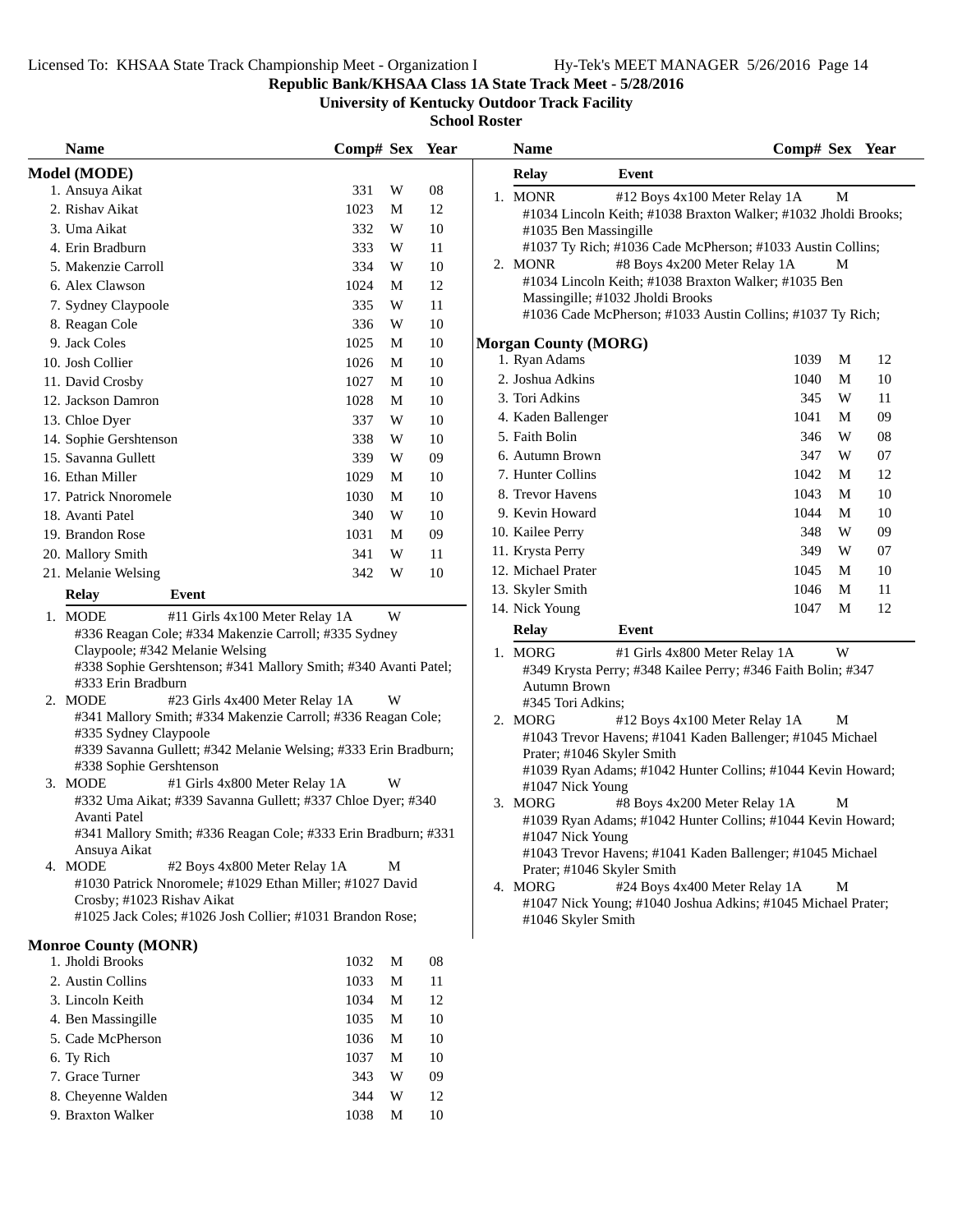**Republic Bank/KHSAA Class 1A State Track Meet - 5/28/2016**

**University of Kentucky Outdoor Track Facility**

| <b>Name</b>                                                                                                                                                                                                                                                                                                                                                                                                                           | Comp# Sex Year |             |            | <b>Name</b>                                                                                      | Comp# Sex Year |   |    |
|---------------------------------------------------------------------------------------------------------------------------------------------------------------------------------------------------------------------------------------------------------------------------------------------------------------------------------------------------------------------------------------------------------------------------------------|----------------|-------------|------------|--------------------------------------------------------------------------------------------------|----------------|---|----|
| <b>Murray (MURR)</b>                                                                                                                                                                                                                                                                                                                                                                                                                  |                |             |            | 4. MURR<br>#1 Girls 4x800 Meter Relay 1A                                                         |                | W |    |
| 1. Tyshea Allen                                                                                                                                                                                                                                                                                                                                                                                                                       | 350            | W           | 10         | #362 Shelby Keith; #368 Claire Wilson; #358 Neely Gibson; #353                                   |                |   |    |
| 2. Linda Arakelyan                                                                                                                                                                                                                                                                                                                                                                                                                    | 351            | W           | 12         | Olivia Butterworth                                                                               |                |   |    |
| 3. Jordan Boyd                                                                                                                                                                                                                                                                                                                                                                                                                        | 1048           | M           | 11         | #351 Linda Arakelyan; #354 Grace Campbell; #352 Liza Burlutska;                                  |                |   |    |
| 4. Malik Britt-Taylor                                                                                                                                                                                                                                                                                                                                                                                                                 | 1049           | M           | 12         | #363 Louisa Licht                                                                                |                |   |    |
| 5. Liza Burlutska                                                                                                                                                                                                                                                                                                                                                                                                                     | 352            | W           | 10         | 5. MURR<br>#12 Boys 4x100 Meter Relay 1A<br>#1060 Tanner Travis; #1052 Peyton Glynn; #1049 Malik |                | M |    |
| 6. Olivia Butterworth                                                                                                                                                                                                                                                                                                                                                                                                                 | 353            | W           | 10         | Britt-Taylor; #1056 Des'jahvonni Miles                                                           |                |   |    |
| 7. Grace Campbell                                                                                                                                                                                                                                                                                                                                                                                                                     | 354            | W           | 11         | #1061 Isaiah Tucker; #1054 Kemon Isbell; #1055 Jumonte                                           |                |   |    |
| 8. Ethan Clark                                                                                                                                                                                                                                                                                                                                                                                                                        | 1050           | M           | 12         | McClure; #1048 Jordan Boyd                                                                       |                |   |    |
| 9. Corey Dickerson, Jr                                                                                                                                                                                                                                                                                                                                                                                                                | 1051           | M           | 12         | 6. MURR<br>#8 Boys 4x200 Meter Relay 1A                                                          |                | M |    |
| 10. Hannah Edminster                                                                                                                                                                                                                                                                                                                                                                                                                  | 355            | W           | 10         | #1055 Jumonte McClure; #1060 Tanner Travis; #1054 Kemon                                          |                |   |    |
| 11. Jana Forgey                                                                                                                                                                                                                                                                                                                                                                                                                       | 356            | W           | 11         | Isbell; #1061 Isaiah Tucker                                                                      |                |   |    |
| 12. Annie Futrell                                                                                                                                                                                                                                                                                                                                                                                                                     | 357            | W           | 10         | #1052 Peyton Glynn; #1056 Des'jahvonni Miles; #1049 Malik                                        |                |   |    |
| 13. Neely Gibson                                                                                                                                                                                                                                                                                                                                                                                                                      | 358            | W           | 10         | Britt-Taylor; #1048 Jordan Boyd<br>7. MURR<br>#24 Boys 4x400 Meter Relay 1A                      |                | M |    |
| 14. Peyton Glynn                                                                                                                                                                                                                                                                                                                                                                                                                      | 1052           | M           | 12         | #1060 Tanner Travis; #1054 Kemon Isbell; #1057 Cyrus Nabavi;                                     |                |   |    |
| 15. Jonathan Hilbrecht                                                                                                                                                                                                                                                                                                                                                                                                                | 1053           | M           | 10         | #1052 Peyton Glynn                                                                               |                |   |    |
| 16. Campbell Homa                                                                                                                                                                                                                                                                                                                                                                                                                     | 359            | W           | 09         | #1056 Des'jahvonni Miles; #1061 Isaiah Tucker; #1049 Malik                                       |                |   |    |
| 17. Yasmine Homa                                                                                                                                                                                                                                                                                                                                                                                                                      | 360            | W           | 12         | Britt-Taylor; #1058 Kevin Smith                                                                  |                |   |    |
| 18. Kemon Isbell                                                                                                                                                                                                                                                                                                                                                                                                                      | 1054           | M           | 12         | <b>Newport (NEW)</b>                                                                             |                |   |    |
| 19. Jamera Jones                                                                                                                                                                                                                                                                                                                                                                                                                      | 361            | W           | ${\bf 08}$ | 1. Arieyonna Elmer                                                                               | 370            | W | 09 |
| 20. Shelby Keith                                                                                                                                                                                                                                                                                                                                                                                                                      | 362            | W           | 12         | 2. Shaunye Stanley                                                                               | 371            | W | 12 |
| 21. Louisa Licht                                                                                                                                                                                                                                                                                                                                                                                                                      | 363            | W           | $12\,$     |                                                                                                  |                |   |    |
| 22. Jumonte McClure                                                                                                                                                                                                                                                                                                                                                                                                                   | 1055           | M           | 12         |                                                                                                  |                |   |    |
| 23. Sarah Mcdowell                                                                                                                                                                                                                                                                                                                                                                                                                    | 364            | W           | 11         |                                                                                                  |                |   |    |
| 24. Des'jahvonni Miles                                                                                                                                                                                                                                                                                                                                                                                                                | 1056           | M           | 12         |                                                                                                  |                |   |    |
| 25. Cyrus Nabavi                                                                                                                                                                                                                                                                                                                                                                                                                      | 1057           | M           | 12         |                                                                                                  |                |   |    |
| 26. Taylor Pologruto                                                                                                                                                                                                                                                                                                                                                                                                                  | 365            | W           | 10         |                                                                                                  |                |   |    |
| 27. Emily Reed                                                                                                                                                                                                                                                                                                                                                                                                                        | 366            | W           | 09         |                                                                                                  |                |   |    |
| 28. Kevin Smith                                                                                                                                                                                                                                                                                                                                                                                                                       | 1058           | M           | 11         |                                                                                                  |                |   |    |
| 29. Tommy Speed                                                                                                                                                                                                                                                                                                                                                                                                                       | 1059           | M           | 11         |                                                                                                  |                |   |    |
| 30. Ann Taylor                                                                                                                                                                                                                                                                                                                                                                                                                        | 367            | W           | 11         |                                                                                                  |                |   |    |
| 31. Tanner Travis                                                                                                                                                                                                                                                                                                                                                                                                                     | 1060           | M           | 11         |                                                                                                  |                |   |    |
| 32. Isaiah Tucker                                                                                                                                                                                                                                                                                                                                                                                                                     | 1061           | M           | 12         |                                                                                                  |                |   |    |
| 33. Claire Wilson                                                                                                                                                                                                                                                                                                                                                                                                                     | 368            | W           | 12         |                                                                                                  |                |   |    |
| 34. Mallory Wooldridge                                                                                                                                                                                                                                                                                                                                                                                                                | 369            | W           | 10         |                                                                                                  |                |   |    |
| 35. Blake Yearry                                                                                                                                                                                                                                                                                                                                                                                                                      | 1062           | $\mathbf M$ | 08         |                                                                                                  |                |   |    |
| <b>Relay</b><br>Event                                                                                                                                                                                                                                                                                                                                                                                                                 |                |             |            |                                                                                                  |                |   |    |
| 1. MURR<br>#11 Girls 4x100 Meter Relay 1A<br>#357 Annie Futrell; #351 Linda Arakelyan; #355 Hannah<br>Edminster; #367 Ann Taylor<br>#360 Yasmine Homa; #366 Emily Reed; #354 Grace Campbell;<br>#361 Jamera Jones<br>2. MURR<br>#7 Girls 4x200 Meter Relay 1A<br>#351 Linda Arakelyan; #357 Annie Futrell; #355 Hannah<br>Edminster; #367 Ann Taylor<br>#360 Yasmine Homa; #354 Grace Campbell; #366 Emily Reed;<br>#361 Jamera Jones |                |             |            |                                                                                                  |                |   |    |
| 3. MURR<br>#23 Girls 4x400 Meter Relay 1A<br>W<br>#359 Campbell Homa; #353 Olivia Butterworth; #351 Linda<br>Arakelyan; #360 Yasmine Homa<br>#354 Grace Campbell; #368 Claire Wilson; #366 Emily Reed; #361<br>Jamera Jones                                                                                                                                                                                                           |                |             |            |                                                                                                  |                |   |    |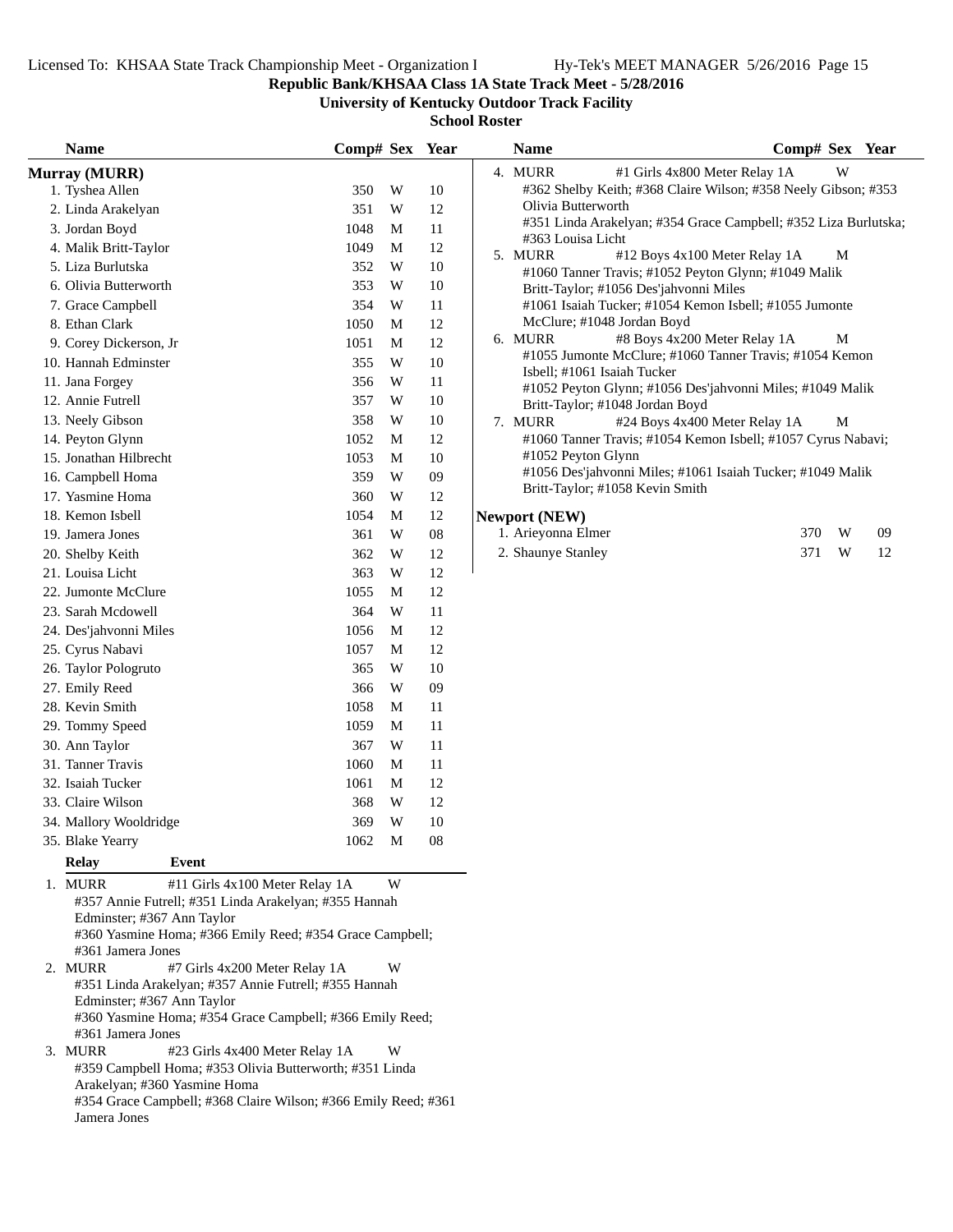**Republic Bank/KHSAA Class 1A State Track Meet - 5/28/2016**

**University of Kentucky Outdoor Track Facility**

**School Roster**

| <b>Name</b>                                                                                               | Comp# Sex Year |                         |    | <b>Name</b>                                                      | Comp# Sex Year |        |    |
|-----------------------------------------------------------------------------------------------------------|----------------|-------------------------|----|------------------------------------------------------------------|----------------|--------|----|
| <b>Newport Central Catholic (NECC)</b>                                                                    |                |                         |    | 5. NECC<br>#24 Boys 4x400 Meter Relay 1A                         |                | M      |    |
| 1. Brian Anderson                                                                                         | 1063           | M                       | 12 | #1063 Brian Anderson; #1064 Erik Anderson; #1075 Zach Osburg     |                |        |    |
| 2. Erik Anderson                                                                                          | 1064           | M                       | 12 | #1076 Mitchell Otten                                             |                |        |    |
| 3. Logan Baxter                                                                                           | 1065           | M                       | 12 | #1065 Logan Baxter; #1071 Ethan Hardt; #1078 Eddie Schultz;      |                |        |    |
| 4. Kyle Bleser                                                                                            | 1066           | M                       | 12 | #1080 Trent Wrobleski<br>6. NECC<br>#2 Boys 4x800 Meter Relay 1A |                | М      |    |
| 5. Chad Brewer                                                                                            | 1067           | $\mathbf M$             | 12 | #1063 Brian Anderson; #1064 Erik Anderson; #1065 Logan Baxte     |                |        |    |
| 6. Dominic Ciafardini                                                                                     | 1068           | M                       | 12 | #1076 Mitchell Otten                                             |                |        |    |
| 7. Sidney Duke                                                                                            | 372            | W                       | 08 | #1068 Dominic Ciafardini; #1073 Austin Markus; #1067 Chad        |                |        |    |
| 8. Ellie Enslen                                                                                           | 373            | W                       | 08 | Brewer; #1077 Joshua Reaves                                      |                |        |    |
| 9. Logan Enxel                                                                                            | 1069           | M                       | 10 | <b>Nicholas County (NICH)</b>                                    |                |        |    |
| 10. Sarah Eviston                                                                                         | 374            | W                       | 09 | 1. Aaron Conyers                                                 | 1081           | M      | 11 |
| 11. Hope Floyd                                                                                            | 375            | W                       | 09 | 2. Allison Howard                                                | 386            | W      | 11 |
| 12. Jared Gabbard                                                                                         | 1070           | M                       | 09 | 3. Samantha Sowell                                               | 387            | W      | 10 |
| 13. Ethan Hardt                                                                                           | 1071           | M                       | 12 | 4. J.P. Wagoner                                                  | 1082           | M      | 12 |
| 14. Caroline Huseman                                                                                      | 376            | W                       | 12 | 5. Shelby Watkins                                                | 388            | W      | 12 |
| 15. Abby Jones                                                                                            | 377            | W                       | 07 |                                                                  |                |        |    |
| 16. Kyle Kelly                                                                                            | 1072           | M                       | 09 | <b>Oneida Baptist (OBI)</b>                                      |                |        |    |
| 17. Maria Kinnett                                                                                         | 378            | W                       | 09 | 1. Alex Assa                                                     | 1083           | M      | 12 |
| 18. Austin Markus                                                                                         | 1073           | M                       | 11 | 2. Steven Collins                                                | 1084           | M      | 11 |
| 19. Audrey Marron                                                                                         | 379            | W                       | 08 | 3. Heru DeCaires                                                 | 1085           | M      | 11 |
| 20. Natalie Martin                                                                                        | 380            | W                       | 11 | 4. Montee Flahn                                                  | 1086           | М      | 08 |
| 21. Parker Osburg                                                                                         | 1074           | M                       | 12 | 5. Abubakarr Jalloh                                              | 1087           | M<br>M | 11 |
| 22. Zach Osburg                                                                                           | 1075           | M                       | 12 | 6. Noble Zika                                                    | 1088           |        | 12 |
| 23. Mitchell Otten                                                                                        | 1076           | M                       | 11 | <b>Relay</b><br>Event                                            |                |        |    |
| 24. Michaela Powers                                                                                       | 381            | $\ensuremath{\text{W}}$ | 11 | 1. OBI<br>#12 Boys 4x100 Meter Relay 1A                          |                | M      |    |
| 25. Joshua Reaves                                                                                         | 1077           | M                       | 12 | #1088 Noble Zika; #1084 Steven Collins; #1085 Heru DeCaires;     |                |        |    |
| 26. Olivia Schalk                                                                                         | 382            | W                       | 11 | #1083 Alex Assa<br>2. OBI<br>#8 Boys 4x200 Meter Relay 1A        |                | М      |    |
| 27. Eddie Schultz                                                                                         | 1078           | M                       | 11 | #1085 Heru DeCaires; #1086 Montee Flahn; #1087 Abubakarr         |                |        |    |
| 28. Kaitlyn Spangler                                                                                      | 383            | W                       | 09 | Jalloh; #1088 Noble Zika                                         |                |        |    |
| 29. Zach Swope                                                                                            | 1079           | M                       | 12 |                                                                  |                |        |    |
| 30. Madoline Varias                                                                                       | 384            | W                       | 10 |                                                                  |                |        |    |
| 31. Trent Wrobleski                                                                                       | 1080           | M                       | 11 |                                                                  |                |        |    |
| 32. Kara Zimmerman                                                                                        | 385            | W                       | 09 |                                                                  |                |        |    |
| <b>Relay</b><br>Event                                                                                     |                |                         |    |                                                                  |                |        |    |
| 1. NECC<br>#7 Girls 4x200 Meter Relay 1A                                                                  |                | W                       |    |                                                                  |                |        |    |
| #373 Ellie Enslen; #378 Maria Kinnett; #382 Olivia Schalk; #380                                           |                |                         |    |                                                                  |                |        |    |
| Natalie Martin                                                                                            |                |                         |    |                                                                  |                |        |    |
| #374 Sarah Eviston; #379 Audrey Marron; #385 Kara Zimmerman;<br>2. NECC<br>#23 Girls 4x400 Meter Relay 1A |                | W                       |    |                                                                  |                |        |    |
| #373 Ellie Enslen; #378 Maria Kinnett; #375 Hope Floyd; #380                                              |                |                         |    |                                                                  |                |        |    |
| Natalie Martin                                                                                            |                |                         |    |                                                                  |                |        |    |

#374 Sarah Eviston; #377 Abby Jones; #381 Michaela Powers; #385 Kara Zimmerman

- 3. NECC #1 Girls 4x800 Meter Relay 1A W #377 Abby Jones; #384 Madoline Varias; #383 Kaitlyn Spangler; #381 Michaela Powers #379 Audrey Marron; #372 Sidney Duke; #375 Hope Floyd; #374 Sarah Eviston
- 4. NECC #8 Boys 4x200 Meter Relay 1A M #1064 Erik Anderson; #1075 Zach Osburg; #1076 Mitchell Otten; #1078 Eddie Schultz #1070 Jared Gabbard; #1071 Ethan Hardt; #1072 Kyle Kelly;

#1079 Zach Swope

| ivame                                       |                                                                | $\mathbf{Comp}\# \mathbf{Sex}$ |   | rear |
|---------------------------------------------|----------------------------------------------------------------|--------------------------------|---|------|
| 5. NECC                                     | #24 Boys 4x400 Meter Relay 1A                                  |                                | М |      |
|                                             | #1063 Brian Anderson; #1064 Erik Anderson; #1075 Zach Osburg;  |                                |   |      |
| #1076 Mitchell Otten                        |                                                                |                                |   |      |
|                                             | #1065 Logan Baxter; #1071 Ethan Hardt; #1078 Eddie Schultz;    |                                |   |      |
| #1080 Trent Wrobleski                       |                                                                |                                |   |      |
| 6. NECC                                     | #2 Boys 4x800 Meter Relay 1A                                   |                                | М |      |
|                                             | #1063 Brian Anderson; #1064 Erik Anderson; #1065 Logan Baxter; |                                |   |      |
| #1076 Mitchell Otten                        |                                                                |                                |   |      |
| Brewer; #1077 Joshua Reaves                 | #1068 Dominic Ciafardini; #1073 Austin Markus; #1067 Chad      |                                |   |      |
|                                             |                                                                |                                |   |      |
| <b>Nicholas County (NICH)</b>               |                                                                |                                |   |      |
| 1. Aaron Conyers                            |                                                                | 1081                           | M | 11   |
| 2. Allison Howard                           |                                                                | 386                            | W | 11   |
| 3. Samantha Sowell                          |                                                                | 387                            | W | 10   |
| 4. J.P. Wagoner                             |                                                                | 1082                           | M | 12   |
| 5. Shelby Watkins                           |                                                                | 388                            | W | 12   |
|                                             |                                                                |                                |   |      |
| <b>Oneida Baptist (OBI)</b><br>1. Alex Assa |                                                                | 1083                           | M | 12   |
| 2. Steven Collins                           |                                                                | 1084                           | M | 11   |
| 3. Heru DeCaires                            |                                                                | 1085                           | M | 11   |
|                                             |                                                                |                                |   |      |
| 4. Montee Flahn                             |                                                                | 1086                           | M | 08   |
| 5. Abubakarr Jalloh                         |                                                                | 1087                           | M | 11   |
| 6. Noble Zika                               |                                                                | 1088                           | М | 12   |
| <b>Relay</b>                                | Event                                                          |                                |   |      |
| $1.$ OBI                                    | #12 Boys 4x100 Meter Relay 1A                                  |                                | M |      |
|                                             | #1088 Noble Zika; #1084 Steven Collins; #1085 Heru DeCaires;   |                                |   |      |
| #1083 Alex Assa                             |                                                                |                                |   |      |
| 2. OBI                                      | #8 Boys 4x200 Meter Relay 1A                                   |                                | М |      |
|                                             | #1085 Heru DeCaires: #1086 Montee Flahn: #1087 Abubakarr       |                                |   |      |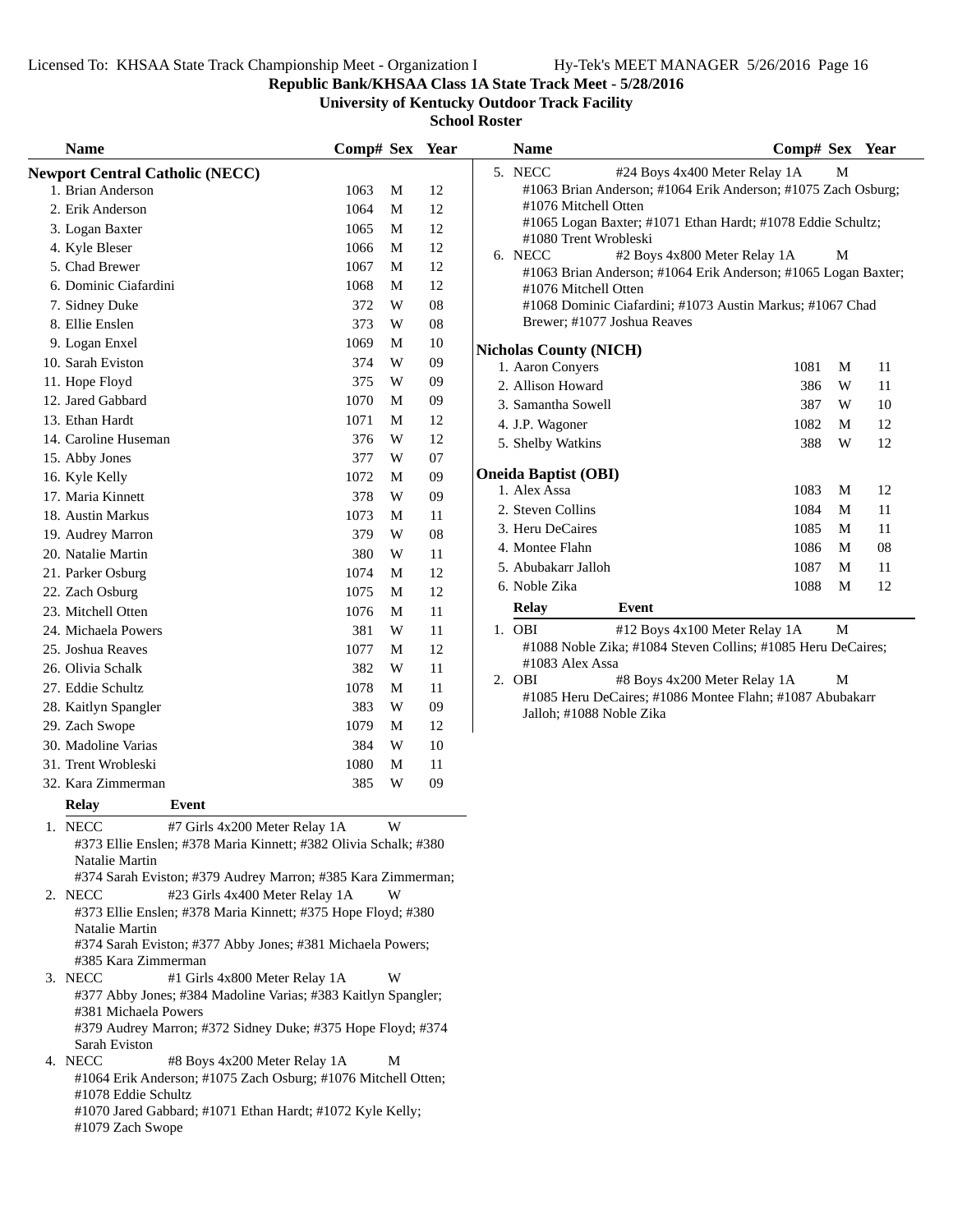## **Republic Bank/KHSAA Class 1A State Track Meet - 5/28/2016**

**University of Kentucky Outdoor Track Facility**

| <b>Name</b>                                                                           | Comp# Sex Year |   |    | <b>Name</b>                                                                                 | Comp# Sex Year |   |    |
|---------------------------------------------------------------------------------------|----------------|---|----|---------------------------------------------------------------------------------------------|----------------|---|----|
| <b>Owen County (OWEN)</b>                                                             |                |   |    | 7. Harold Hogg                                                                              | 1099           | M | 07 |
| 1. Andrew Banks                                                                       | 1089           | M | 11 | 8. Genarose Jones                                                                           | 410            | W | 09 |
| 2. Cindy Beach                                                                        | 389            | W | 09 | 9. Jace Kessler                                                                             | 1100           | M | 09 |
| 3. Abby Bitler                                                                        | 390            | W | 09 | 10. Chris Krampe                                                                            | 1101           | M | 12 |
| 4. Mason Borchers                                                                     | 1090           | M | 12 | 11. Lucy Kurtz                                                                              | 411            | W | 12 |
| 5. Allison Bourne                                                                     | 391            | W | 07 | 12. Brandon Lynn                                                                            | 1102           | M | 12 |
| 6. Garrett Cobb                                                                       | 1091           | M | 12 | 13. Madelyn Lyon                                                                            | 412            | W | 09 |
| 7. Mackenzie Duncan                                                                   | 392            | W | 10 | 14. Lydia Mills                                                                             | 413            | W | 12 |
| 8. Nate Farrar                                                                        | 1092           | M | 09 | 15. Mary Mills                                                                              | 414            | W | 09 |
| 9. Preston Forsee                                                                     | 1093           | M | 12 | 16. Hannah Overstreet                                                                       | 415            | W | 08 |
| 10. Molly Gamble                                                                      | 393            | W | 11 | 17. Benjamin Patton                                                                         | 1103           | M | 12 |
| 11. Amber Gover                                                                       | 394            | W | 12 | 18. Megan Patton                                                                            | 416            | W | 10 |
| 12. Rhyan Hatchett                                                                    | 1094           | M | 12 | 19. Christopher Price                                                                       | 1104           | M | 10 |
| 13. Katie Hensley                                                                     | 395            | W | 09 | 20. Forrest Steele                                                                          | 1105           | M | 10 |
| 14. Jessica Herrmann                                                                  | 396            | W | 09 | 21. Abby Thompson                                                                           | 417            | W | 10 |
| 15. Julie Herrmann                                                                    | 397            | W | 07 | 22. Alli Thompson                                                                           | 418            | W | 11 |
| 16. Autumn Hunter                                                                     | 398            | W | 11 | 23. Jaimie Thompson                                                                         | 419            | W | 12 |
| 17. Nicole Jacobs                                                                     | 399            | W | 12 | 24. Kate Weafer                                                                             | 420            | W | 08 |
| 18. Alexia Keeton                                                                     | 400            | W | 12 | 25. Javoughan Willliams                                                                     | 1106           | M | 09 |
| 19. Chad McDonald                                                                     | 1095           | M | 12 | <b>Relay</b><br>Event                                                                       |                |   |    |
| 20. Patrick Osborne                                                                   | 1096           | M | 11 | 1. OWCA<br>#11 Girls 4x100 Meter Relay 1A                                                   |                | W |    |
| 21. Cailey Stedam                                                                     | 401            | W | 08 | #405 Lauren Brown; #419 Jaimie Thompson; #413 Lydia Mills;                                  |                |   |    |
| 22. Shyan Stivers                                                                     | 402            | W | 12 | #410 Genarose Jones                                                                         |                |   |    |
| 23. Reagan Sutton                                                                     | 403            | W | 12 | #408 Maggie Hayden; #415 Hannah Overstreet; #407 Carson                                     |                |   |    |
| 24. Samantha Tamplin                                                                  | 404            | W | 12 | Greenwell; #417 Abby Thompson                                                               |                |   |    |
| 25. Carson Williams                                                                   | 1097           | M | 12 | 2. OWCA<br>#7 Girls 4x200 Meter Relay 1A                                                    |                | W |    |
| <b>Relay</b><br>Event                                                                 |                |   |    | #405 Lauren Brown; #407 Carson Greenwell; #408 Maggie                                       |                |   |    |
| 1. OWEN<br>#7 Girls 4x200 Meter Relay 1A                                              |                | W |    | Hayden; #413 Lydia Mills<br>#416 Megan Patton; #419 Jaimie Thompson; #410 Genarose Jones;   |                |   |    |
| #395 Katie Hensley; #404 Samantha Tamplin; #400 Alexia Keeton;                        |                |   |    | #414 Mary Mills                                                                             |                |   |    |
| #394 Amber Gover                                                                      |                |   |    | 3. OWCA<br>#23 Girls 4x400 Meter Relay 1A                                                   |                | W |    |
| #390 Abby Bitler; #401 Cailey Stedam; #392 Mackenzie Duncan;                          |                |   |    | #405 Lauren Brown; #413 Lydia Mills; #420 Kate Weafer; #407                                 |                |   |    |
| #402 Shyan Stivers                                                                    |                |   |    | Carson Greenwell                                                                            |                |   |    |
| 2. OWEN<br>#23 Girls 4x400 Meter Relay 1A                                             |                | W |    | #416 Megan Patton; #412 Madelyn Lyon; #414 Mary Mills; #410                                 |                |   |    |
| #399 Nicole Jacobs; #400 Alexia Keeton; #391 Allison Bourne;<br>#404 Samantha Tamplin |                |   |    | <b>Genarose Jones</b><br>4. OWCA                                                            |                | M |    |
| #398 Autumn Hunter; #392 Mackenzie Duncan; #394 Amber                                 |                |   |    | #12 Boys 4x100 Meter Relay 1A<br>#1103 Benjamin Patton; #1102 Brandon Lynn; #1106 Javoughan |                |   |    |
| Gover; #402 Shyan Stivers                                                             |                |   |    | Willliams; #1098 Jonathan Garner                                                            |                |   |    |
| 3. OWEN<br>#1 Girls 4x800 Meter Relay 1A                                              |                | W |    | #1105 Forrest Steele; #1099 Harold Hogg; #1100 Jace Kessler;                                |                |   |    |
| #396 Jessica Herrmann; #398 Autumn Hunter; #404 Samantha                              |                |   |    | #1101 Chris Krampe                                                                          |                |   |    |
| Tamplin; #391 Allison Bourne                                                          |                |   |    |                                                                                             |                |   |    |
| #400 Alexia Keeton; #402 Shyan Stivers; #397 Julie Herrmann;                          |                |   |    |                                                                                             |                |   |    |
| #389 Cindy Beach<br>4. OWEN<br>#12 Boys 4x100 Meter Relay 1A                          |                | М |    |                                                                                             |                |   |    |
| #1090 Mason Borchers; #1094 Rhyan Hatchett; #1096 Patrick                             |                |   |    |                                                                                             |                |   |    |
| Osborne; #1097 Carson Williams                                                        |                |   |    |                                                                                             |                |   |    |
| #1091 Garrett Cobb; #1095 Chad McDonald; #1092 Nate Farrar;                           |                |   |    |                                                                                             |                |   |    |
| #1093 Preston Forsee                                                                  |                |   |    |                                                                                             |                |   |    |
| <b>Owensboro Catholic (OWCA)</b>                                                      |                |   |    |                                                                                             |                |   |    |
| 1. Lauren Brown                                                                       | 405            | W | 12 |                                                                                             |                |   |    |
| 2. Jonathan Garner                                                                    | 1098           | M | 12 |                                                                                             |                |   |    |
| 3. Caitlin Gillihan                                                                   | 406            | W | 09 |                                                                                             |                |   |    |
| 4. Carson Greenwell                                                                   | 407            | W | 10 |                                                                                             |                |   |    |
| 5. Maggie Hayden                                                                      | 408            | W | 09 |                                                                                             |                |   |    |
| 6. Faith Hogg                                                                         | 409            | W | 09 |                                                                                             |                |   |    |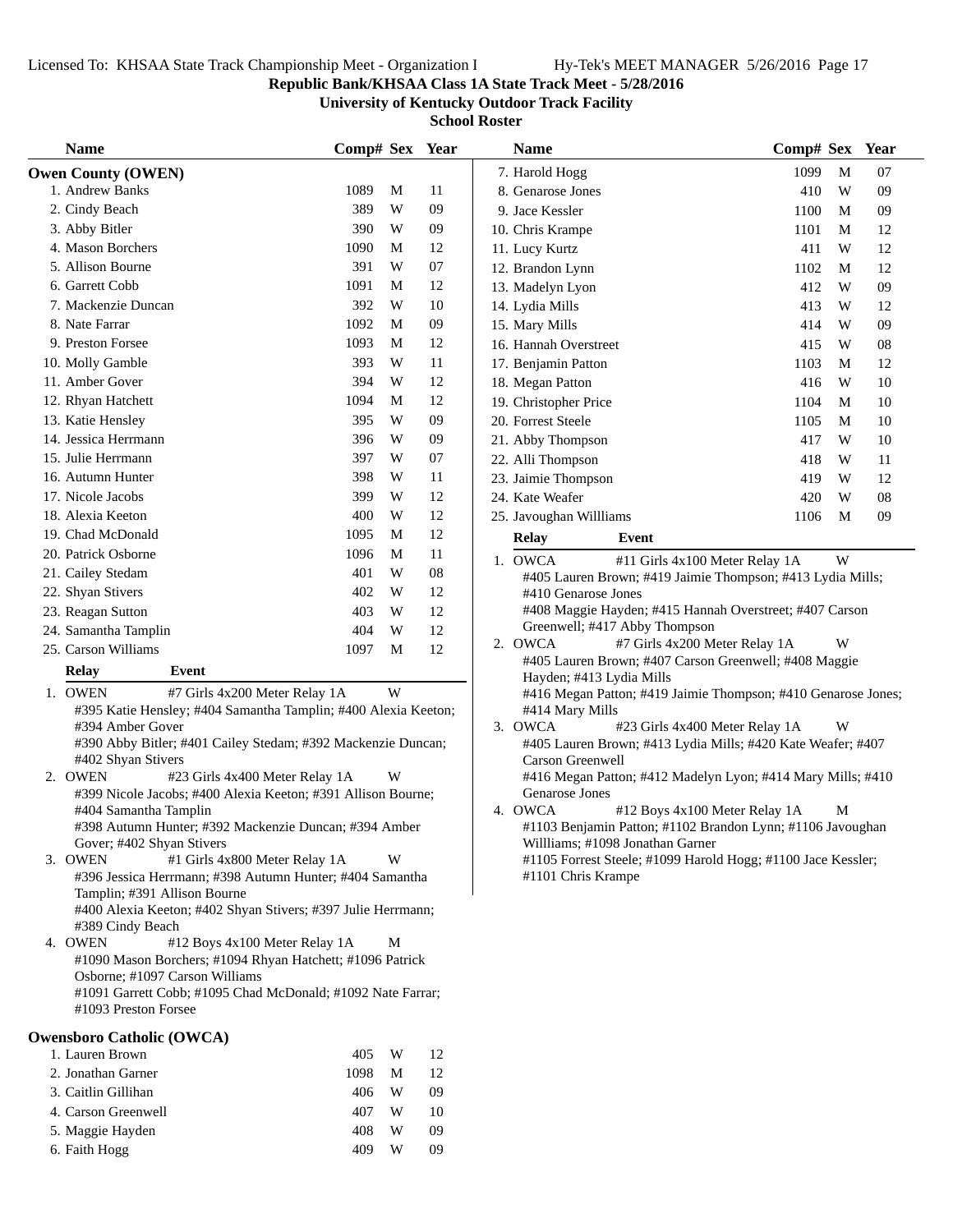**Republic Bank/KHSAA Class 1A State Track Meet - 5/28/2016**

**University of Kentucky Outdoor Track Facility**

**School Roster**

| <b>Name</b>                                                                           | Comp# Sex Year |              |    | <b>Name</b>             | $Comp#$ Sex                                                   |   | Year       |
|---------------------------------------------------------------------------------------|----------------|--------------|----|-------------------------|---------------------------------------------------------------|---|------------|
| Paintsville (PAIN)                                                                    |                |              |    | 9. Quin Heffington      | 433                                                           | W | ${\bf 08}$ |
| 1. Tyrese Allen                                                                       | 1107           | M            | 10 | 10. Chatlin Jarrell     | 1124                                                          | M | 12         |
| 2. Presley Chirico                                                                    | 421            | $\mathbf W$  | 10 | 11. Tiffany Lin         | 434                                                           | W | 09         |
| 3. Ariella Doderer                                                                    | 422            | W            | 09 | 12. Cassidy Lowe        | 435                                                           | W | 10         |
| 4. Abby James                                                                         | 423            | W            | 11 | 13. Daric Pugh          | 1125                                                          | M | 12         |
| 5. Fiamma Mariniello                                                                  | 424            | W            | 11 | 14. Russell Reed        | 1126                                                          | M | 12         |
| 6. Abbey Meade                                                                        | 425            | W            | 10 | 15. Evan Rhodes         | 1127                                                          | M | 10         |
| 7. Tori Nordin                                                                        | 426            | W            | 10 | 16. Andr Roosemalen     | 1128                                                          | M | 09         |
| 8. Hannah Ousley                                                                      | 427            | W            | 08 | 17. Camryn Slone        | 436                                                           | W | 10         |
| 9. Alexia Shamaeizadeh                                                                | 428            | W            | 10 | 18. Alexis Stanley      | 437                                                           | W | 10         |
| <b>Relay</b><br>Event                                                                 |                |              |    | 19. Leslie Stewart      | 438                                                           | W | 09         |
|                                                                                       |                |              |    | 20. Megan Thacker       | 439                                                           | W | 11         |
| 1. PAIN<br>#11 Girls 4x100 Meter Relay 1A                                             |                | W            |    |                         | Event                                                         |   |            |
| #425 Abbey Meade; #421 Presley Chirico; #423 Abby James; #426<br>Tori Nordin          |                |              |    | <b>Relay</b>            |                                                               |   |            |
| #422 Ariella Doderer; #424 Fiamma Mariniello; #428 Alexia                             |                |              |    | 1. PIKE                 | #11 Girls 4x100 Meter Relay 1A                                | W |            |
| Shamaeizadeh; #427 Hannah Ousley                                                      |                |              |    |                         | #436 Camryn Slone; #433 Quin Heffington; #437 Alexis Stanley; |   |            |
| 2. PAIN<br>#7 Girls 4x200 Meter Relay 1A                                              |                | W            |    | #432 Alivi Gearheart    | #431 Emily Crum; #434 Tiffany Lin; #435 Cassidy Lowe; #439    |   |            |
| #425 Abbey Meade; #421 Presley Chirico; #423 Abby James; #426                         |                |              |    | Megan Thacker           |                                                               |   |            |
| Tori Nordin                                                                           |                |              |    | 2. PIKE                 | #8 Boys 4x200 Meter Relay 1A                                  | M |            |
| #422 Ariella Doderer; #424 Fiamma Mariniello; #428 Alexia                             |                |              |    |                         | #1118 Pryce Atkinson; #1120 Cody Charles; #1122 Campbel       |   |            |
| Shamaeizadeh; #427 Hannah Ousley                                                      |                |              |    |                         | Dawhare; #1124 Chatlin Jarrell                                |   |            |
| Paris (PARI)                                                                          |                |              |    |                         | #1125 Daric Pugh; #1126 Russell Reed; #1127 Evan Rhodes; #112 |   |            |
| 1. Noah Arnett                                                                        | 1108           | M            | 09 | Andr Roosemalen         |                                                               |   |            |
| 2. Matthew Barber                                                                     | 1109           | M            | 08 | <b>Pineville (PINE)</b> |                                                               |   |            |
| 3. Jamaun Clark                                                                       | 1110           | M            | 08 | 1. Shayne Raftery       | 440                                                           | W | 12         |
| 4. James Clark                                                                        | 1111           | M            | 12 | 2. Autumn Short         | 441                                                           | W | 11         |
| 5. Trenton Clark                                                                      | 1112           | M            | 12 |                         |                                                               |   |            |
| 6. Khatirah Malik                                                                     | 429            | W            | 11 |                         |                                                               |   |            |
| 7. Jordan Marks                                                                       | 1113           | M            | 12 |                         |                                                               |   |            |
| 8. Matthew Puryear                                                                    | 1114           | M            | 12 |                         |                                                               |   |            |
| 9. Lavonte Sanford                                                                    | 1115           | M            | 09 |                         |                                                               |   |            |
| 10. Travis Strings                                                                    | 1116           | M            | 09 |                         |                                                               |   |            |
| 11. Makenna Thomas                                                                    | 430            | W            | 11 |                         |                                                               |   |            |
| 12. Jekob Wells                                                                       | 1117           | M            | 11 |                         |                                                               |   |            |
|                                                                                       |                |              |    |                         |                                                               |   |            |
| Event<br><b>Relay</b>                                                                 |                |              |    |                         |                                                               |   |            |
| 1. PARI<br>#12 Boys 4x100 Meter Relay 1A                                              |                | $\mathbf{M}$ |    |                         |                                                               |   |            |
| #1116 Travis Strings; #1111 James Clark; #1113 Jordan Marks;                          |                |              |    |                         |                                                               |   |            |
| #1117 Jekob Wells                                                                     |                |              |    |                         |                                                               |   |            |
| #1115 Lavonte Sanford; #1109 Matthew Barber; #1110 Jamaun<br>Clark; #1108 Noah Arnett |                |              |    |                         |                                                               |   |            |
| 2. PARI<br>#8 Boys 4x200 Meter Relay 1A                                               |                | M            |    |                         |                                                               |   |            |
| #1111 James Clark; #1115 Lavonte Sanford; #1113 Jordan Marks;                         |                |              |    |                         |                                                               |   |            |
| #1117 Jekob Wells                                                                     |                |              |    |                         |                                                               |   |            |
| #1116 Travis Strings; #1109 Matthew Barber; #1110 Jamaun Clark;                       |                |              |    |                         |                                                               |   |            |
| #1108 Noah Arnett                                                                     |                |              |    |                         |                                                               |   |            |
|                                                                                       |                |              |    |                         |                                                               |   |            |
| Pikeville (PIKE)                                                                      |                |              |    |                         |                                                               |   |            |
| 1. Pryce Atkinson                                                                     | 1118           | M            | 09 |                         |                                                               |   |            |

| 1. Pryce Atkinson  | 1118 | M | 09 |
|--------------------|------|---|----|
| 2. Harrison Booher | 1119 | М | 08 |
| 3. Cody Charles    | 1120 | M | 12 |
| 4. Logan Coleman   | 1121 | М | 12 |
| 5. Emily Crum      | 431  | W | 09 |
| 6. Campbel Dawhare | 1122 | M | 09 |
| 7. Alivi Gearheart | 432  | W | 08 |
| 8. Eric Green      | 1123 | М | 08 |
|                    |      |   |    |

|         | Name                 |       | Comp# Sex Year                                                |   |    |
|---------|----------------------|-------|---------------------------------------------------------------|---|----|
|         | 9. Ouin Heffington   |       | 433                                                           | W | 08 |
|         | 10. Chatlin Jarrell  |       | 1124                                                          | М | 12 |
|         | 11. Tiffany Lin      |       | 434                                                           | W | 09 |
|         | 12. Cassidy Lowe     |       | 435                                                           | W | 10 |
|         | 13. Daric Pugh       |       | 1125                                                          | М | 12 |
|         | 14. Russell Reed     |       | 1126                                                          | М | 12 |
|         | 15. Evan Rhodes      |       | 1127                                                          | М | 10 |
|         | 16. Andr Roosemalen  |       | 1128                                                          | М | 09 |
|         | 17. Camryn Slone     |       | 436                                                           | W | 10 |
|         | 18. Alexis Stanley   |       | 437                                                           | W | 10 |
|         | 19. Leslie Stewart   |       | 438                                                           | W | 09 |
|         | 20. Megan Thacker    |       | 439                                                           | W | 11 |
|         | <b>Relay</b>         | Event |                                                               |   |    |
| $1_{-}$ | <b>PIKE</b>          |       | #11 Girls 4x100 Meter Relay 1A                                | W |    |
|         |                      |       | #436 Camryn Slone; #433 Quin Heffington; #437 Alexis Stanley; |   |    |
|         | #432 Alivi Gearheart |       |                                                               |   |    |
|         |                      |       | #431 Emily Crum; #434 Tiffany Lin; #435 Cassidy Lowe; #439    |   |    |
|         | Megan Thacker        |       |                                                               |   |    |

| 2. PIKE | #8 Boys 4x200 Meter Relay 1A                                   | M |
|---------|----------------------------------------------------------------|---|
|         | #1118 Pryce Atkinson; #1120 Cody Charles; #1122 Campbel        |   |
|         | Dawhare: #1124 Chatlin Jarrell                                 |   |
|         | #1125 Daric Pugh; #1126 Russell Reed; #1127 Evan Rhodes; #1128 |   |
|         | Andr Roosemalen                                                |   |
|         |                                                                |   |

## **Pineville (PINE)**

| 1. Shayne Raftery |     | 440 W | - 12 |
|-------------------|-----|-------|------|
| 2. Autumn Short   | 441 | W —   | - 11 |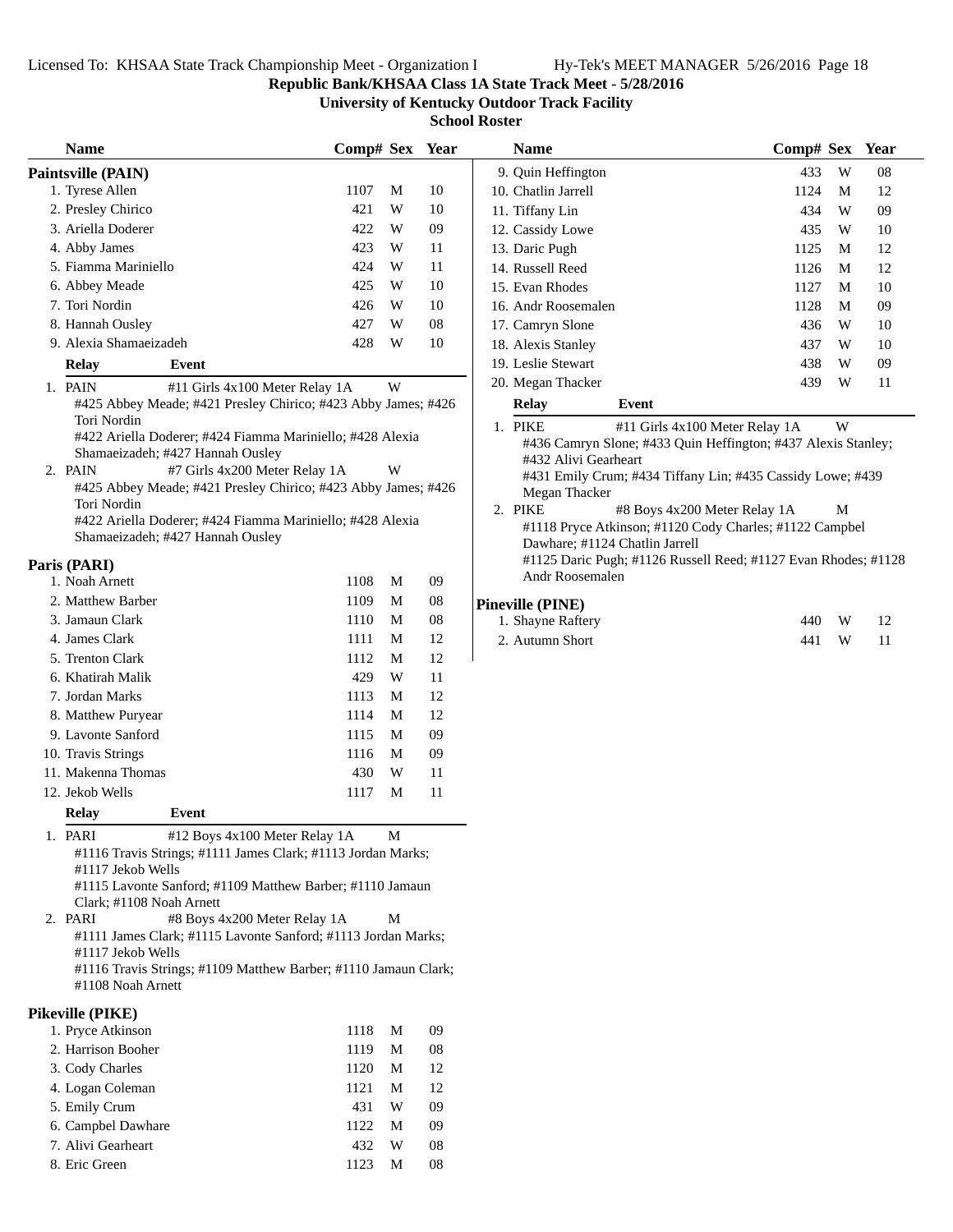## **Republic Bank/KHSAA Class 1A State Track Meet - 5/28/2016**

**University of Kentucky Outdoor Track Facility**

| <b>Name</b>                                                                       | Comp# Sex Year        |          | <b>Name</b>                                                                         | Comp# Sex Year |    |
|-----------------------------------------------------------------------------------|-----------------------|----------|-------------------------------------------------------------------------------------|----------------|----|
| <b>Presentation (PRES)</b>                                                        |                       |          | 7. Mallory Carpenter                                                                | 597<br>W       | 11 |
| 1. Zoe Adams                                                                      | W<br>442              | 10       | 8. Josh Clark                                                                       | 1134<br>M      | 11 |
| 2. Marlo Allsopp                                                                  | 443<br>W              | 10       | 9. Lindsey Craft                                                                    | W<br>466       | 11 |
| 3. Addison Childs                                                                 | 444<br>W              | 11       | 10. Will Hale                                                                       | 1135<br>M      | 10 |
| 4. Katie Ferrill                                                                  | 445<br>W              | 12       | 11. Eric Hambrick                                                                   | 1136<br>M      | 09 |
| 5. Kate Gemperline                                                                | W<br>446              | 12       | 12. Marty Helms                                                                     | 1137<br>M      | 09 |
| 6. Hallie Gregory                                                                 | 447<br>W              | 11       | 13. Connor Hogsten                                                                  | 1138<br>M      | 08 |
| 7. Dara Jackson                                                                   | W<br>448              | 12       | 14. Emily Hogsten                                                                   | W<br>467       | 11 |
| 8. Maria Jones                                                                    | W<br>449              | 10       | 15. Quincy Jackson                                                                  | 1139<br>M      | 10 |
| 9. Lindsay Reynolds                                                               | 450<br>W              | 12       | 16. Isabella Joseph                                                                 | 468<br>W       | 09 |
| 10. Alex Sievert                                                                  | 451<br>W              | 10       | 17. Gunnar Lewis                                                                    | 1140<br>M      | 08 |
| 11. Lilly Stephenson                                                              | 452<br>W              | 11       | 18. Jared Manis                                                                     | 1141<br>M      | 11 |
| 12. Allison Thompson                                                              | 453<br>W              | 10       | 19. Kyle McKenzie                                                                   | 1142<br>M      | 10 |
| 13. Alex Voelker                                                                  | 454<br>W              | 12       | 20. Ashley Music                                                                    | 598<br>W       | 08 |
| 14. Julia Vogt                                                                    | W<br>455              | 11       | 21. Matt Palmer                                                                     | 1143<br>M      | 11 |
| 15. Kaitlin Wheatley                                                              | 456<br>W              | 10       | 22. Katelyn Quillen                                                                 | W<br>469       | 09 |
| <b>Relay</b><br>Event                                                             |                       |          | 23. Katie Richard                                                                   | 470<br>W       | 12 |
| 1. PRES<br>#7 Girls 4x200 Meter Relay 1A                                          | W                     |          | 24. Baille Riffe                                                                    | 471<br>W       | 09 |
| #448 Dara Jackson; #450 Lindsay Reynolds; #452 Lilly                              |                       |          | 25. Lauren Runyon                                                                   | 472<br>W       | 10 |
| Stephenson; #453 Allison Thompson                                                 |                       |          | 26. Bailey Walker                                                                   | 1144<br>M      | 11 |
| #451 Alex Sievert; #445 Katie Ferrill; #446 Kate Gemperline; #456                 |                       |          | 27. Cameron Webb                                                                    | 1145<br>M      | 10 |
| Kaitlin Wheatley<br>2. PRES<br>#23 Girls 4x400 Meter Relay 1A                     | W                     |          | 28. Sarah Wilburn                                                                   | 473<br>W       | 09 |
| #443 Marlo Allsopp; #450 Lindsay Reynolds; #452 Lilly                             |                       |          | 29. Macen Witt                                                                      | 474<br>W       | 08 |
| Stephenson; #447 Hallie Gregory                                                   |                       |          | 30. Caleb Young                                                                     | 1146<br>M      | 11 |
| #448 Dara Jackson; #444 Addison Childs; #446 Kate Gemperline;                     |                       |          | <b>Relay</b><br>Event                                                               |                |    |
| #455 Julia Vogt                                                                   |                       |          | 1. RACE<br>#7 Girls 4x200 Meter Relay 1A                                            | W              |    |
| 3. PRES<br>#1 Girls 4x800 Meter Relay 1A                                          | W                     |          | #466 Lindsey Craft; #467 Emily Hogsten; #471 Baille Riffe; #469                     |                |    |
| #443 Marlo Allsopp; #444 Addison Childs; #447 Hallie Gregory;                     |                       |          | Katelyn Quillen                                                                     |                |    |
| #455 Julia Vogt<br>#442 Zoe Adams; #448 Dara Jackson; #452 Lilly Stephenson; #454 |                       |          | #597 Mallory Carpenter; #468 Isabella Joseph; #470 Katie Richard;                   |                |    |
| Alex Voelker                                                                      |                       |          | #598 Ashley Music<br>2. RACE<br>#23 Girls 4x400 Meter Relay 1A                      | W              |    |
|                                                                                   |                       |          | #471 Baille Riffe; #468 Isabella Joseph; #472 Lauren Runyon;                        |                |    |
| <b>Prestonsburg (PRET)</b><br>1. Jazmine Akers                                    |                       |          | #469 Katelyn Quillen                                                                |                |    |
| 2. Dustin Blair                                                                   | 457<br>W<br>1129<br>M | 07<br>12 | #464 Haley Boggs; #467 Emily Hogsten; #470 Katie Richard; #466                      |                |    |
| 3. Jillian Kidd                                                                   | 458<br>W              | 09       | <b>Lindsey Craft</b>                                                                |                |    |
|                                                                                   | 459<br>W              | 09       | 3. RACE<br>#1 Girls 4x800 Meter Relay 1A                                            | W              |    |
| 4. Sidney Meadows<br>5. Cole Ousley                                               | 1130<br>M             | 12       | #472 Lauren Runyon; #463 Morgan Arthur; #464 Haley Boggs;<br>#468 Isabella Joseph   |                |    |
| 6. Kayleah Robinette                                                              | 460<br>W              | 12       | #474 Macen Witt; #467 Emily Hogsten; #469 Katelyn Quillen;                          |                |    |
| 7. Alivia Slone                                                                   | 461<br>W              | 07       | #471 Baille Riffe                                                                   |                |    |
| 8. Larah Watson                                                                   | 462<br>W              | 10       | 4. RACE<br>#8 Boys 4x200 Meter Relay 1A                                             | M              |    |
|                                                                                   |                       |          | #1145 Cameron Webb; #1135 Will Hale; #1131 Judd Adkins; #1144                       |                |    |
| <b>Relay</b><br>Event                                                             |                       |          | <b>Bailey Walker</b>                                                                |                |    |
| 1. PRET<br>#23 Girls 4x400 Meter Relay 1A                                         | W                     |          | #1132 Drew Bailey; #1140 Gunnar Lewis; #1146 Caleb Young;<br>#1136 Eric Hambrick    |                |    |
| #461 Alivia Slone; #457 Jazmine Akers; #462 Larah Watson; #458<br>Jillian Kidd    |                       |          | 5. RACE<br>#24 Boys 4x400 Meter Relay 1A                                            | M              |    |
| #459 Sidney Meadows; #460 Kayleah Robinette;                                      |                       |          | #1140 Gunnar Lewis; #1146 Caleb Young; #1132 Drew Bailey;                           |                |    |
|                                                                                   |                       |          | #1134 Josh Clark                                                                    |                |    |
| <b>Raceland (RACE)</b>                                                            |                       |          | #1136 Eric Hambrick; #1145 Cameron Webb; #1139 Quincy                               |                |    |
| 1. Judd Adkins                                                                    | 1131<br>M             | 09       | Jackson; #1131 Judd Adkins                                                          |                |    |
| 2. Morgan Arthur                                                                  | 463<br>W              | 11       | 6. RACE<br>#2 Boys 4x800 Meter Relay 1A                                             | M              |    |
| 3. Drew Bailey                                                                    | 1132<br>M             | 09       | #1139 Quincy Jackson; #1137 Marty Helms; #1136 Eric Hambrick;<br>#1140 Gunnar Lewis |                |    |
| 4. Parker Ball                                                                    | 1133<br>M             | 10       | #1133 Parker Ball; #1138 Connor Hogsten; #1146 Caleb Young;                         |                |    |
| 5. Haley Boggs                                                                    | 464<br>W              | 11       | #1142 Kyle McKenzie                                                                 |                |    |
| 6. Emily Bryant                                                                   | 465<br>W              | 11       |                                                                                     |                |    |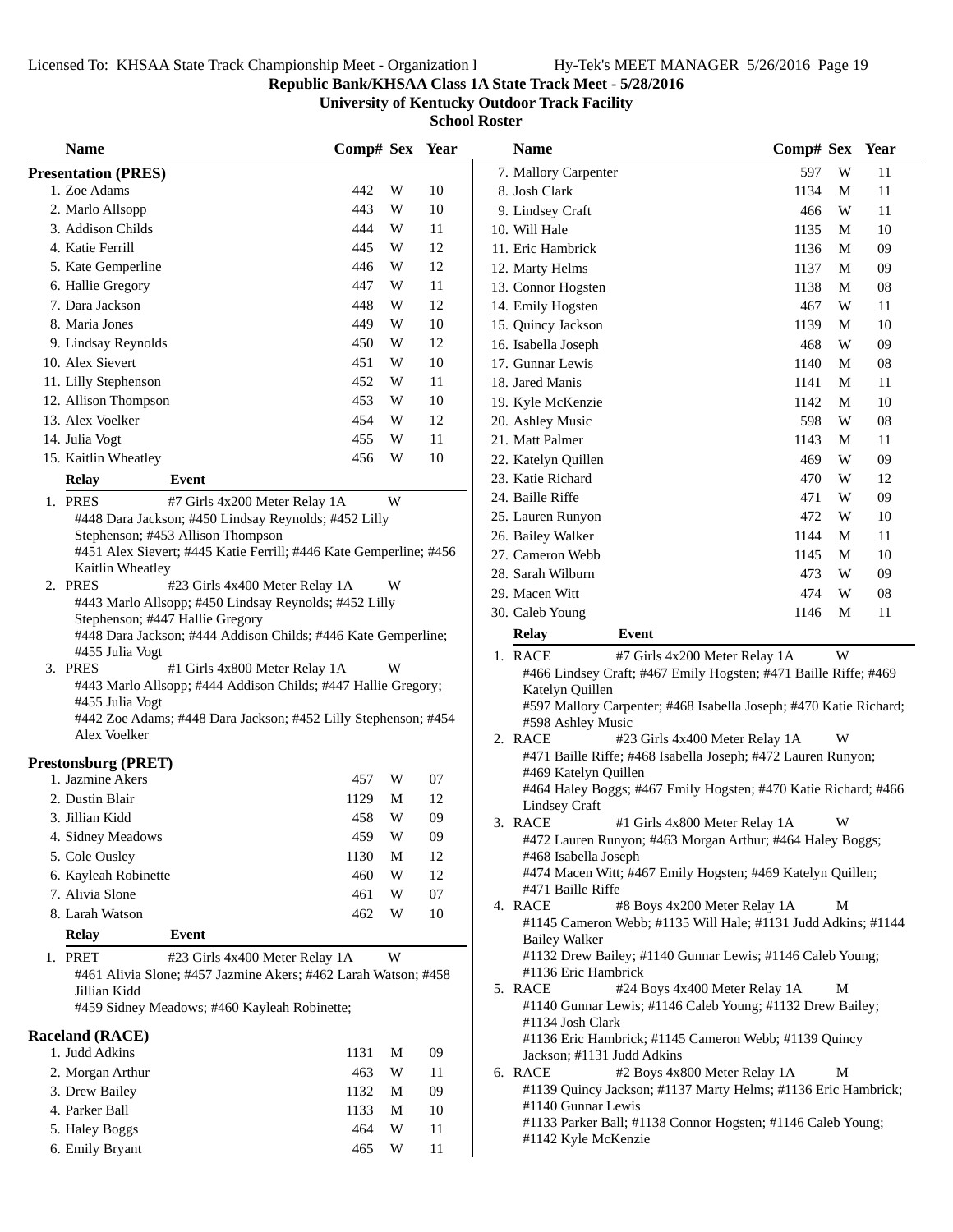**Republic Bank/KHSAA Class 1A State Track Meet - 5/28/2016**

**University of Kentucky Outdoor Track Facility**

**School Roster**

| <b>Name</b>                                                                           | Comp# Sex Year |             |    | <b>Name</b>                        | Comp# Sex Year                                               |
|---------------------------------------------------------------------------------------|----------------|-------------|----|------------------------------------|--------------------------------------------------------------|
| <b>Red Bird (REDB)</b>                                                                |                |             |    | 5. Olivia Frasca                   | W<br>485<br>07                                               |
| 1. Makenna Caldwell                                                                   | 475            | W           | 09 | 6. Allison Henry                   | 486<br>W<br>09                                               |
| 2. Max Kitoko                                                                         | 1147           | M           | 09 | 7. Egan Mckinney                   | 1164<br>M<br>12                                              |
| 3. Lys-paul Lukuka                                                                    | 1148           | M           | 12 | <b>Relay</b><br>Event              |                                                              |
| 4. Biruk Mengeste                                                                     | 1149           | M           | 12 | 1. SAYR                            | W<br>#7 Girls 4x200 Meter Relay 1A                           |
| 5. Ethan Smith                                                                        | 1150           | M           | 11 |                                    | #483 Lucie Cunningham; #486 Allison Henry; #484 Athena Frasc |
| 6. Maombi Tshisungu                                                                   | 1151           | M           | 11 | #485 Olivia Frasca                 |                                                              |
| 7. Thomas Wilder                                                                      | 1152           | M           | 12 | #482 Phoebe Clardy;                |                                                              |
| <b>Relay</b><br>Event                                                                 |                |             |    | <b>Shawnee (SHAW)</b>              |                                                              |
| 1. REDB<br>#2 Boys 4x800 Meter Relay 1A                                               |                | $\mathbf M$ |    | 1. Ta'Neshya Allen                 | 487<br>W<br>11                                               |
| #1152 Thomas Wilder; #1148 Lys-paul Lukuka; #1149 Biruk                               |                |             |    | 2. Demetrius Booth                 | 1165<br>M<br>10                                              |
| Mengeste; #1150 Ethan Smith                                                           |                |             |    | 3. Makerhen Cuff                   | W<br>09<br>488                                               |
| #1151 Maombi Tshisungu; #1147 Max Kitoko;                                             |                |             |    | 4. Gueneverie Deffenbache          | 489<br>W<br>08                                               |
| <b>Russellville (RUVI)</b>                                                            |                |             |    | 5. Chinea Doss                     | 09<br>490<br>W                                               |
| 1. Sariana Allen                                                                      | 476            | W           | 09 | 6. Chris Knuckles                  | 09<br>1166<br>M                                              |
| 2. Josh Bigbee                                                                        | 1153           | M           | 12 | 7. Jaidah Love                     | 491<br>W<br>09                                               |
| 3. Kaden Boyd                                                                         | 1154           | M           | 08 | 8. Jomikha McGee                   | W<br>09<br>492                                               |
| 4. Shawn Cheaney                                                                      | 1155           | M           | 07 | 9. Miracle Taylor                  | 08<br>493<br>W                                               |
| 5. Truston Clayton                                                                    | 1156           | М           | 12 | <b>Relay</b><br>Event              |                                                              |
| 6. Makayla Davis                                                                      | 477            | W           | 09 | 1. SHAW                            | W<br>#11 Girls 4x100 Meter Relay 1A                          |
| 7. DeAnte Dowlen                                                                      | 1157           | М           | 11 |                                    | #487 Ta'Neshya Allen; #489 Gueneverie Deffenbache; #492      |
| 8. Johnny Drumgole                                                                    | 1158           | М           | 11 | Jomikha McGee; #493 Miracle Taylor |                                                              |
| 9. Diamond Hines                                                                      | 478            | W           | 12 |                                    | #491 Jaidah Love; #490 Chinea Doss; #488 Makerhen Cuff;      |
| 10. MJ Jones                                                                          | 1159           | M           | 11 | <b>Shelby Valley (SHVA)</b>        |                                                              |
| 11. DeShawn Mason                                                                     | 1160           | M           | 11 | 1. Anthony Bryant                  | 09<br>1167<br>M                                              |
| 12. Jaylyn McMurry                                                                    | 1161           | M           | 11 |                                    |                                                              |
| 13. Shailyn Milan                                                                     | 479            | W           | 10 |                                    |                                                              |
| 14. Lacie Tanner                                                                      | 480            | W           | 10 |                                    |                                                              |
| 15. Taniyah Townsend                                                                  | 481            | W           | 09 |                                    |                                                              |
| 16. Mark Wynn                                                                         | 1162           | M           | 11 |                                    |                                                              |
| <b>Relay</b><br>Event                                                                 |                |             |    |                                    |                                                              |
| 1. RUVI<br>#11 Girls 4x100 Meter Relay 1A                                             |                | W           |    |                                    |                                                              |
| #476 Sariana Allen; #477 Makayla Davis; #478 Diamond Hines;                           |                |             |    |                                    |                                                              |
| #479 Shailyn Milan                                                                    |                |             |    |                                    |                                                              |
| #480 Lacie Tanner; #481 Taniyah Townsend;<br>2. RUVI<br>#7 Girls 4x200 Meter Relay 1A |                | W           |    |                                    |                                                              |
| #476 Sariana Allen; #477 Makayla Davis; #479 Shailyn Milan;                           |                |             |    |                                    |                                                              |
| #478 Diamond Hines                                                                    |                |             |    |                                    |                                                              |
| #480 Lacie Tanner;                                                                    |                |             |    |                                    |                                                              |
| 3. RUVI<br>#12 Boys 4x100 Meter Relay 1A                                              |                | М           |    |                                    |                                                              |
| #1158 Johnny Drumgole; #1153 Josh Bigbee; #1159 MJ Jones;                             |                |             |    |                                    |                                                              |
| #1162 Mark Wynn<br>#1160 DeShawn Mason; #1157 DeAnte Dowlen; #1161 Jaylyn             |                |             |    |                                    |                                                              |
| McMurry; #1154 Kaden Boyd                                                             |                |             |    |                                    |                                                              |
| #8 Boys 4x200 Meter Relay 1A<br>4. RUVI                                               |                | М           |    |                                    |                                                              |
| #1158 Johnny Drumgole; #1153 Josh Bigbee; #1159 MJ Jones;                             |                |             |    |                                    |                                                              |
| #1162 Mark Wynn                                                                       |                |             |    |                                    |                                                              |
| #1157 DeAnte Dowlen; #1161 Jaylyn McMurry; #1154 Kaden<br>Boyd; #1155 Shawn Cheaney   |                |             |    |                                    |                                                              |
|                                                                                       |                |             |    |                                    |                                                              |
| Sayre (SAYR)                                                                          |                |             |    |                                    |                                                              |
| 1. Phoebe Clardy                                                                      | 482            | W           | 11 |                                    |                                                              |
| 2. Brian Craven                                                                       | 1163           | M           | 12 |                                    |                                                              |
| 3. Lucie Cunningham                                                                   | 483            | W           | 12 |                                    |                                                              |

4. Athena Frasca **484** W 09

| <b>Name</b>                                   |       | Comp# Sex                                                                                                                                            |   | Year |
|-----------------------------------------------|-------|------------------------------------------------------------------------------------------------------------------------------------------------------|---|------|
| 5. Olivia Frasca                              |       | 485                                                                                                                                                  | W | 07   |
| 6. Allison Henry                              |       | 486                                                                                                                                                  | W | 09   |
| 7. Egan Mckinney                              |       | 1164                                                                                                                                                 | M | 12   |
| <b>Relay</b>                                  | Event |                                                                                                                                                      |   |      |
| 1. SAYR                                       |       | #7 Girls 4x200 Meter Relay 1A<br>#483 Lucie Cunningham; #486 Allison Henry; #484 Athena Frasca;                                                      | W |      |
| #485 Olivia Frasca<br>#482 Phoebe Clardy;     |       |                                                                                                                                                      |   |      |
| <b>Shawnee (SHAW)</b>                         |       |                                                                                                                                                      |   |      |
| 1. Ta'Neshya Allen                            |       | 487                                                                                                                                                  | W | 11   |
| 2. Demetrius Booth                            |       | 1165                                                                                                                                                 | M | 10   |
| 3. Makerhen Cuff                              |       | 488                                                                                                                                                  | W | 09   |
| 4. Gueneverie Deffenbache                     |       | 489                                                                                                                                                  | W | 08   |
| 5. Chinea Doss                                |       | 490                                                                                                                                                  | W | 09   |
| 6. Chris Knuckles                             |       | 1166                                                                                                                                                 | M | 09   |
| 7. Jaidah Love                                |       | 491                                                                                                                                                  | W | 09   |
| 8. Jomikha McGee                              |       | 492                                                                                                                                                  | W | 09   |
| 9. Miracle Taylor                             |       | 493                                                                                                                                                  | W | 08   |
| <b>Relay</b>                                  | Event |                                                                                                                                                      |   |      |
| 1. SHAW<br>Jomikha McGee; #493 Miracle Taylor |       | #11 Girls 4x100 Meter Relay 1A<br>#487 Ta'Neshya Allen; #489 Gueneverie Deffenbache; #492<br>#491 Jaidah Love; #490 Chinea Doss; #488 Makerhen Cuff; | W |      |

#### **Shelby Valley (SHVA)**

| 1. Anthony Bryant | 1167 M 09 |  |
|-------------------|-----------|--|
|                   |           |  |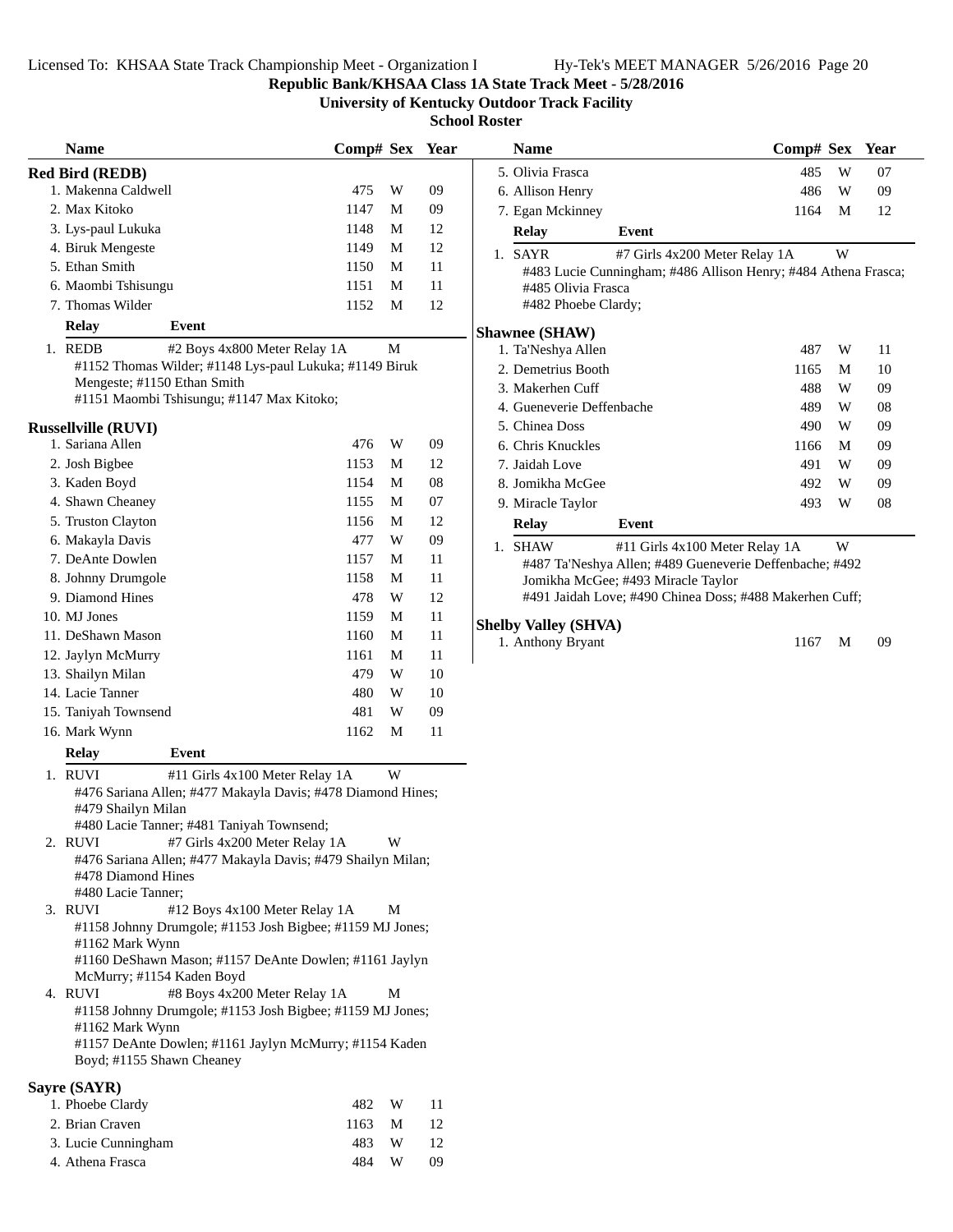## **Republic Bank/KHSAA Class 1A State Track Meet - 5/28/2016**

**University of Kentucky Outdoor Track Facility**

| <b>Name</b>                                      |                                                                                                                                                                     | Comp# Sex Year |   |        | <b>Name</b> | Comp# Sex Year |
|--------------------------------------------------|---------------------------------------------------------------------------------------------------------------------------------------------------------------------|----------------|---|--------|-------------|----------------|
| Somerset (SOME)                                  |                                                                                                                                                                     |                |   |        |             |                |
| 1. Topanga Brown                                 |                                                                                                                                                                     | 494            | W | 12     |             |                |
| 2. Kendall Burgess                               |                                                                                                                                                                     | 495            | W | 07     |             |                |
| 3. Morgan Burgess                                |                                                                                                                                                                     | 496            | W | 12     |             |                |
| 4. Carlos Canella                                |                                                                                                                                                                     | 1168           | M | 12     |             |                |
| 5. Isaiah Cornett                                |                                                                                                                                                                     | 1169           | M | 11     |             |                |
| 6. Josh Cornett                                  |                                                                                                                                                                     | 1170           | M | 10     |             |                |
| 7. Haley Ellison                                 |                                                                                                                                                                     | 497            | W | 11     |             |                |
| 8. James Gosser                                  |                                                                                                                                                                     | 1171           | М | 10     |             |                |
| 9. Castle Hatcher                                |                                                                                                                                                                     | 1172           | M | 12     |             |                |
| 10. Issiah Jones                                 |                                                                                                                                                                     | 1173           | M | 12     |             |                |
| 11. Johnny May                                   |                                                                                                                                                                     | 1174           | M | $09\,$ |             |                |
| 12. Tristan Purcell                              |                                                                                                                                                                     | 1175           | M | 11     |             |                |
| 13. Randy Routt                                  |                                                                                                                                                                     | 1176           | M | 12     |             |                |
| 14. Heidi Thompson                               |                                                                                                                                                                     | 498            | W | 08     |             |                |
| 15. Katie Ulrich                                 |                                                                                                                                                                     | 499            | W | 10     |             |                |
| 16. Gracie Wiedau                                |                                                                                                                                                                     | 500            | W | 09     |             |                |
| <b>Relay</b>                                     | Event                                                                                                                                                               |                |   |        |             |                |
| 1. SOME<br>#494 Topanga Brown                    | #11 Girls 4x100 Meter Relay 1A<br>#499 Katie Ulrich; #497 Haley Ellison; #496 Morgan Burgess;                                                                       |                | W |        |             |                |
|                                                  | #495 Kendall Burgess; #500 Gracie Wiedau;                                                                                                                           |                |   |        |             |                |
| 2. SOME<br>#498 Heidi Thompson                   | #7 Girls 4x200 Meter Relay 1A<br>#499 Katie Ulrich; #500 Gracie Wiedau; #495 Kendall Burgess;<br>#497 Haley Ellison; #494 Topanga Brown;                            |                | W |        |             |                |
| 3. SOME<br>#1174 Johnny May<br>#1176 Randy Routt | #8 Boys 4x200 Meter Relay 1A<br>#1175 Tristan Purcell; #1170 Josh Cornett; #1169 Isaiah Cornett;<br>#1172 Castle Hatcher; #1168 Carlos Canella; #1173 Issiah Jones; |                | M |        |             |                |
| 4. SOME<br>#1169 Isaiah Cornett                  | #24 Boys 4x400 Meter Relay 1A<br>#1170 Josh Cornett; #1173 Issiah Jones; #1168 Carlos Canella;<br>#1176 Randy Routt; #1174 Johnny May;                              |                | M |        |             |                |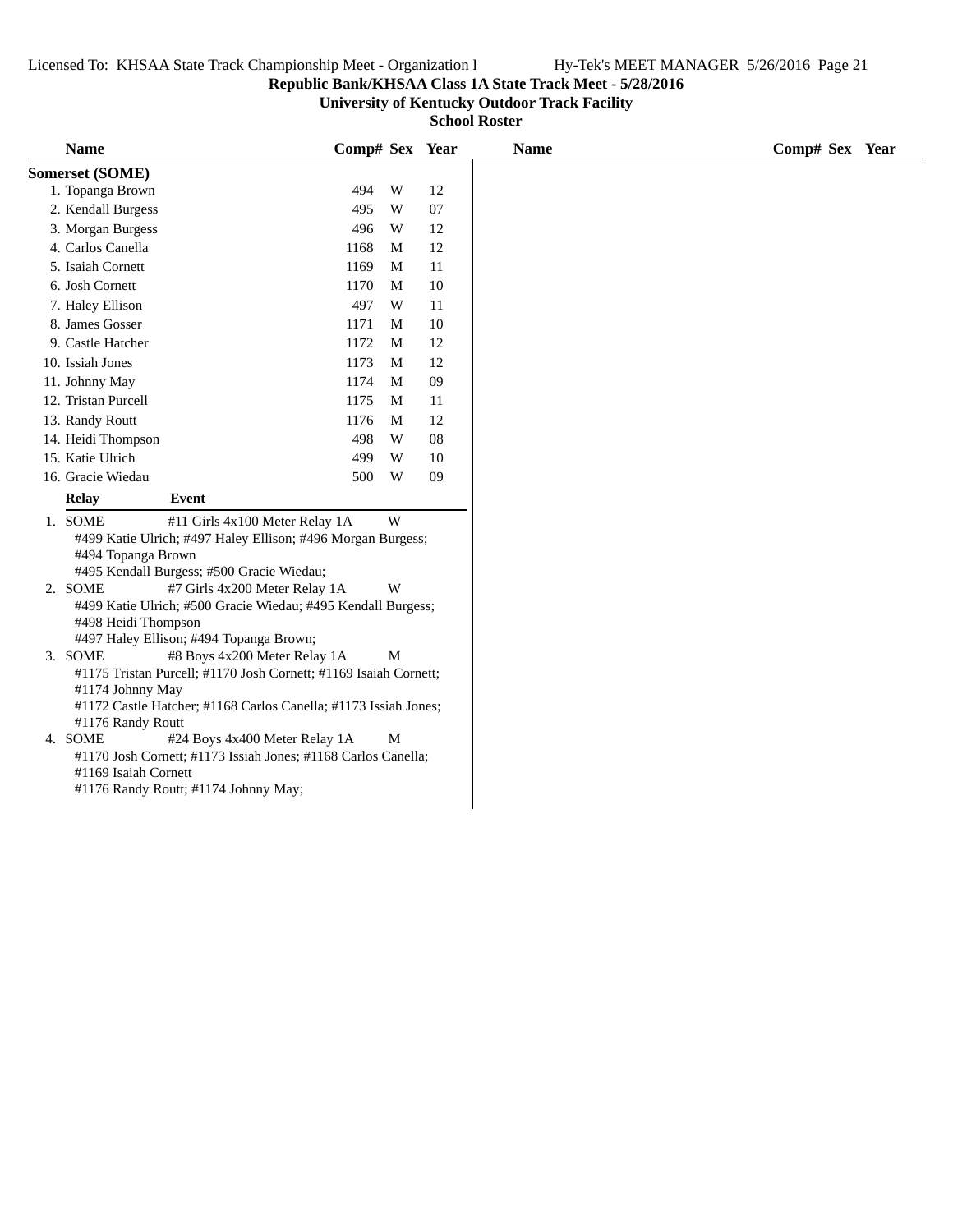Vonlehman; #518 Janelle Tobler

Hannah Jones

#517 Theresa Syfert; #503 Tina Felix; #508 Kerenza Kent; #506

**Republic Bank/KHSAA Class 1A State Track Meet - 5/28/2016**

**University of Kentucky Outdoor Track Facility**

| <b>Name</b>                                                                                                                                                                                                            | Comp# Sex Year |        | <b>Name</b>                                                                                                 | Comp# Sex Year   |
|------------------------------------------------------------------------------------------------------------------------------------------------------------------------------------------------------------------------|----------------|--------|-------------------------------------------------------------------------------------------------------------|------------------|
| <b>St. Henry District (STH)</b>                                                                                                                                                                                        |                |        | 3. STH<br>#23 Girls 4x400 Meter Relay 1A                                                                    | W                |
| 1. Holly Blades                                                                                                                                                                                                        | 501<br>W       | 12     | #514 Kayla Riegler; #506 Hannah Jones; #518 Janelle Tobler; #509                                            |                  |
| 2. Logan Blaut                                                                                                                                                                                                         | 1177<br>M      | 09     | Ellie Laudenslayer                                                                                          |                  |
| 3. Justin Bowman                                                                                                                                                                                                       | 1178<br>M      | 12     | #503 Tina Felix; #517 Theresa Syfert; #504 Elizabeth Hoffman;                                               |                  |
| 4. Oliver Diaz                                                                                                                                                                                                         | 1179<br>M      | 12     | #519 Grace Vonlehman                                                                                        |                  |
| 5. Abbey Epplen                                                                                                                                                                                                        | 502<br>W       | 12     | 4. STH<br>#1 Girls 4x800 Meter Relay 1A<br>#514 Kayla Riegler; #504 Elizabeth Hoffman; #517 Theresa Syfert; | W                |
| 6. Tina Felix                                                                                                                                                                                                          | 503<br>W       | 12     | #505 Nyah Hollman                                                                                           |                  |
| 7. Jimmy Gray                                                                                                                                                                                                          | 1180<br>M      | 11     | #512 Madi Middendorf; #501 Holly Blades; #502 Abbey Epplen;                                                 |                  |
| 8. Josh Gray                                                                                                                                                                                                           | 1181<br>M      | $09\,$ | #519 Grace Vonlehman                                                                                        |                  |
| 9. Josh Hannon                                                                                                                                                                                                         | 1182<br>M      | 12     | #12 Boys 4x100 Meter Relay 1A<br>5. STH                                                                     | M                |
| 10. Brendan Hansen                                                                                                                                                                                                     | 1183<br>M      | 10     | #1189 Nick Rintala; #1185 Mitchell McArtor; #1190 Ryan Samotis;                                             |                  |
| 11. Joseph Helmer                                                                                                                                                                                                      | 1184<br>M      | 11     | #1196 Grant Williams                                                                                        |                  |
| 12. Elizabeth Hoffman                                                                                                                                                                                                  | W<br>504       | 12     | #1188 David Poat; #1187 Hayden Norris; #1186 Jack Neltner;                                                  |                  |
| 13. Nyah Hollman                                                                                                                                                                                                       | W<br>505       | 09     | #1179 Oliver Diaz                                                                                           |                  |
| 14. Hannah Jones                                                                                                                                                                                                       | 506<br>W       | 11     | 6. STH<br>#24 Boys 4x400 Meter Relay 1A<br>#1187 Hayden Norris; #1188 David Poat; #1181 Josh Gray; #1186    | M                |
| 15. Mckenzie Kathman                                                                                                                                                                                                   | W<br>507       | 12     | Jack Neltner                                                                                                |                  |
|                                                                                                                                                                                                                        |                |        | #1178 Justin Bowman; #1180 Jimmy Gray; #1190 Ryan Samotis;                                                  |                  |
| 16. Kerenza Kent                                                                                                                                                                                                       | W<br>508       | 09     | #1182 Josh Hannon                                                                                           |                  |
| 17. Ellie Laudenslayer                                                                                                                                                                                                 | W<br>509       | 10     | 7. STH<br>#2 Boys 4x800 Meter Relay 1A                                                                      | M                |
| 18. Lily Marino                                                                                                                                                                                                        | W<br>510       | 10     | #1178 Justin Bowman; #1186 Jack Neltner; #1187 Hayden Norris;                                               |                  |
| 19. Mitchell McArtor                                                                                                                                                                                                   | 1185<br>M      | $10\,$ | #1181 Josh Gray                                                                                             |                  |
| 20. Morgan Mcneeley                                                                                                                                                                                                    | W<br>511       | 12     | #1180 Jimmy Gray; #1182 Josh Hannon; #1192 Ethan Snyder;                                                    |                  |
| 21. Madi Middendorf                                                                                                                                                                                                    | 512<br>W       | 09     | #1183 Brendan Hansen                                                                                        |                  |
| 22. Emily Munzer                                                                                                                                                                                                       | 513<br>W       | 11     | St. Mary (STM)                                                                                              |                  |
| 23. Jack Neltner                                                                                                                                                                                                       | 1186<br>M      | 12     | 1. Mark Deneve                                                                                              | 1197<br>M<br>11  |
| 24. Hayden Norris                                                                                                                                                                                                      | 1187<br>M      | 09     | 2. Madelyn Waltmon                                                                                          | 520<br>W<br>10   |
| 25. David Poat                                                                                                                                                                                                         | 1188<br>M      | 11     | 3. Charlie West                                                                                             | M<br>09<br>1198  |
| 26. Kayla Riegler                                                                                                                                                                                                      | 514<br>W       | 12     |                                                                                                             |                  |
| 27. Nick Rintala                                                                                                                                                                                                       | 1189<br>M      | 10     | <b>Todd County Central (TODD)</b>                                                                           |                  |
| 28. Ryan Samotis                                                                                                                                                                                                       | 1190<br>M      | 10     | 1. Ryan Briggs                                                                                              | 1199<br>12<br>M  |
| 29. Ben Schulte                                                                                                                                                                                                        | 1191<br>M      | 12     | 2. Madelyn Drummond                                                                                         | W<br>09<br>521   |
| 30. Ethan Snyder                                                                                                                                                                                                       | 1192<br>M      | 10     | 3. Natalie Groves                                                                                           | W<br>522<br>10   |
| 31. Kimberly Spritzky                                                                                                                                                                                                  | W<br>515       | 11     | 4. Lindy Knuckles                                                                                           | W<br>523<br>10   |
| 32. Collin Strasburger                                                                                                                                                                                                 | 1193<br>M      | 10     | 5. Tatyana Peterson                                                                                         | W<br>524<br>10   |
| 33. Evan Strasburger                                                                                                                                                                                                   | 1194<br>M      | 10     | 6. Alicia Salazar                                                                                           | W<br>12<br>525   |
| 34. Renee Svec                                                                                                                                                                                                         | W<br>516       | 12     | <b>Relay</b><br>Event                                                                                       |                  |
| 35. Theresa Syfert                                                                                                                                                                                                     | W<br>517       | 12     | 1. TODD<br>#11 Girls 4x100 Meter Relay 1A                                                                   | W                |
| 36. Janelle Tobler                                                                                                                                                                                                     | 518<br>W       | 12     | #524 Tatyana Peterson; #522 Natalie Groves; #525 Alicia Salazar;                                            |                  |
| 37. Grace Vonlehman                                                                                                                                                                                                    | 519<br>W       | 10     | #521 Madelyn Drummond                                                                                       |                  |
| 38. Paul Wallenhorst                                                                                                                                                                                                   | 1195<br>M      | 12     | #523 Lindy Knuckles;                                                                                        |                  |
|                                                                                                                                                                                                                        |                |        | 2. TODD<br>#7 Girls 4x200 Meter Relay 1A                                                                    | W                |
| 39. Grant Williams                                                                                                                                                                                                     | 1196<br>M      | 12     | #524 Tatyana Peterson; #522 Natalie Groves; #525 Alicia Salazar;                                            |                  |
| <b>Relay</b><br>Event                                                                                                                                                                                                  |                |        | #521 Madelyn Drummond                                                                                       |                  |
| 1. STH<br>#11 Girls 4x100 Meter Relay 1A<br>#503 Tina Felix; #518 Janelle Tobler; #508 Kerenza Kent; #519<br>Grace Vonlehman<br>#514 Kayla Riegler; #517 Theresa Syfert; #506 Hannah Jones;<br>#509 Ellie Laudenslayer | W              |        | #523 Lindy Knuckles;<br><b>Trimble County (TRIM)</b><br>1. Bonnie Wilson                                    | 526<br>- W<br>12 |
| #7 Girls 4x200 Meter Relay 1A<br>2. STH<br>#509 Ellie Laudenslayer; #514 Kayla Riegler; #519 Grace                                                                                                                     | W              |        |                                                                                                             |                  |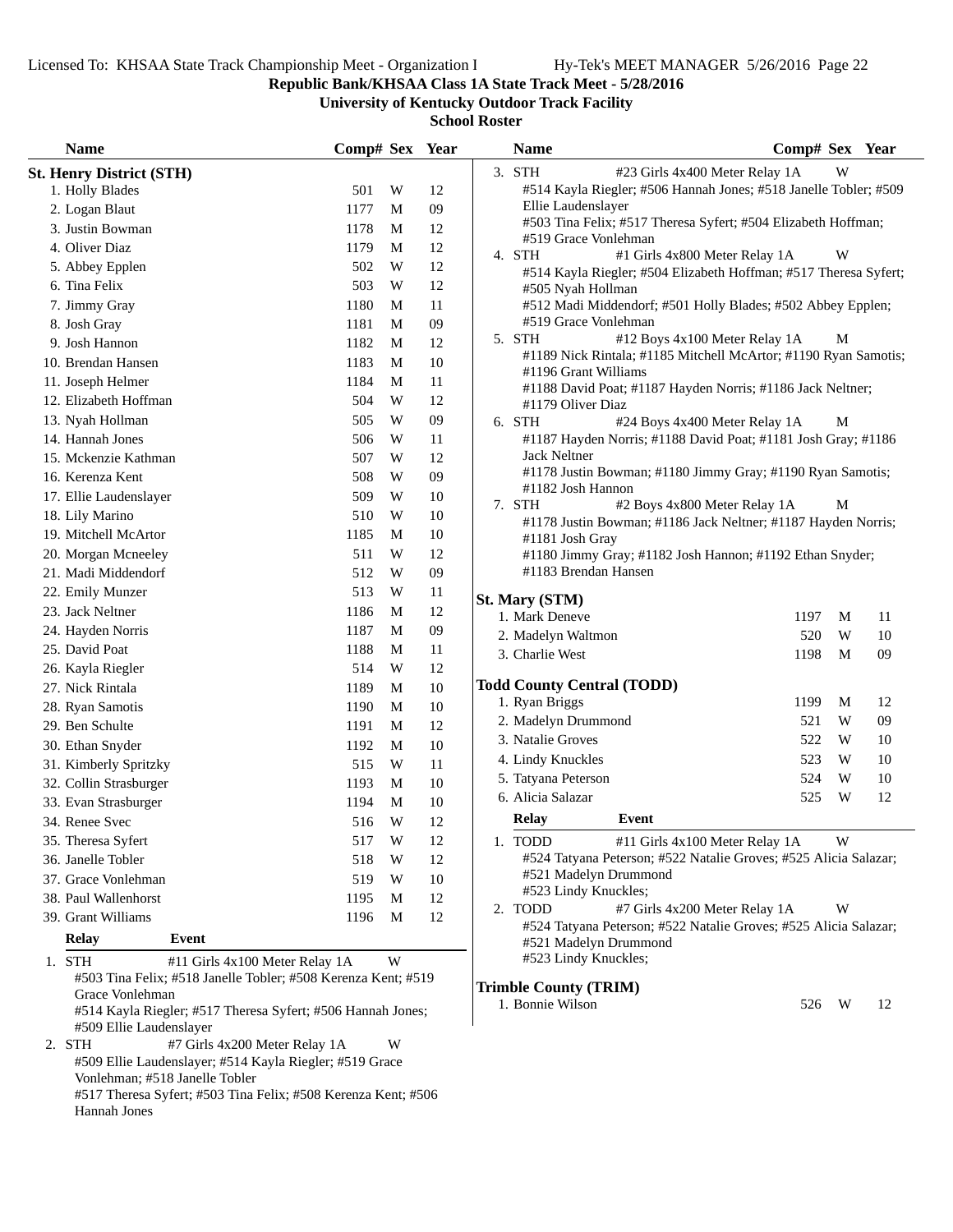**Republic Bank/KHSAA Class 1A State Track Meet - 5/28/2016**

**University of Kentucky Outdoor Track Facility**

**School Roster**

| <b>Name</b>                     |                                                                                                | Comp# Sex Year |             |    | <b>Name</b>              |                                                                | Comp# Sex Year |   |    |
|---------------------------------|------------------------------------------------------------------------------------------------|----------------|-------------|----|--------------------------|----------------------------------------------------------------|----------------|---|----|
| <b>University Heights (UHA)</b> |                                                                                                |                |             |    | 4. VILL                  | #2 Boys 4x800 Meter Relay 1A                                   |                | М |    |
| 1. Zipporah Brechwald           |                                                                                                | 527            | W           | 08 |                          | #1202 John Komaromy-Hiller; #1205 Michael Paxton; #1201 Bria   |                |   |    |
| 2. Sarah Covington              |                                                                                                | 528            | W           | 07 | Davis; #1207 Zack Werner |                                                                |                |   |    |
| 3. Sheldon Covington            |                                                                                                | 529            | W           | 10 |                          | #1200 David Blincoe; #1206 Jake Schenthal; #1204 Chris Nutini; |                |   |    |
| 4. Alli Cundiff                 |                                                                                                | 530            | W           | 10 | #1203 Sean Malone        |                                                                |                |   |    |
| 5. Lilyan Hendricks             |                                                                                                | 531            | W           | 08 | <b>Walden (WALD)</b>     |                                                                |                |   |    |
| 6. Kui Kabithe                  |                                                                                                | 532            | W           | 11 | 1. Taylor Boggess        |                                                                | 549            | W | 08 |
| 7. Muki Kunnmann                |                                                                                                | 533            | W           | 09 | 2. Gabby Chan            |                                                                | 550            | W | 07 |
| 8. Jenna Shouse                 |                                                                                                | 534            | W           | 12 | 3. Lindsey Domene        |                                                                | 551            | W | 08 |
| <b>Relay</b>                    | Event                                                                                          |                |             |    | 4. Alexis Kinslow        |                                                                | 552            | W | 12 |
| 1. UHA                          | #23 Girls 4x400 Meter Relay 1A                                                                 |                | $\mathbf W$ |    | 5. Shannon Liem          |                                                                | 553            | W | 07 |
|                                 | #527 Zipporah Brechwald; #534 Jenna Shouse; #531 Lilyan                                        |                |             |    | 6. Jamie Osborn          |                                                                | 554            | W | 10 |
| Hendricks; #530 Alli Cundiff    |                                                                                                |                |             |    | 7. Skyler Young          |                                                                | 555            | W | 07 |
|                                 | #528 Sarah Covington; #533 Muki Kunnmann; #532 Kui Kabithe;                                    |                |             |    | <b>Relay</b>             | Event                                                          |                |   |    |
| Villa Madonna (VILL)            |                                                                                                |                |             |    | 1. WALD                  | #1 Girls 4x800 Meter Relay 1A                                  |                | W |    |
| 1. David Blincoe                |                                                                                                | 1200           | M           | 11 |                          | #549 Taylor Boggess; #551 Lindsey Domene; #552 Alexis          |                |   |    |
| 2. Maddie Blincoe               |                                                                                                | 535            | W           | 08 |                          | Kinslow; #553 Shannon Liem                                     |                |   |    |
| 3. Brian Davis                  |                                                                                                | 1201           | M           | 10 |                          | #550 Gabby Chan; #554 Jamie Osborn; #555 Skyler Young;         |                |   |    |
| 4. Maddie Dickman               |                                                                                                | 536            | W           | 08 |                          |                                                                |                |   |    |
| 5. Sarah Ernst                  |                                                                                                | 537            | W           | 12 |                          |                                                                |                |   |    |
| 6. Madie Hazzard                |                                                                                                | 538            | W           | 08 |                          |                                                                |                |   |    |
| 7. John Komaromy-Hiller         |                                                                                                | 1202           | M           | 10 |                          |                                                                |                |   |    |
| 8. Halle Lorton                 |                                                                                                | 539            | W           | 08 |                          |                                                                |                |   |    |
| 9. Lexie Lund                   |                                                                                                | 540            | W           | 09 |                          |                                                                |                |   |    |
| 10. Sean Malone                 |                                                                                                | 1203           | M           | 12 |                          |                                                                |                |   |    |
| 11. Catherine Martini           |                                                                                                | 541            | W           | 12 |                          |                                                                |                |   |    |
| 12. Olivia Martini              |                                                                                                | 542            | W           | 09 |                          |                                                                |                |   |    |
| 13. Piper Mcgehee               |                                                                                                | 543            | W           | 08 |                          |                                                                |                |   |    |
| 14. Chris Nutini                |                                                                                                | 1204           | M           | 11 |                          |                                                                |                |   |    |
| 15. Michael Paxton              |                                                                                                | 1205           | M           | 11 |                          |                                                                |                |   |    |
| 16. Alyssa Pickens              |                                                                                                | 544            | W           | 09 |                          |                                                                |                |   |    |
| 17. Maddie Prospero             |                                                                                                | 545            | W           | 08 |                          |                                                                |                |   |    |
| 18. Maria Rice                  |                                                                                                | 546            | W           | 09 |                          |                                                                |                |   |    |
| 19. Jake Schenthal              |                                                                                                | 1206           | M           | 11 |                          |                                                                |                |   |    |
| 20. Maddie Schenthal            |                                                                                                | 547            | W           | 10 |                          |                                                                |                |   |    |
| 21. Kaila Troxell               |                                                                                                | 548            | W           | 12 |                          |                                                                |                |   |    |
| 22. Zack Werner                 |                                                                                                | 1207           | M           | 11 |                          |                                                                |                |   |    |
| Relay                           | Event                                                                                          |                |             |    |                          |                                                                |                |   |    |
| 1. VILL                         | #11 Girls 4x100 Meter Relay 1A<br>#545 Maddie Prospero: #535 Maddie Blincoe: #537 Sarah Ernst: |                | W           |    |                          |                                                                |                |   |    |

#545 Maddie Prospero; #535 Maddie Blincoe; #537 Sarah Ernst; #547 Maddie Schenthal

#544 Alyssa Pickens; #542 Olivia Martini; #546 Maria Rice; #540 Lexie Lund<br>2. VILL

#23 Girls 4x400 Meter Relay 1A W #546 Maria Rice; #544 Alyssa Pickens; #545 Maddie Prospero; #543 Piper Mcgehee

#542 Olivia Martini; #535 Maddie Blincoe; #540 Lexie Lund; #547 Maddie Schenthal

3. VILL #1 Girls 4x800 Meter Relay 1A W

#536 Maddie Dickman; #535 Maddie Blincoe; #537 Sarah Ernst; #543 Piper Mcgehee

#538 Madie Hazzard; #539 Halle Lorton; #548 Kaila Troxell; #541 Catherine Martini

| <b>Name</b>              |                                                                                                                                                                                                                                                                                               |     | Comp# Sex Year |    |
|--------------------------|-----------------------------------------------------------------------------------------------------------------------------------------------------------------------------------------------------------------------------------------------------------------------------------------------|-----|----------------|----|
| 4. VILL                  | #2 Boys 4x800 Meter Relay 1A                                                                                                                                                                                                                                                                  |     | М              |    |
|                          | #1202 John Komaromy-Hiller; #1205 Michael Paxton; #1201 Brian                                                                                                                                                                                                                                 |     |                |    |
| Davis; #1207 Zack Werner |                                                                                                                                                                                                                                                                                               |     |                |    |
|                          | #1200 David Blincoe; #1206 Jake Schenthal; #1204 Chris Nutini;                                                                                                                                                                                                                                |     |                |    |
| #1203 Sean Malone        |                                                                                                                                                                                                                                                                                               |     |                |    |
| Walden (WALD)            |                                                                                                                                                                                                                                                                                               |     |                |    |
| 1. Taylor Boggess        |                                                                                                                                                                                                                                                                                               | 549 | W              | 08 |
| 2. Gabby Chan            |                                                                                                                                                                                                                                                                                               | 550 | W              | 07 |
| 3. Lindsey Domene        |                                                                                                                                                                                                                                                                                               | 551 | W              | 08 |
| 4. Alexis Kinslow        |                                                                                                                                                                                                                                                                                               | 552 | W              | 12 |
| 5. Shannon Liem          |                                                                                                                                                                                                                                                                                               | 553 | W              | 07 |
| 6. Jamie Osborn          |                                                                                                                                                                                                                                                                                               | 554 | W              | 10 |
| 7. Skyler Young          |                                                                                                                                                                                                                                                                                               | 555 | W              | 07 |
| <b>Relay</b>             | Event                                                                                                                                                                                                                                                                                         |     |                |    |
| $\mathbf{W}$             | $\frac{1}{4}$ and $\frac{1}{4}$ and $\frac{1}{4}$ and $\frac{1}{4}$ and $\frac{1}{4}$ and $\frac{1}{4}$ and $\frac{1}{4}$ and $\frac{1}{4}$ and $\frac{1}{4}$ and $\frac{1}{4}$ and $\frac{1}{4}$ and $\frac{1}{4}$ and $\frac{1}{4}$ and $\frac{1}{4}$ and $\frac{1}{4}$ and $\frac{1}{4}$ a |     | <b>TTT</b>     |    |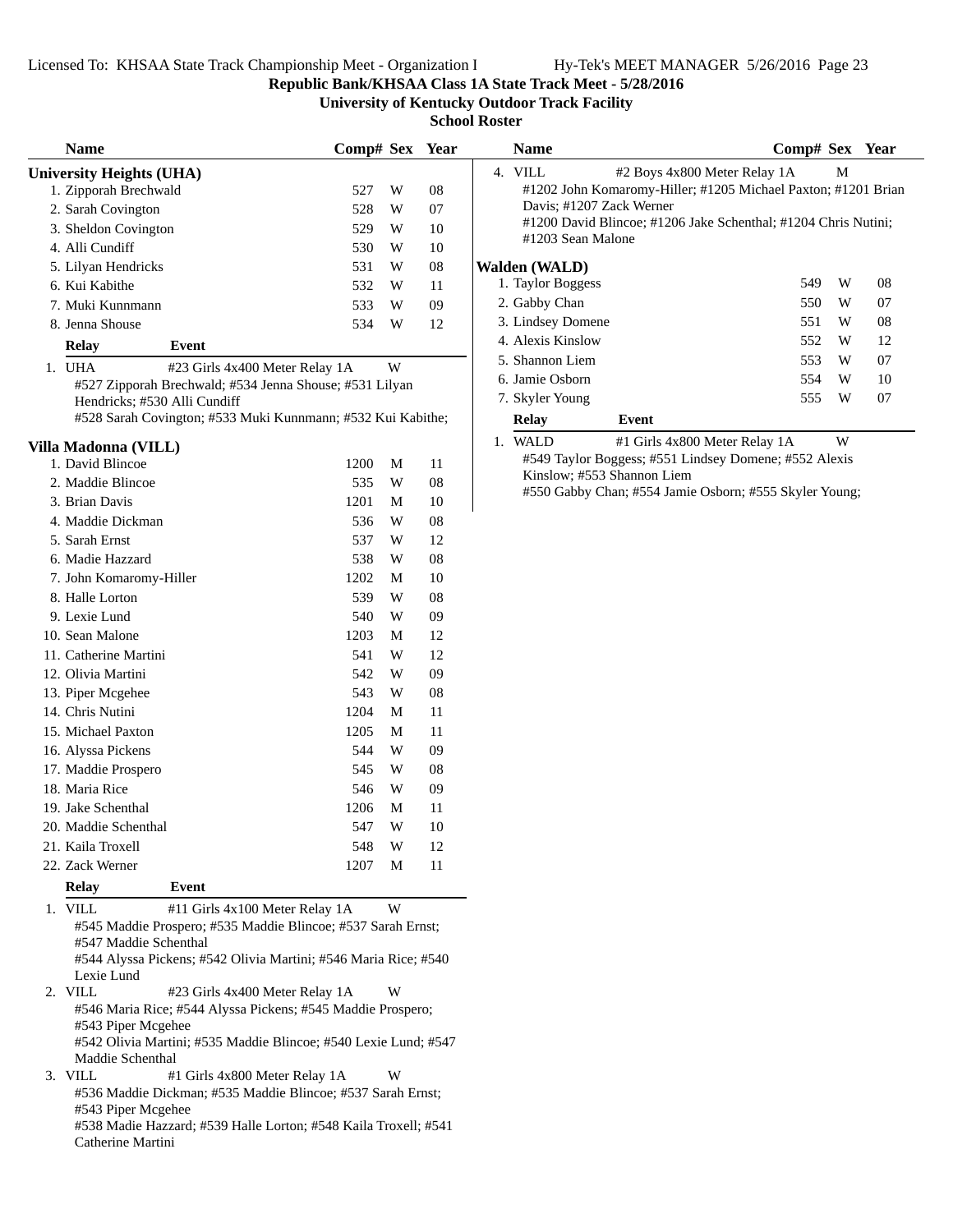**Republic Bank/KHSAA Class 1A State Track Meet - 5/28/2016**

**University of Kentucky Outdoor Track Facility**

| <b>Name</b>                                                                         | Comp# Sex Year |   |        | <b>Name</b>                                                                             | Comp# Sex Year                                                  |
|-------------------------------------------------------------------------------------|----------------|---|--------|-----------------------------------------------------------------------------------------|-----------------------------------------------------------------|
| <b>Walton Verona (WV)</b>                                                           |                |   |        | 5. WV                                                                                   | #12 Boys 4x100 Meter Relay 1A<br>M                              |
| 1. Ashley Akins                                                                     | 556            | W | 08     | #1209 Clark Crook; #1216 Noah Richardson; #1212 Noah                                    |                                                                 |
| 2. Grace Baker                                                                      | 557            | W | 11     | Hammond; #1210 Colin Crook                                                              |                                                                 |
| 3. Trey Bonne                                                                       | 1208           | M | 09     |                                                                                         | #1214 Luke Lawson; #1219 Joeseph Shazier; #1221 Garet Talbott;  |
| 4. Elissa Craig                                                                     | 558            | W | 11     | #1222 Logan Weber<br>6. WV                                                              | #8 Boys 4x200 Meter Relay 1A<br>М                               |
| 5. Clark Crook                                                                      | 1209           | M | 12     |                                                                                         | #1209 Clark Crook; #1210 Colin Crook; #1212 Noah Hammond;       |
| 6. Colin Crook                                                                      | 1210           | M | 12     | #1216 Noah Richardson                                                                   |                                                                 |
| 7. Cole Danzer                                                                      | 1211           | M | 09     | #1215 Cody Morehead; #1214 Luke Lawson; #1219 Joeseph                                   |                                                                 |
| 8. Jordan Derenthal                                                                 | 559            | W | 12     | Shazier; #1221 Garet Talbott                                                            |                                                                 |
| 9. Noah Hammond                                                                     | 1212           | M | 10     | 7. WV                                                                                   | #24 Boys 4x400 Meter Relay 1A<br>М                              |
| 10. Olivia Harden                                                                   | 560            | W | $10\,$ |                                                                                         | #1209 Clark Crook; #1214 Luke Lawson; #1216 Noah Richardson;    |
| 11. Sarah Johnston                                                                  | 561            | W | 11     | #1221 Garet Talbott                                                                     |                                                                 |
| 12. Kenton Krummen                                                                  | 1213           | M | 09     | #1212 Noah Hammond; #1219 Joeseph Shazier; #1223 Garrett<br>Williams; #1210 Colin Crook |                                                                 |
| 13. Luke Lawson                                                                     | 1214           | M | 10     | 8. WV                                                                                   | #2 Boys 4x800 Meter Relay 1A<br>M                               |
| 14. Madison Lohr                                                                    | 562            | W | 11     |                                                                                         | #1208 Trey Bonne; #1220 Jackson Strunk; #1223 Garrett Williams; |
| 15. Saebree Mcmillin                                                                | 563            | W | 09     | #1224 William Zwick                                                                     |                                                                 |
| 16. Cody Morehead                                                                   | 1215           | M | 09     | #1218 Curry Shazier; #1211 Cole Danzer; #1213 Kenton                                    |                                                                 |
| 17. Lauren Mulcahy                                                                  | 564            | W | 11     | Krummen; #1217 Andrew Schultz                                                           |                                                                 |
| 18. Mccall Ponzer                                                                   | 565            | W | 10     | <b>West Carter (WCAR)</b>                                                               |                                                                 |
| 19. Noah Richardson                                                                 | 1216           | M | 12     | 1. Madison Beam                                                                         | 572<br>W<br>12                                                  |
| 20. Breanna Russo                                                                   | 566            | W | 10     | 2. Trey Bond                                                                            | 1225<br>M<br>09                                                 |
| 21. Andrew Schultz                                                                  | 1217           | M | 09     | 3. Braden Brown                                                                         | 1226<br>12<br>M                                                 |
|                                                                                     | 1218           |   |        | 4. Ethan Brown                                                                          | 1227<br>11<br>M                                                 |
| 22. Curry Shazier                                                                   |                | M | 10     | 5. Malic Cline                                                                          | 1228<br>M<br>10                                                 |
| 23. Joeseph Shazier                                                                 | 1219           | M | 11     | 6. Brooke Duncan                                                                        | 573<br>W<br>10                                                  |
| 24. Jackson Strunk                                                                  | 1220           | M | 09     | 7. Michaela Kiser                                                                       | 574<br>W<br>09                                                  |
| 25. Garet Talbott                                                                   | 1221           | M | 10     |                                                                                         | 575<br>W<br>09                                                  |
| 26. Logan Weber                                                                     | 1222           | M | 09     | 8. Presley Kiser<br>9. Matthew Kouns                                                    | 1229<br>M<br>09                                                 |
| 27. Brandey Webster                                                                 | 567            | W | 11     | 10. Shelton Kouns                                                                       | 1230<br>M<br>11                                                 |
| 28. Emily Wells                                                                     | 568            | W | 12     |                                                                                         | 1231<br>M<br>09                                                 |
| 29. Megan Wells                                                                     | 569            | W | 09     | 11. Dylan Mcgregor<br>12. Elizabeth Middleton                                           | 576<br>W<br>06                                                  |
| 30. Olivia Welte                                                                    | 570            | W | $10\,$ |                                                                                         |                                                                 |
| 31. Delaney Williams                                                                | 571            | W | 12     | 13. Christian Rivers                                                                    | 1232<br>M<br>09                                                 |
| 32. Garrett Williams                                                                | 1223           | M | 12     | 14. Isabella Shavers                                                                    | 577<br>W<br>08                                                  |
| 33. William Zwick                                                                   | 1224           | M | $10\,$ | 15. Chyeanne Smith                                                                      | 578<br>W<br>11                                                  |
| <b>Relay</b><br>Event                                                               |                |   |        | 16. Austin Walker                                                                       | M<br>1233<br>10                                                 |
| 1. WV<br>#11 Girls 4x100 Meter Relay 1A                                             |                | W |        | 17. Becca Walker                                                                        | W<br>579<br>${\bf 08}$                                          |
| #559 Jordan Derenthal; #561 Sarah Johnston; #564 Lauren                             |                |   |        | 18. Chyann Zeigler                                                                      | W<br>580<br>09                                                  |
| Mulcahy; #567 Brandey Webster                                                       |                |   |        | <b>Relay</b><br>Event                                                                   |                                                                 |
| #557 Grace Baker; #560 Olivia Harden; #568 Emily Wells;                             |                |   |        | 1. WCAR                                                                                 | W<br>#7 Girls 4x200 Meter Relay 1A                              |
| 2. WV<br>#7 Girls 4x200 Meter Relay 1A                                              |                | W |        |                                                                                         | #573 Brooke Duncan; #575 Presley Kiser; #572 Madison Beam;      |
| #561 Sarah Johnston; #564 Lauren Mulcahy; #567 Brandey<br>Webster; #568 Emily Wells |                |   |        | #577 Isabella Shavers                                                                   |                                                                 |
| #559 Jordan Derenthal; #560 Olivia Harden; #570 Olivia Welte;                       |                |   |        |                                                                                         | #579 Becca Walker; #574 Michaela Kiser; #580 Chyann Zeigler;    |
| #571 Delaney Williams                                                               |                |   |        | 2. WCAR                                                                                 | #12 Boys 4x100 Meter Relay 1A<br>M                              |
| 3. WV<br>#23 Girls 4x400 Meter Relay 1A                                             |                | W |        | #1227 Ethan Brown; #1232 Christian Rivers; #1230 Shelton<br>Kouns; #1226 Braden Brown   |                                                                 |
| #558 Elissa Craig; #560 Olivia Harden; #568 Emily Wells; #571                       |                |   |        | #1225 Trey Bond; #1228 Malic Cline; #1229 Matthew Kouns;                                |                                                                 |
| Delaney Williams                                                                    |                |   |        | #1231 Dylan Mcgregor                                                                    |                                                                 |
| #561 Sarah Johnston; #567 Brandey Webster; #569 Megan Wells;                        |                |   |        | 3. WCAR                                                                                 | #24 Boys 4x400 Meter Relay 1A<br>M                              |
| #563 Saebree Mcmillin                                                               |                |   |        | #1226 Braden Brown; #1227 Ethan Brown; #1231 Dylan                                      |                                                                 |
| 4. WV<br>#1 Girls 4x800 Meter Relay 1A                                              |                | W |        | Mcgregor; #1232 Christian Rivers                                                        |                                                                 |
| #556 Ashley Akins; #558 Elissa Craig; #565 Mccall Ponzer; #569<br>Megan Wells       |                |   |        |                                                                                         | #1228 Malic Cline; #1229 Matthew Kouns; #1230 Shelton Kouns;    |
| #562 Madison Lohr; #566 Breanna Russo; #568 Emily Wells; #571                       |                |   |        | #1233 Austin Walker                                                                     |                                                                 |
| Delaney Williams                                                                    |                |   |        |                                                                                         |                                                                 |
|                                                                                     |                |   |        |                                                                                         |                                                                 |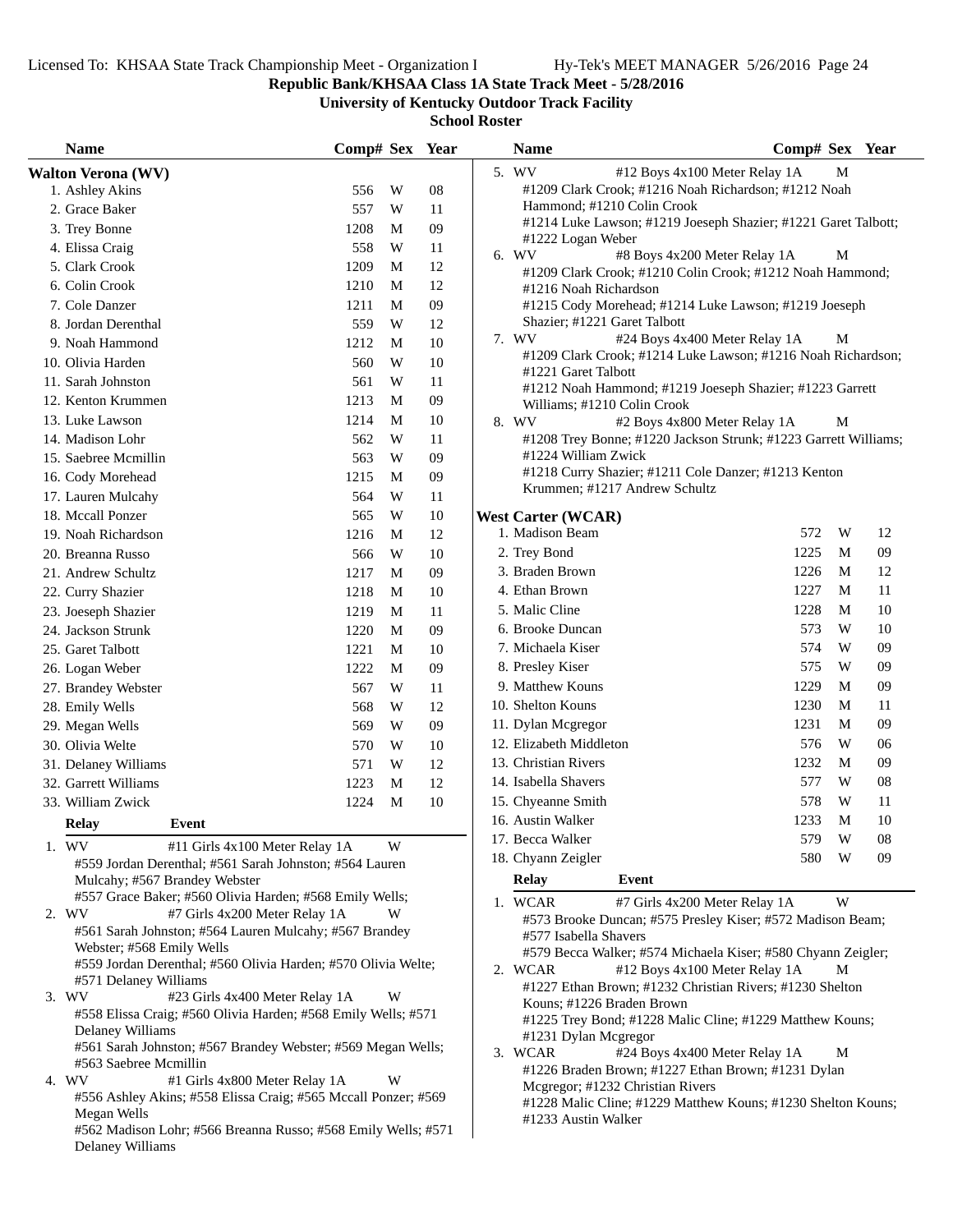**Republic Bank/KHSAA Class 1A State Track Meet - 5/28/2016**

**University of Kentucky Outdoor Track Facility**

| <b>Name</b>                                                          | Comp# Sex Year |   |            | <b>Name</b>                                                                   | Comp# Sex Year |   |    |
|----------------------------------------------------------------------|----------------|---|------------|-------------------------------------------------------------------------------|----------------|---|----|
| <b>Whitefield Academy (WHAC)</b>                                     |                |   |            | #24 Boys 4x400 Meter Relay 1A<br>5. WBUR                                      |                | M |    |
| 1. Robbie Thomasson                                                  | 1234           | M | 09         | #1238 Dalton Dunn; #1236 Garrett Combs; #1246 Alec Poore;                     |                |   |    |
| <b>Williamsburg (WBUR)</b>                                           |                |   |            | #1241 Andrew Mahan                                                            |                |   |    |
| 1. Lillie Abbott                                                     | 581            | W | 09         | #1240 Brady Jones; #1247 Ryan Powers; #1245 Kane Padia; #1244<br>Daniel Myers |                |   |    |
| 2. Cheyla Anderson                                                   | 582            | W | $12\,$     |                                                                               |                |   |    |
| 3. Lexi Boggs                                                        | 583            | W | 12         | Williamstown (WTOW)                                                           |                |   |    |
| 4. Tanner Boggs                                                      | 1235           | M | $10\,$     | 1. Kasey Hill                                                                 | 596            | W | 07 |
| 5. Rose Bowen                                                        | 584            | W | 09         | 2. Joel Ostertag                                                              | 1250           | M | 12 |
| 6. Danasia Buchanon                                                  | 585            | W | 10         | <b>Wolfe County (WOLF)</b>                                                    |                |   |    |
| 7. Garrett Combs                                                     | 1236           | M | 11         | 1. Donovan Triplett                                                           | 1251           | M | 11 |
| 8. Madison Combs                                                     | 586            | W | ${\bf 08}$ |                                                                               |                |   |    |
| 9. Macy Damron                                                       | 587            | W | 09         |                                                                               |                |   |    |
| 10. Faith Davis                                                      | 588            | W | 11         |                                                                               |                |   |    |
| 11. Jenna Dople                                                      | 589            | W | ${\bf 08}$ |                                                                               |                |   |    |
| 12. Dakota Dunn                                                      | 1237           | M | 12         |                                                                               |                |   |    |
| 13. Dalton Dunn                                                      | 1238           | M | 09         |                                                                               |                |   |    |
| 14. Lillie Hall                                                      | 590            | W | 08         |                                                                               |                |   |    |
| 15. Chaz Jarboe                                                      | 1239           | M | 08         |                                                                               |                |   |    |
| 16. Brady Jones                                                      | 1240           | M | 08         |                                                                               |                |   |    |
| 17. Renee Lumley                                                     | 591            | W | 09         |                                                                               |                |   |    |
| 18. Makayla Mack                                                     | 592            | W | 11         |                                                                               |                |   |    |
| 19. Andrew Mahan                                                     | 1241           | M | 11         |                                                                               |                |   |    |
| 20. Eli Mattingly                                                    | 1242           | M | 09         |                                                                               |                |   |    |
| 21. Selena Mattingly                                                 | 593            | W | 09         |                                                                               |                |   |    |
| 22. Erin Maxey                                                       | 594            | W | 12         |                                                                               |                |   |    |
| 23. Joseph Michael                                                   | 1243           | M | 12         |                                                                               |                |   |    |
| 24. Daniel Myers                                                     | 1244           | M | 09         |                                                                               |                |   |    |
| 25. Kane Padia                                                       | 1245           | M | 11         |                                                                               |                |   |    |
| 26. Alec Poore                                                       | 1246           | M | 10         |                                                                               |                |   |    |
| 27. Ryan Powers                                                      | 1247           | M | 10         |                                                                               |                |   |    |
| 28. Abigail Schwarz                                                  | 595            | W | 09         |                                                                               |                |   |    |
| 29. Dalton Shackleford                                               | 1248           | M | 12         |                                                                               |                |   |    |
| 30. Ryan White                                                       | 1249           | M | $10\,$     |                                                                               |                |   |    |
| <b>Relay</b><br>Event                                                |                |   |            |                                                                               |                |   |    |
| #11 Girls 4x100 Meter Relay 1A<br>1. WBUR                            |                | W |            |                                                                               |                |   |    |
| #583 Lexi Boggs; #582 Cheyla Anderson; #592 Makayla Mack;            |                |   |            |                                                                               |                |   |    |
| #585 Danasia Buchanon                                                |                |   |            |                                                                               |                |   |    |
| #581 Lillie Abbott; #587 Macy Damron; #589 Jenna Dople; #590         |                |   |            |                                                                               |                |   |    |
| Lillie Hall<br>2. WBUR<br>#7 Girls 4x200 Meter Relay 1A              |                | W |            |                                                                               |                |   |    |
| #587 Macy Damron; #592 Makayla Mack; #581 Lillie Abbott;             |                |   |            |                                                                               |                |   |    |
| #582 Cheyla Anderson                                                 |                |   |            |                                                                               |                |   |    |
| #583 Lexi Boggs; #585 Danasia Buchanon; #589 Jenna Dople;            |                |   |            |                                                                               |                |   |    |
| #590 Lillie Hall                                                     |                |   |            |                                                                               |                |   |    |
| 3. WBUR<br>#23 Girls 4x400 Meter Relay 1A                            |                | W |            |                                                                               |                |   |    |
| #581 Lillie Abbott; #594 Erin Maxey; #590 Lillie Hall; #592          |                |   |            |                                                                               |                |   |    |
| Makayla Mack<br>#582 Cheyla Anderson; #586 Madison Combs; #591 Renee |                |   |            |                                                                               |                |   |    |
| Lumley; #593 Selena Mattingly                                        |                |   |            |                                                                               |                |   |    |
| 4. WBUR<br>#12 Boys 4x100 Meter Relay 1A                             |                | M |            |                                                                               |                |   |    |
| #1241 Andrew Mahan; #1249 Ryan White; #1248 Dalton                   |                |   |            |                                                                               |                |   |    |
| Shackleford; #1243 Joseph Michael                                    |                |   |            |                                                                               |                |   |    |
| #1235 Tanner Boggs; #1242 Eli Mattingly; #1246 Alec Poore;           |                |   |            |                                                                               |                |   |    |
| #1239 Chaz Jarboe                                                    |                |   |            |                                                                               |                |   |    |